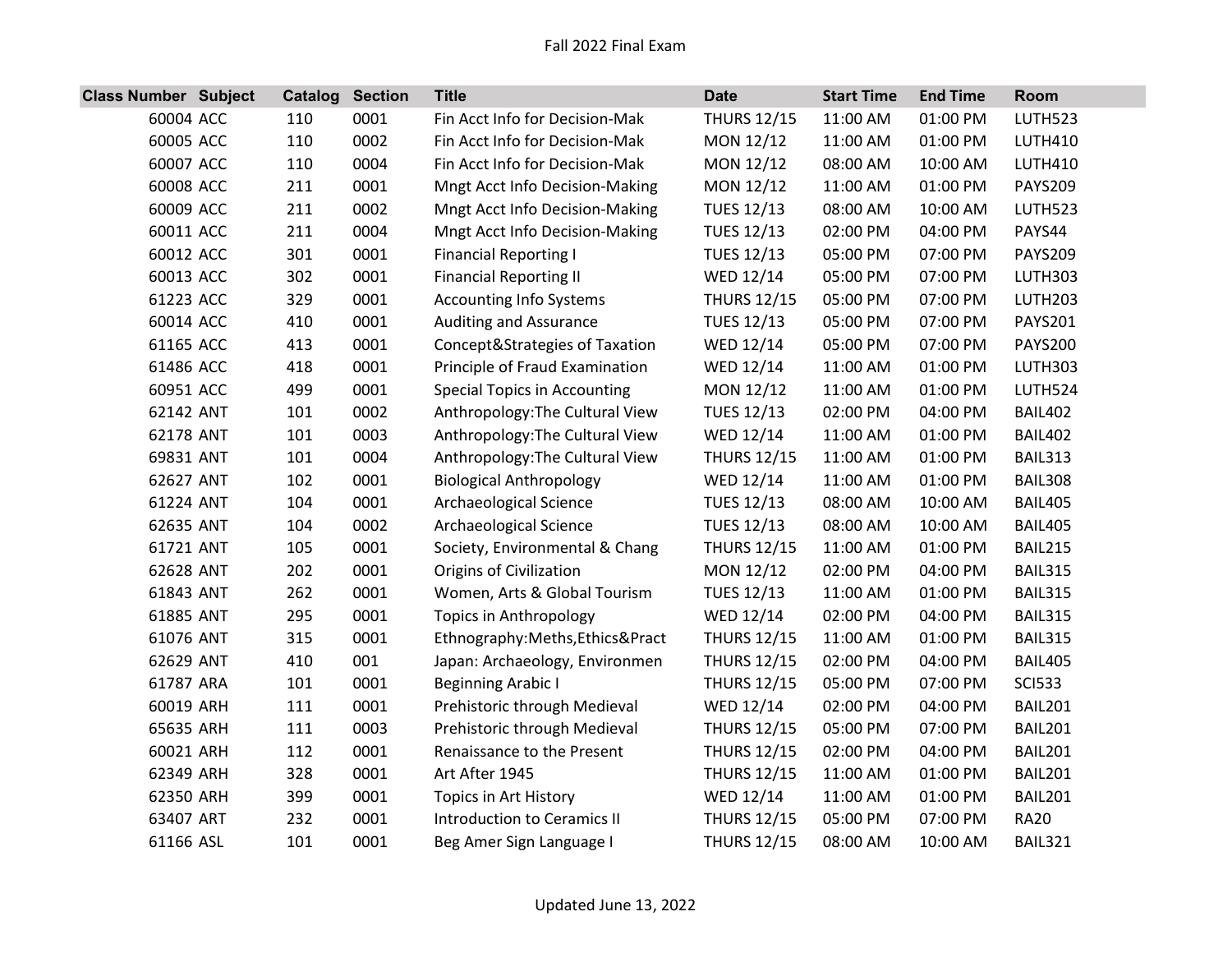| 61167 ASL | 101 | 0002 | Beg Amer Sign Language I               | <b>THURS 12/15</b> | 08:00 AM | 10:00 AM | <b>LUTH410</b> |
|-----------|-----|------|----------------------------------------|--------------------|----------|----------|----------------|
| 61168 ASL | 101 | 0003 | Beg Amer Sign Language I               | WED 12/14          | 05:00 PM | 07:00 PM | <b>PAYS205</b> |
| 61169 ASL | 101 | 0004 | Beg Amer Sign Language I               | <b>TUES 12/13</b>  | 02:00 PM | 04:00 PM | <b>PAYS306</b> |
| 61170 ASL | 101 | 0005 | Beg Amer Sign Language I               | WED 12/14          | 08:00 AM | 10:00 AM | PAYS41         |
| 70135 ASL | 101 | 0006 | Beg Amer Sign Language I               | <b>TUES 12/13</b>  | 02:00 PM | 04:00 PM | BAIL313        |
| 61172 ASL | 201 | 0001 | Intermediate ASL I                     | WED 12/14          | 08:00 AM | 10:00 AM | <b>LUTH509</b> |
| 61332 ASL | 401 | 0001 | Adv American Sign Language I           | <b>THURS 12/15</b> | 08:00 AM | 10:00 AM | <b>PAYS206</b> |
| 62017 ASL | 499 | 0001 | Women & Gender in Deaf* Commun         | <b>THURS 12/15</b> | 02:00 PM | 04:00 PM | <b>LUTH209</b> |
| 60048 AST | 100 | 0001 | Astronomy                              | <b>TUES 12/13</b>  | 08:00 AM | 10:00 AM | <b>PAYS303</b> |
| 61937 ATH | 571 | 0001 | Clinical I                             | WED 12/14          | 05:00 PM | 07:00 PM | SCI77          |
| 60053 BIO | 103 | 0001 | Introduction to Marine Biology         | <b>THURS 12/15</b> | 11:00 AM | 01:00 PM | <b>MAST113</b> |
| 60056 BIO | 105 | 0001 | <b>Biol Principles I: Cellular Bio</b> | <b>TUES 12/13</b>  | 08:00 AM | 10:00 AM | PAYS#1         |
| 60057 BIO | 105 | 0002 | <b>Biol Principles I: Cellular Bio</b> | MON 12/12          | 02:00 PM | 04:00 PM | <b>SCI165</b>  |
| 60064 BIO | 107 | 0001 | <b>Biological Principles II</b>        | WED 12/14          | 02:00 PM | 04:00 PM | PAYS44         |
| 60065 BIO | 107 | 0002 | <b>Biological Principles II</b>        | WED 12/14          | 02:00 PM | 04:00 PM | PAYS44         |
| 61464 BIO | 109 | 0001 | Bio Principles III: Funct Biol         | <b>THURS 12/15</b> | 11:00 AM | 01:00 PM | <b>WISH102</b> |
| 60066 BIO | 111 | 0001 | Human Anatomy & Physiology I           | WED 12/14          | 11:00 AM | 01:00 PM | <b>MAST113</b> |
| 60067 BIO | 111 | 0002 | Human Anatomy & Physiology I           | WED 12/14          | 02:00 PM | 04:00 PM | <b>PAYS303</b> |
| 60068 BIO | 111 | 0003 | Human Anatomy & Physiology I           | <b>TUES 12/13</b>  | 08:00 AM | 10:00 AM | LUTHLBA        |
| 60069 BIO | 111 | 0004 | Human Anatomy & Physiology I           | <b>THURS 12/15</b> | 01:00 PM | 03:45 PM | <b>LAC158</b>  |
| 61175 BIO | 112 | 0002 | Practical Human Anatomy & Phys         | <b>TUES 12/13</b>  | 11:00 AM | 01:00 PM | <b>SCI203</b>  |
| 61176 BIO | 112 | 0003 | Practical Human Anatomy & Phys         | <b>TUES 12/13</b>  | 05:00 PM | 07:00 PM | <b>SCI203</b>  |
| 61177 BIO | 112 | 0004 | Practical Human Anatomy & Phys         | WED 12/14          | 08:00 AM | 10:00 AM | <b>SCI203</b>  |
| 61178 BIO | 112 | 0005 | Practical Human Anatomy & Phys         | WED 12/14          | 02:00 PM | 04:00 pm | <b>SCI203</b>  |
| 61179 BIO | 112 | 0006 | Practical Human Anatomy & Phys         | WED 12/14          | 05:00 PM | 07:00 PM | <b>SCI203</b>  |
| 61182 BIO | 112 | 0009 | Practical Human Anatomy & Phys         | <b>THURS 12/15</b> | 05:00 PM | 07:00 PM | <b>SCI203</b>  |
| 61183 BIO | 112 | 0010 | Practical Human Anatomy & Phys         | FRI 12/16          | 08:00 AM | 10:00 AM | <b>SCI203</b>  |
| 61184 BIO | 112 | 0011 | Practical Human Anatomy & Phys         | FRI 12/16          | 11:00 AM | 01:00 PM | <b>SCI203</b>  |
| 61185 BIO | 112 | 0012 | Practical Human Anatomy & Phys         | <b>TBA</b>         |          |          | <b>LAC158</b>  |
| 61333 BIO | 201 | 0001 | Genetics                               | <b>TUES 12/13</b>  | 02:00 PM | 04:00 PM | <b>PAYS303</b> |
| 61724 BIO | 221 | 0001 | Human Anatomy & Physiology I           | WED 12/14          | 02:00 PM | 04:00 PM | PAYS#1         |
| 60070 BIO | 281 | 0001 | Microbiology for Health Scienc         | WED 12/14          | 11:00 AM | 01:00 PM | <b>PAYS207</b> |
| 60071 BIO | 281 | 0002 | Microbiology for Health Scienc         | <b>TUES 12/13</b>  | 08:00 AM | 10:00 AM | PAYS41         |
| 60072 BIO | 281 | 0003 | Microbiology for Health Scienc         | <b>TUES 12/13</b>  | 01:00 PM | 03:45 PM | <b>LAC212</b>  |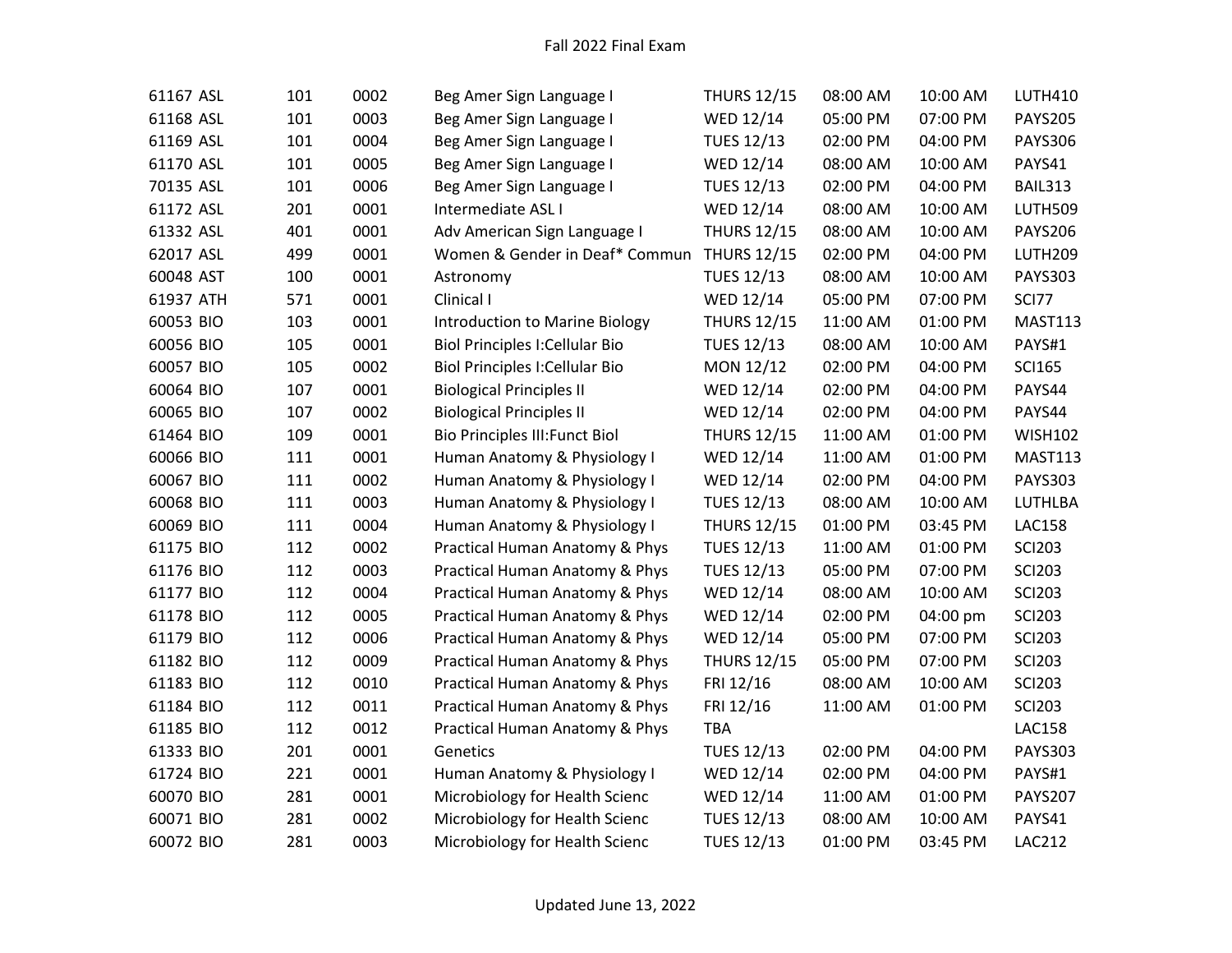| 64269 BIO | 282 | 0005 | Microbiology Laboratory          | TBA                |          |          | <b>LAC209</b>  |
|-----------|-----|------|----------------------------------|--------------------|----------|----------|----------------|
| 61186 BIO | 305 | 0001 | Developmental Biology            | MON 12/12          | 08:00 AM | 10:00 AM | <b>PAYS207</b> |
| 60546 BIO | 345 | 0002 | Pathophysiology                  | <b>THURS 12/15</b> | 02:00 PM | 04:00 PM | <b>PAYS208</b> |
| 62398 BIO | 383 | 0001 | <b>Plant Ecology</b>             | <b>TUES 12/13</b>  | 11:00 AM | 01:00 PM | <b>PAYS201</b> |
| 61722 BIO | 413 | 0001 | <b>Applied Biostatistics</b>     | MON 12/12          | 02:00 PM | 04:00 PM | PAYS301A       |
| 61803 BIO | 419 | 0001 | <b>Human Evolution</b>           | FRI 12/16          | 05:00 PM | 07:00 PM | <b>SCI203</b>  |
| 60078 BIO | 421 | 0001 | <b>Biology Seminar</b>           | MON 12/12          | 02:00 PM | 04:00 PM | <b>PAYS304</b> |
| 64270 BIO | 421 | 0002 | <b>Biology Seminar</b>           | MON 12/12          | 05:00 PM | 07:00 PM | PAYS41         |
| 61077 BIO | 431 | 0001 | Principles of Immunology         | WED 12/14          | 11:00 AM | 01:00 PM | PAYS44         |
| 61723 BIO | 513 | 0001 | <b>Applied Biostatistics</b>     | MON 12/12          | 02:00 PM | 04:00 PM | PAYS301A       |
| 61804 BIO | 519 | 0001 | <b>Human Evolution</b>           | FRI 12/16          | 05:00 PM | 07:00 PM | <b>SCI203</b>  |
| 61786 BIO | 531 | 0001 | Principles of Immunology         | WED 12/14          | 11:00 AM | 01:00 PM | PAYS44         |
| 61346 BIO | 545 | 0001 | <b>Advanced Pathophysiology</b>  | <b>TUES 12/13</b>  | 05:00 PM | 07:00 PM | <b>PAYS304</b> |
| 61348 BIO | 621 | 0001 | Graduate Seminar                 | MON 12/12          | 02:00 PM | 04:00 PM | <b>PAYS304</b> |
| 61894 BPH | 101 | 0001 | Intro to the US Health System    | <b>THURS 12/15</b> | 02:00 PM | 04:00 PM | <b>WISH133</b> |
| 61914 BPH | 315 | 0001 | Population Health Improvement    | MON 12/12          | 11:00 AM | 01:00 PM | <b>WISH203</b> |
| 61915 BPH | 337 | 0001 | Introduction to Epidemiology     | MON 12/12          | 05:00 PM | 07:00 PM | <b>WISH211</b> |
| 61901 BPH | 339 | 0001 | Topics in Public Health          | WED 12/14          | 05:00 PM | 07:00 PM | <b>WISH203</b> |
| 61923 BPH | 450 | 0001 | Analysis of Public Health Data   | MON 12/12          | 02:00 PM | 04:00 PM | <b>WISH102</b> |
| 61389 BUS | 200 | 0001 | <b>Introduction to Business</b>  | WED 12/14          | 05:00 PM | 07:00 PM | <b>PAYS202</b> |
| 61521 BUS | 210 | 0001 | Managing Sport for Society       | WED 12/14          | 11:00 AM | 01:00 PM | <b>PAYS208</b> |
| 61943 BUS | 241 | 0001 | <b>Applied Business Modeling</b> | <b>TUES 12/13</b>  | 08:00 AM | 10:00 AM | <b>LUTH402</b> |
| 61944 BUS | 241 | 0002 | <b>Applied Business Modeling</b> | <b>THURS 12/15</b> | 11:00 AM | 01:00 PM | <b>LUTH524</b> |
| 61945 BUS | 241 | 0003 | <b>Applied Business Modeling</b> | <b>THURS 12/15</b> | 02:00 PM | 04:00 PM | <b>LUTH523</b> |
| 61257 BUS | 260 | 0002 | Marketing                        | MON 12/12          | 08:00 AM | 10:00 AM | <b>LUTH523</b> |
| 61258 BUS | 260 | 0003 | Marketing                        | <b>THURS 12/15</b> | 02:00 PM | 04:00 PM | <b>PAYS202</b> |
| 61259 BUS | 260 | 0004 | Marketing                        | MON 12/12          | 05:00 PM | 07:00 PM | <b>PAYS200</b> |
| 70056 BUS | 280 | 0005 | Legal Environment of Busness     | WED 12/14          | 02:00 PM | 04:00 PM | <b>PAYS211</b> |
| 61959 BUS | 300 | 0002 | <b>Entrepreneurial Thinking</b>  | WED 12/14          | 11:00 AM | 01:00 PM | LUTHLBA        |
| 61775 BUS | 301 | 0002 | <b>Business Analytics</b>        | WED 12/14          | 05:00 PM | 07:00 PM | <b>PAYS201</b> |
| 61542 BUS | 311 | 0002 | <b>Sport Marketing</b>           | MON 12/12          | 08:00 AM | 10:00 AM | <b>PAYS208</b> |
| 61559 BUS | 315 | 0001 | Revenue Generation in Sport      | <b>TUES 12/13</b>  | 08:00 AM | 10:00 AM | <b>PAYS200</b> |
| 68182 BUS | 319 | 0001 | <b>Sport Tourism</b>             | <b>TUES 12/13</b>  | 11:00 AM | 01:00 PM | <b>LUTH303</b> |
| 60084 BUS | 335 | 0002 | <b>International Business</b>    | <b>TUES 12/13</b>  | 08:00 AM | 10:00 AM | PAYS44         |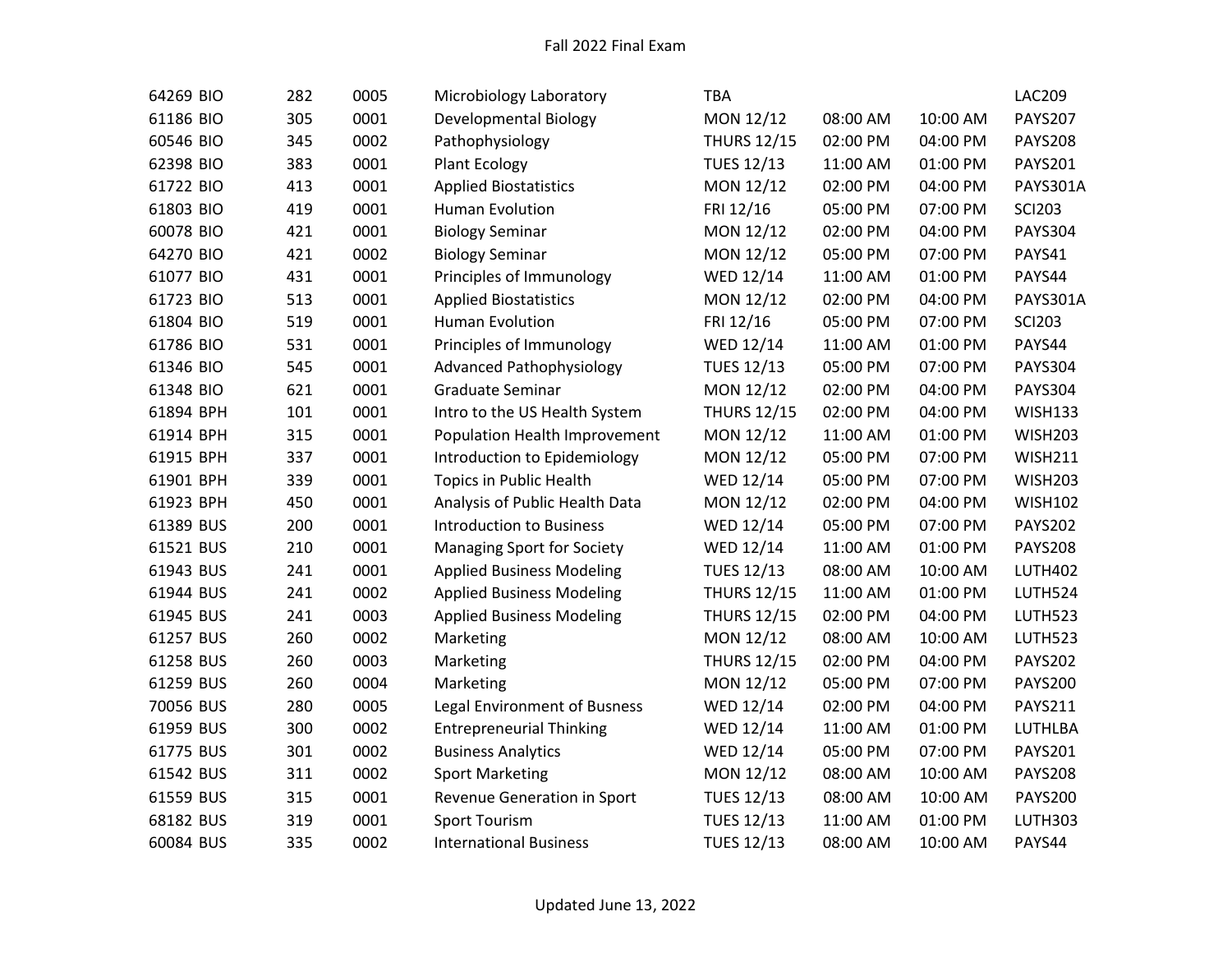| 60086 BUS | 340 | 0001 | Managing Organizational Behav        | MON 12/12          | 08:00 AM | 10:00 AM | <b>LUTH303</b>   |
|-----------|-----|------|--------------------------------------|--------------------|----------|----------|------------------|
| 60088 BUS | 340 | 0003 | Managing Organizational Behav        | WED 12/14          | 02:00 PM | 04:00 PM | <b>LUTH403</b>   |
| 63421 BUS | 340 | 0004 | Managing Organizational Behav        | <b>TUES 12/13</b>  | 11:00 AM | 01:00 PM | <b>LUTH403</b>   |
| 62097 BUS | 343 | 0001 | <b>Management Skills</b>             | <b>TUES 12/13</b>  | 02:00 PM | 04:00 PM | <b>LUTH303</b>   |
| 63424 BUS | 344 | 0001 | <b>Business Negotiation</b>          | MON 12/12          | 05:00 PM | 07:00 PM | <b>PAYS209</b>   |
| 60091 BUS | 345 | 0003 | Information Technology/MIS           | <b>THURS 12/15</b> | 11:00 AM | 01:00 PM | <b>LUTH403</b>   |
| 60092 BUS | 345 | 0004 | Information Technology/MIS           | <b>THURS 12/15</b> | 05:00 PM | 07:00 PM | <b>LUTH502</b>   |
| 63428 BUS | 360 | 0002 | <b>Marketing Strategy</b>            | <b>TUES 12/13</b>  | 02:00 PM | 04:00 PM | <b>LUTH326</b>   |
| 60558 BUS | 361 | 0001 | <b>International Marketing</b>       | <b>TUES 12/13</b>  | 11:00 AM | 01:00 PM | <b>LUTH203</b>   |
| 60558 BUS | 361 | 0001 | <b>International Marketing</b>       | <b>TUES 12/13</b>  | 11:00 AM | 01:00 PM | <b>PAYS205</b>   |
| 61226 BUS | 362 | 0001 | <b>Market Opportunity Analysis</b>   | WED 12/14          | 02:00 PM | 04:00 PM | <b>LUTH326</b>   |
| 63429 BUS | 363 | 0001 | <b>Branding and Advertising</b>      | MON 12/12          | 05:00 PM | 07:00 PM | <b>LUTH326</b>   |
| 60559 BUS | 365 | 0001 | <b>Consumer Behavior</b>             | MON 12/12          | 11:00 AM | 01:00 PM | LUTH327          |
| 60093 BUS | 375 | 0001 | <b>Production/Operations Mgt</b>     | <b>TUES 12/13</b>  | 08:00 AM | 10:00 AM | <b>LUTH209</b>   |
| 63422 BUS | 375 | 0003 | <b>Production/Operations Mgt</b>     | MON 12/12          | 05:00 PM | 07:00 PM | <b>LUTH209</b>   |
| 63431 BUS | 376 | 0001 | <b>Advanced Topics in Strategy</b>   | WED 12/14          | 02:00 PM | 04:00 PM | <b>LUTH410</b>   |
| 60975 BUS | 385 | 0001 | Entrepreneurship&Venture Creat       | <b>TUES 12/13</b>  | 05:00 PM | 07:00 PM | <b>LUTH326</b>   |
| 60095 BUS | 450 | 0002 | <b>Business Policy and Strategy</b>  | WED 12/14          | 11:00 AM | 01:00 PM | <b>LUTH410</b>   |
| 60569 CHI | 101 | 0001 | <b>Beginning Chinese I</b>           | <b>TUES 12/13</b>  | 02:00 PM | 04:00 PM | <b>SCI362</b>    |
| 61928 CHI | 201 | 0001 | Intermediate Chinese I               | <b>TUES 12/13</b>  | 02:00 PM | 04:00 PM | <b>LUTH208</b>   |
| 61503 CHY | 107 | 0001 | <b>Chemistry for Health Sciences</b> | <b>THURS 12/15</b> | 08:00 AM | 10:00 AM | <b>LUTH326</b>   |
| 61504 CHY | 107 | 0002 | <b>Chemistry for Health Sciences</b> | WED 12/14          | 11:00 AM | 01:00 PM | BAIL10           |
| 60097 CHY | 113 | 0001 | Principles of Chemistry I            | <b>THURS 12/15</b> | 11:00 AM | 01:00 PM | <b>SCI165</b>    |
| 60098 CHY | 113 | 0002 | Principles of Chemistry I            | WED 12/14          | 05:00 PM | 07:00 PM | <b>SCI165</b>    |
| 61649 CHY | 233 | 0001 | Analytical Chemistry w/Lab           | <b>THURS 12/15</b> | 11:00 AM | 01:00 PM | PAYS301A         |
| 61650 CHY | 233 | 0002 | Analytical Chemistry w/Lab           | <b>THURS 12/15</b> | 11:00 AM | 01:00 PM | PAYS301A         |
| 60108 CHY | 251 | 0001 | Organic Chemistry I                  | MON 12/12          | 08:00 AM | 10:00 AM | <b>SCI165</b>    |
| 60113 CHY | 371 | 0001 | Quantum Chemistry                    | MON 12/12          | 02:00 PM | 04:00 PM | <b>SCI362</b>    |
| 63520 CHY | 421 | 0001 | <b>Inorganic Chemistry</b>           | <b>THURS 12/15</b> | 11:00 AM | 01:00 PM | <b>SCI362</b>    |
| 61260 CHY | 461 | 0001 | Biochemistry                         | MON 12/12          | 08:00 AM | 10:00 AM | <b>PAYS209</b>   |
| 61484 CMS | 102 | 0001 | Intro to Communication               | <b>TUES 12/13</b>  | 02:00 PM | 04:00 PM | <b>PAYS209</b>   |
| 61485 CMS | 103 | 0001 | Intro to Media Studies               | WED 12/14          | 11:00 AM | 01:00 PM | <b>LUTH241</b>   |
| 61534 CMS | 200 | 0001 | Research Methods in COM              | WED 12/14          | 02:00 PM | 04:00 PM | <b>ONLN-LIVE</b> |
| 61870 CMS | 201 | 0001 | Intro to Public Relations            | <b>THURS 12/15</b> | 11:00 AM | 01:00 PM | <b>LUTHLBA</b>   |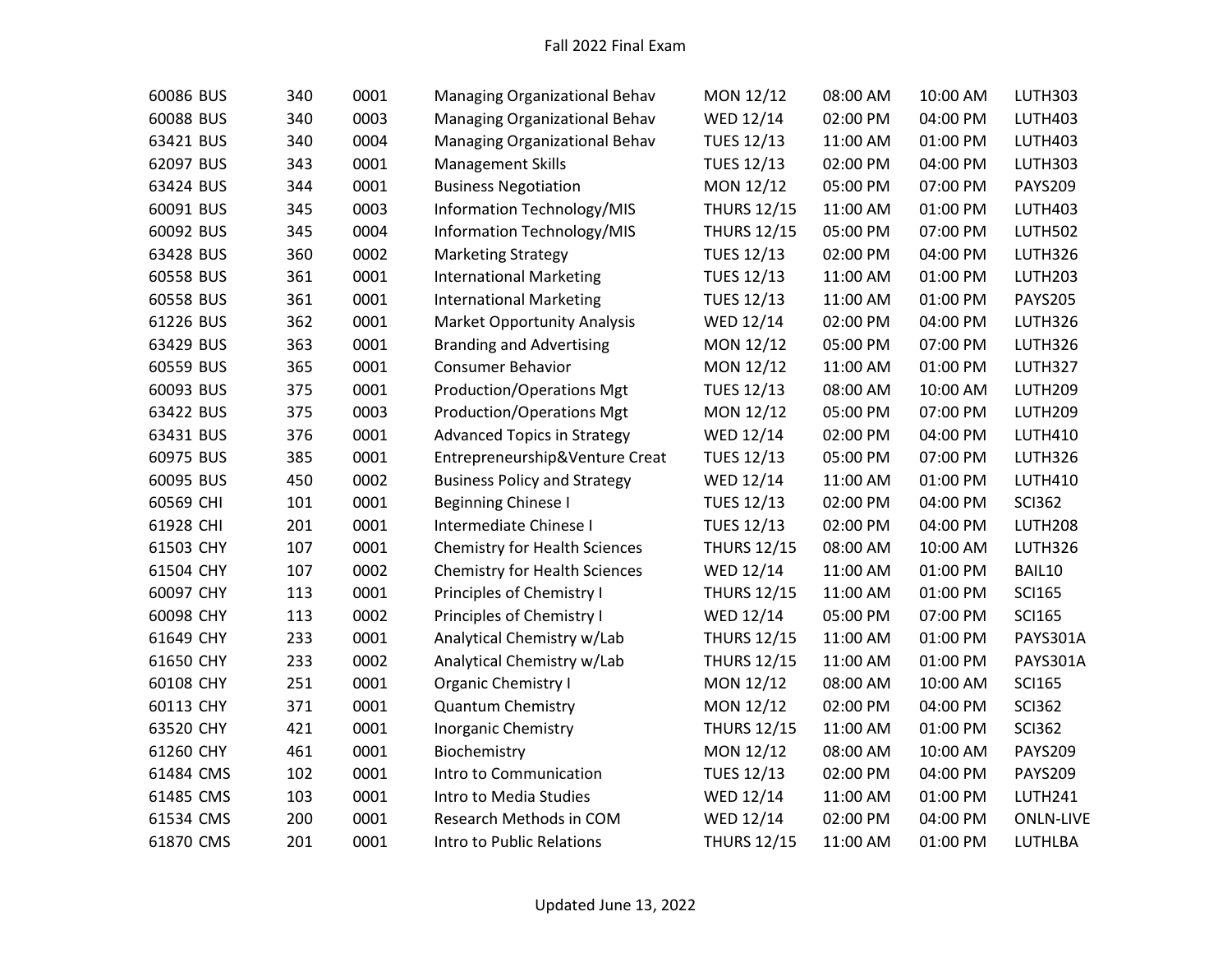| 67847 CMS | 202 | 0001 | <b>Writing Popular Print Media</b>    | <b>THURS 12/15</b> | 11:00 AM | 01:00 PM | <b>WISH211</b>    |
|-----------|-----|------|---------------------------------------|--------------------|----------|----------|-------------------|
| 61773 CMS | 222 | 0001 | Digital Radio&Audio Production        | WED 12/14          | 08:00 AM | 10:00 AM | <b>CMS-PC 105</b> |
| 62531 CMS | 272 | 0001 | Persuasion                            | <b>TUES 12/13</b>  | 08:00 AM | 10:00 AM | <b>PAYS208</b>    |
| 61082 CMS | 288 | 0001 | History of Internatnl Cinema          | FRI 12/16          | 02:00 PM | 04:00 PM | LUTHLBA           |
| 61594 CMS | 323 | 0001 | <b>Understanding Technology</b>       | <b>TUES 12/13</b>  | 11:00 AM | 01:00 PM | <b>SCI165</b>     |
| 61850 CMS | 326 | 0001 | <b>Special Effects and Animation</b>  | WED 12/14          | 05:00 PM | 07:00 PM | <b>CMS-PC 105</b> |
| 61191 CMS | 340 | 0001 | <b>Narrative Filmmaking</b>           | <b>TUES 12/13</b>  | 11:00 AM | 01:00 PM | <b>CMS-PC 104</b> |
| 61192 CMS | 341 | 0001 | Narrative Filmmaking Lab              | <b>WED 12/14</b>   | 02:00 PM | 04:00 PM | <b>CMS-PC 104</b> |
| 61193 CMS | 341 | 0002 | Narrative Filmmaking Lab              | <b>THURS 12/15</b> | 02:00 PM | 04:00 PM | <b>CMS-PC 104</b> |
| 62536 CMS | 375 | 0001 | <b>Meaning &amp; Communication</b>    | <b>TUES 12/13</b>  | 02:00 PM | 04:00 PM | <b>ONLN-LIVE</b>  |
| 61083 CMS | 400 | 0001 | Senior Project Workshop               | MON 12/12          | 08:00 AM | 10:00 AM | <b>LUTH310</b>    |
| 62537 CMS | 401 | 0001 | Launch into Life After College        | <b>THURS 12/15</b> | 02:00 PM | 04:00 PM | <b>LUTH509</b>    |
| 61230 CON | 252 | 0004 | <b>Human Nutrition</b>                | MON 12/12          | 08:00 AM | 10:00 AM | <b>BAIL403</b>    |
| 61989 COR | 188 | 0001 | <b>College &amp; Career Success</b>   | MON 12/12          | 11:00 AM | 01:00 PM | <b>BAIL113</b>    |
| 61990 COR | 188 | 0002 | College & Career Success              | <b>THURS 12/15</b> | 11:00 AM | 01:00 PM | <b>BAIL205</b>    |
| 61993 COR | 188 | 0005 | College & Career Success              | <b>TUES 12/13</b>  | 08:00 AM | 10:00 AM | LUTH327           |
| 60116 COS | 160 | 0001 | Structured ProblemSolving:Java        | MON 12/12          | 11:00 AM | 01:00 PM | <b>PAYS201</b>    |
| 60118 COS | 160 | 0003 | Structured ProblemSolving:Java        | <b>TUES 12/13</b>  | 02:00 PM | 04:00 PM | <b>PAYS208</b>    |
| 60119 COS | 161 | 0001 | Algorithms in Programming             | MON 12/12          | 11:00 AM | 01:00 PM | <b>PAYS202</b>    |
| 61007 COS | 170 | 0001 | <b>Structured Programming Lab</b>     | <b>WED 12/14</b>   | 02:00 PM | 04:00 PM | <b>LUTH202</b>    |
| 61010 COS | 170 | 0004 | <b>Structured Programming Lab</b>     | <b>THURS 12/15</b> | 02:00 PM | 04:00 PM | <b>LUTH203</b>    |
| 61824 COS | 184 | 0001 | <b>Python Programming</b>             | MON 12/12          | 02:00 PM | 04:00 PM | GLICK518          |
| 62539 COS | 199 | 0001 | <b>Topics in Computer Programming</b> | MON 12/12          | 02:00 PM | 04:00 PM | <b>LUTH202</b>    |
| 60121 COS | 280 | 0001 | <b>Discrete Mathematics II</b>        | WED 12/14          | 11:00 AM | 01:00 PM | PAYS#1            |
| 60122 COS | 285 | 0001 | Data Structures                       | <b>TUES 12/13</b>  | 02:00 PM | 04:00 PM | <b>PAYS201</b>    |
| 60123 COS | 360 | 0001 | Programming Languages                 | <b>THURS 12/15</b> | 02:00 PM | 04:00 PM | <b>LUTH524</b>    |
| 61611 COS | 398 | 0001 | Prof Ethics & Soc Impact Comp         | MON 12/12          | 05:00 PM | 07:00 PM | <b>LUTH523</b>    |
| 61985 COS | 422 | 001  | <b>Computing for Data Science</b>     | WED 12/14          | 11:00 AM | 01:00 PM | <b>ONLN-LIVE</b>  |
| 62540 COS | 450 | 0001 | <b>Operating Systems</b>              | <b>THURS 12/15</b> | 05:00 PM | 07:00 PM | <b>LUTH209</b>    |
| 62191 COS | 470 | 0001 | <b>Topics in Computer Science</b>     | MON 12/12          | 02:00 PM | 04:00 PM | PAYS42            |
| 62541 COS | 470 | 0002 | <b>Topics in Computer Science</b>     | MON 12/12          | 08:00 AM | 10:00 AM | <b>WISH211</b>    |
| 62542 COS | 470 | 0003 | <b>Topics in Computer Science</b>     | <b>TUES 12/13</b>  | 11:00 AM | 01:00 PM | PAYS41            |
| 69090 COS | 470 | 0004 | <b>Topics in Computer Science</b>     | <b>THURS 12/15</b> | 11:00 AM | 01:00 PM | <b>PAYS206</b>    |
| 61986 COS | 522 | 0001 | <b>Computing for Data Science</b>     | <b>WED 12/14</b>   | 11:00 AM | 01:00 PM | <b>ONLN-LIVE</b>  |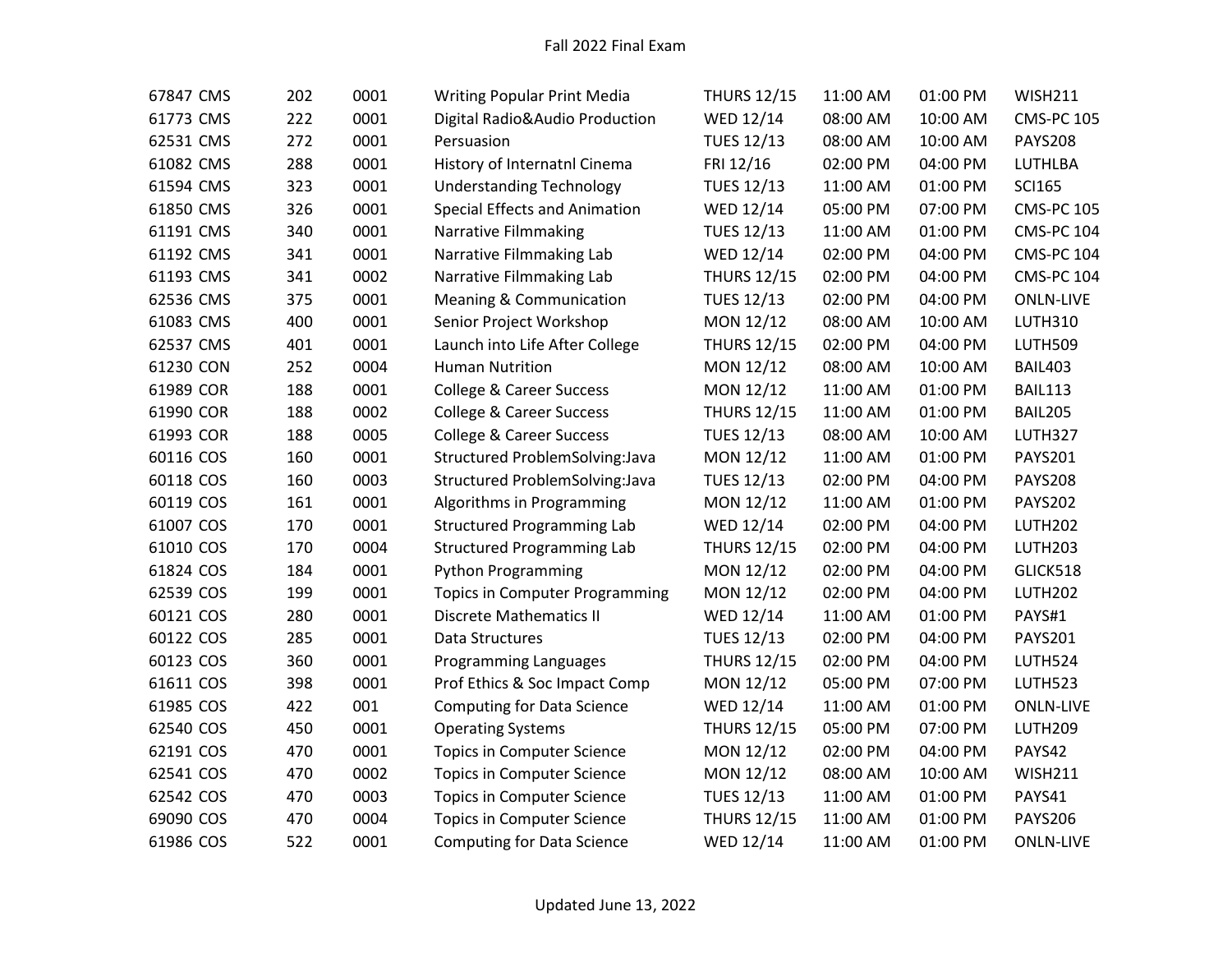| 67827 COS | 570 | 0001 | Sem: Adv Topics in Comp Sci           | MON 12/12          | 02:00 PM | 04:00 PM | PAYS42         |
|-----------|-----|------|---------------------------------------|--------------------|----------|----------|----------------|
| 67828 COS | 570 | 0002 | Sem: Adv Topics in Comp Sci           | MON 12/12          | 08:00 AM | 10:00 AM | <b>WISH211</b> |
| 67829 COS | 570 | 0003 | Sem: Adv Topics in Comp Sci           | <b>TUES 12/13</b>  | 11:00 AM | 01:00 PM | PAYS41         |
| 69093 COS | 570 | 0004 | Sem: Adv Topics in Comp Sci           | <b>THURS 12/15</b> | 11:00 AM | 01:00 PM | <b>PAYS206</b> |
| 60126 CRM | 100 | 0001 | Introduction to Criminology           | WED 12/14          | 11:00 AM | 01:00 PM | PAYS42         |
| 60127 CRM | 100 | 0002 | Introduction to Criminology           | MON 12/12          | 11:00 AM | 01:00 PM | <b>PAYS306</b> |
| 60128 CRM | 100 | 0003 | Introduction to Criminology           | MON 12/12          | 05:00 PM | 07:00 PM | LUTH303        |
| 60983 CRM | 310 | 0001 | <b>Classical Theories Soc Order</b>   | <b>TUES 12/13</b>  | 11:00 AM | 01:00 PM | <b>PAYS207</b> |
| 60580 CRM | 340 | 0001 | Criminal Law                          | <b>THURS 12/15</b> | 02:00 PM | 04:00 PM | <b>SCI262</b>  |
| 60130 CRM | 350 | 0001 | <b>Topics in Criminology</b>          | WED 12/14          | 07:00 PM | 09:00 PM | BAIL206        |
| 60131 CRM | 350 | 0002 | <b>Topics in Criminology</b>          | WED 12/14          | 05:00 PM | 07:00 PM | <b>PAYS208</b> |
| 61784 CRM | 365 | 0001 | Race and Punishment                   | <b>TUES 12/13</b>  | 05:00 PM | 07:00 PM | <b>PAYS207</b> |
| 63305 CRM | 365 | 0002 | Race and Punishment                   | <b>THURS 12/15</b> | 02:00 PM | 04:00 PM | <b>PAYS206</b> |
| 60132 CRM | 402 | 0001 | Senior Seminar                        | <b>TUES 12/13</b>  | 05:00 PM | 07:00 PM | <b>LUTH302</b> |
| 61921 DAN | 101 | 0001 | <b>Contemporary Dance I</b>           | WED 12/14          | 05:00 PM | 07:00 PM | GYMPM-P        |
| 61924 DAN | 102 | 0001 | <b>Ballet I</b>                       | WED 12/14          | 11:00 AM | 01:00 PM | RUSSD-R        |
| 62592 DAN | 203 | 0001 | Jazz Dance II                         | <b>TUES 12/13</b>  | 08:00 AM | 10:00 AM | RUSSD-R        |
| 62024 DAN | 204 | 0001 | <b>Tap Dance II</b>                   | <b>THURS 12/15</b> | 11:00 AM | 01:00 PM | RUSSD-R        |
| 62593 DAN | 305 | 0001 | Dance and Health                      | WED 12/14          | 02:00 PM | 04:00 PM | GYMPM-P        |
| 60133 ECO | 101 | 0001 | Introduction to Macroeconomics        | WED 12/14          | 11:00 AM | 01:00 PM | <b>PAYS205</b> |
| 60134 ECO | 101 | 0002 | <b>Introduction to Macroeconomics</b> | <b>THURS 12/15</b> | 11:00 AM | 01:00 PM | <b>LUTH326</b> |
| 60135 ECO | 101 | 0003 | Introduction to Macroeconomics        | <b>THURS 12/15</b> | 02:00 PM | 04:00 PM | PAYS44         |
| 60136 ECO | 101 | 0004 | Introduction to Macroeconomics        | <b>TUES 12/13</b>  | 02:00 PM | 04:00 PM | <b>LUTH410</b> |
| 60137 ECO | 101 | 0005 | Introduction to Macroeconomics        | MON 12/12          | 05:00 PM | 07:00 PM | <b>LUTH410</b> |
| 60140 ECO | 102 | 0001 | <b>Introduction to Microeconomics</b> | WED 12/14          | 02:00 PM | 04:00 PM | <b>BAIL403</b> |
| 60141 ECO | 102 | 0003 | Introduction to Microeconomics        | <b>THURS 12/15</b> | 02:00 PM | 04:00 PM | <b>PAYS211</b> |
| 60142 ECO | 102 | 0004 | Introduction to Microeconomics        | <b>TUES 12/13</b>  | 02:00 PM | 04:00 PM | <b>PAYS200</b> |
| 61648 ECO | 120 | 0001 | Lying w/Graphs: Graphs in SocSc       | <b>TUES 12/13</b>  | 11:00 AM | 01:00 PM | <b>PAYS204</b> |
| 60144 ECO | 302 | 0001 | Intermediate Microeconomics           | WED 12/14          | 11:00 AM | 01:00 PM | <b>PAYS305</b> |
| 61956 ECO | 304 | 0001 | Research Methods in Economics         | <b>TUES 12/13</b>  | 08:00 AM | 10:00 AM | <b>PAYS209</b> |
| 60145 ECO | 310 | 0001 | <b>Money And Banking</b>              | WED 12/14          | 02:00 PM | 04:00 PM | <b>LUTH241</b> |
| 63433 ECO | 326 | 0001 | <b>Environmental Economics</b>        | <b>TUES 12/13</b>  | 02:00 PM | 04:00 PM | <b>PAYS207</b> |
| 60147 EDU | 100 | 0001 | <b>Explore Teaching as Profession</b> | <b>TUES 12/13</b>  | 08:00 AM | 10:00 AM | <b>BAIL402</b> |
| 60148 EDU | 100 | 0002 | <b>Explore Teaching as Profession</b> | MON 12/12          | 08:00 AM | 10:00 AM | <b>PAYS206</b> |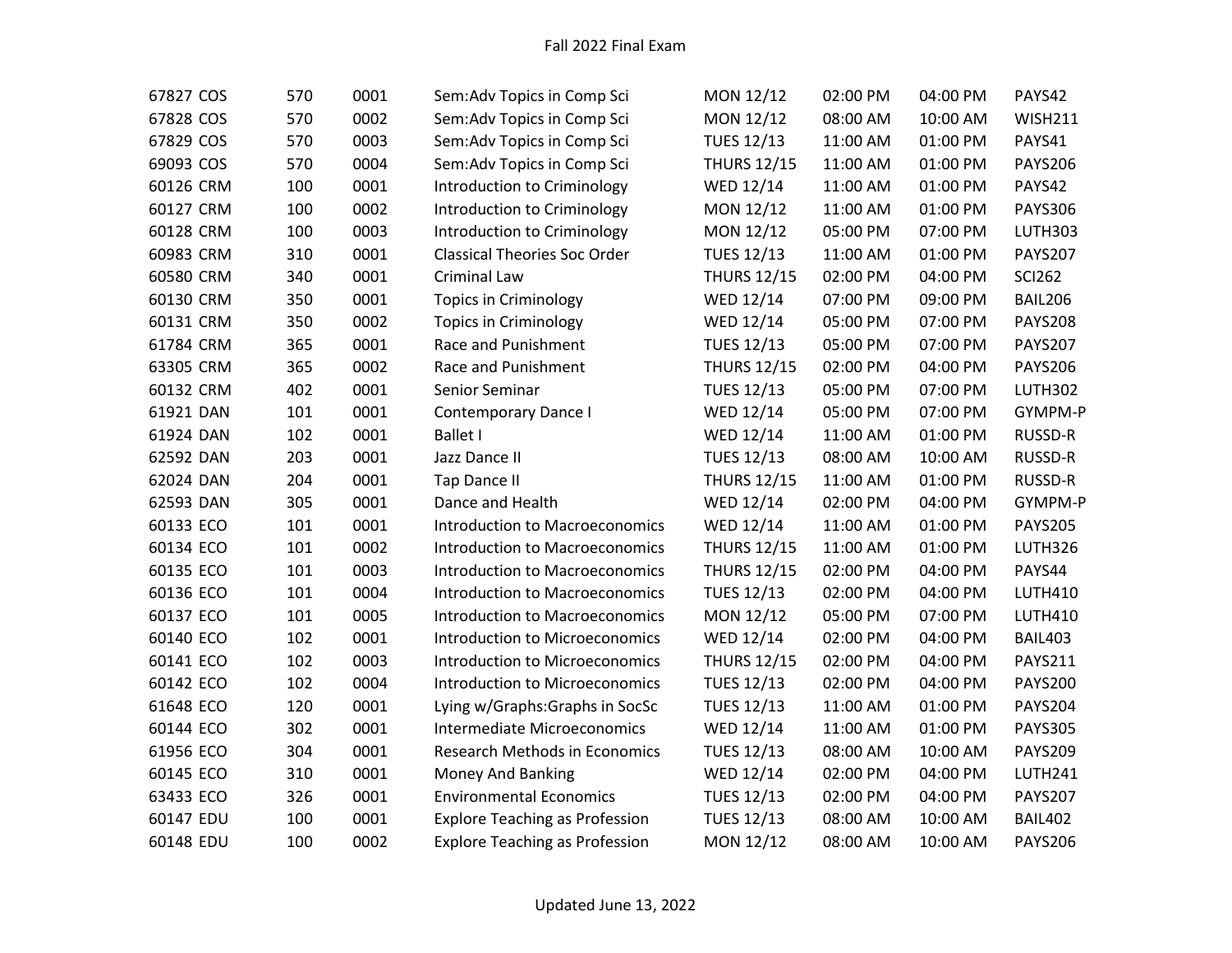| 60149 EDU | 100 | 0003 | <b>Explore Teaching as Profession</b> | <b>TUES 12/13</b>  | 08:00 AM | 10:00 AM | BAIL313          |
|-----------|-----|------|---------------------------------------|--------------------|----------|----------|------------------|
| 62172 EDU | 100 | 0004 | <b>Explore Teaching as Profession</b> | <b>WED 12/14</b>   | 11:00 AM | 01:00 PM | BAIL321          |
| 61988 EDU | 222 | 0002 | Found of Language & Lit Devel         | WED 12/14          | 05:00 PM | 07:00 PM | BAIL202          |
| 62646 EDU | 225 | 0002 | Multicult Child& Adol Dev             | <b>TUES 12/13</b>  | 02:00 PM | 04:00 PM | <b>BAIL206</b>   |
| 61660 EDU | 230 | 0001 | Teaching Through the Arts             | <b>THURS 12/15</b> | 11:00 AM | 01:00 PM | DRAW1            |
| 61625 EDU | 305 | 0001 | Found of Cultural & Ling Diver        | <b>TUES 12/13</b>  | 11:00 AM | 01:00 PM | <b>BAIL402</b>   |
| 62666 EDU | 305 | 0002 | Found of Cultural & Ling Diver        | MON 12/12          | 02:00 PM | 04:00 PM | BAIL206          |
| 61614 EDU | 310 | 0001 | <b>Education and Democracy</b>        | WED 12/14          | 05:00 PM | 07:00 PM | <b>PAYS204</b>   |
| 62112 EDU | 310 | 0002 | <b>Education and Democracy</b>        | <b>THURS 12/15</b> | 02:00 PM | 04:00 PM | <b>PAYS304</b>   |
| 61720 EDU | 401 | 0001 | Secondary Sci for All Students        | <b>TUES 12/13</b>  | 05:00 PM | 07:00 PM | <b>BAIL109</b>   |
| 61779 EDU | 402 | 0001 | Secondary English Methods             | <b>TUES 12/13</b>  | 05:00 PM | 07:00 PM | BAIL404          |
| 61764 EDU | 403 | 0001 | World Language Methods                | <b>TUES 12/13</b>  | 05:00 PM | 07:00 PM | PAYS44           |
| 61729 EDU | 404 | 0001 | Secondary Soc Stud Methods            | <b>TUES 12/13</b>  | 05:00 PM | 07:00 PM | BAIL319          |
| 62080 EDU | 410 | 0001 | Creating Pos. Learning Comm           | WED 12/14          | 05:00 PM | 07:00 PM | BAIL319          |
| 62647 EDU | 410 | 0002 | Creating Pos. Learning Comm           | WED 12/14          | 05:00 PM | 07:00 PM | BAIL313          |
| 61582 EDU | 452 | 0001 | <b>Teaching Elementary Science</b>    | <b>THURS 12/15</b> | 02:00 PM | 04:00 PM | <b>BAIL109</b>   |
| 63749 EDU | 454 | 0001 | Secondary Math for All Student        | <b>TUES 12/13</b>  | 05:00 PM | 07:00 PM | BAIL204          |
| 61654 EDU | 465 | 0001 | Teaching Reading in Grades K-8        | <b>TUES 12/13</b>  | 05:00 PM | 07:00 PM | <b>BAIL207</b>   |
| 61562 EDU | 501 | 0001 | <b>Secondary Science Methods</b>      | <b>TUES 12/13</b>  | 05:00 PM | 07:00 PM | <b>BAIL109</b>   |
| 61563 EDU | 502 | 0001 | Eng Methods for Secondary Teac        | <b>TUES 12/13</b>  | 05:00 PM | 07:00 PM | BAIL404          |
| 61565 EDU | 503 | 0001 | World Language Methods                | <b>TUES 12/13</b>  | 05:00 PM | 07:00 PM | PAYS44           |
| 61564 EDU | 504 | 0001 | <b>Secondary Soc Studies Methods</b>  | <b>TUES 12/13</b>  | 05:00 PM | 07:00 PM | BAIL319          |
| 60923 EDU | 505 | 0001 | Elem & Middle Math Methods            | <b>THURS 12/15</b> | 05:00 PM | 07:00 PM | <b>PAYS201</b>   |
| 60924 EDU | 505 | 0002 | Elem & Middle Math Methods            | <b>THURS 12/15</b> | 05:00 PM | 07:00 PM | <b>LUTH509</b>   |
| 64272 EDU | 510 | 0001 | <b>Creative Pos Learn Environment</b> | <b>WED 12/14</b>   | 05:00 PM | 07:00 PM | <b>BAIL403</b>   |
| 64273 EDU | 510 | 0002 | <b>Creative Pos Learn Environment</b> | WED 12/14          | 05:00 PM | 07:00 PM | HA166            |
| 61881 EDU | 522 | 0001 | Found of Language & Lit Devel         | WED 12/14          | 05:00 PM | 07:00 PM | BAIL204          |
| 61882 EDU | 522 | 0002 | Found of Language & Lit Devel         | WED 12/14          | 05:00 PM | 07:00 PM | BAIL404          |
| 61883 EDU | 522 | 0003 | Found of Language & Lit Devel         | WED 12/14          | 05:00 PM | 07:00 PM | <b>BAIL202</b>   |
| 61713 EDU | 546 | 0001 | Planning and Assessment I             | MON 12/12          | 02:00 PM | 04:00 PM | <b>ONLN-LIVE</b> |
| 61714 EDU | 546 | 0002 | Planning and Assessment I             | <b>TUES 12/13</b>  | 11:00 AM | 01:00 PM | BAIL218          |
| 61715 EDU | 546 | 0003 | Planning and Assessment I             | <b>TUES 12/13</b>  | 02:00 PM | 04:00 PM | <b>BAIL403</b>   |
| 61716 EDU | 546 | 0004 | Planning and Assessment I             | <b>TUES 12/13</b>  | 02:00 PM | 04:00 PM | BAIL312          |
| 70165 EDU | 546 | 0005 | Planning and Assessment I             | <b>TUES 12/13</b>  | 11:00 AM | 01:00 PM | BAIL301C         |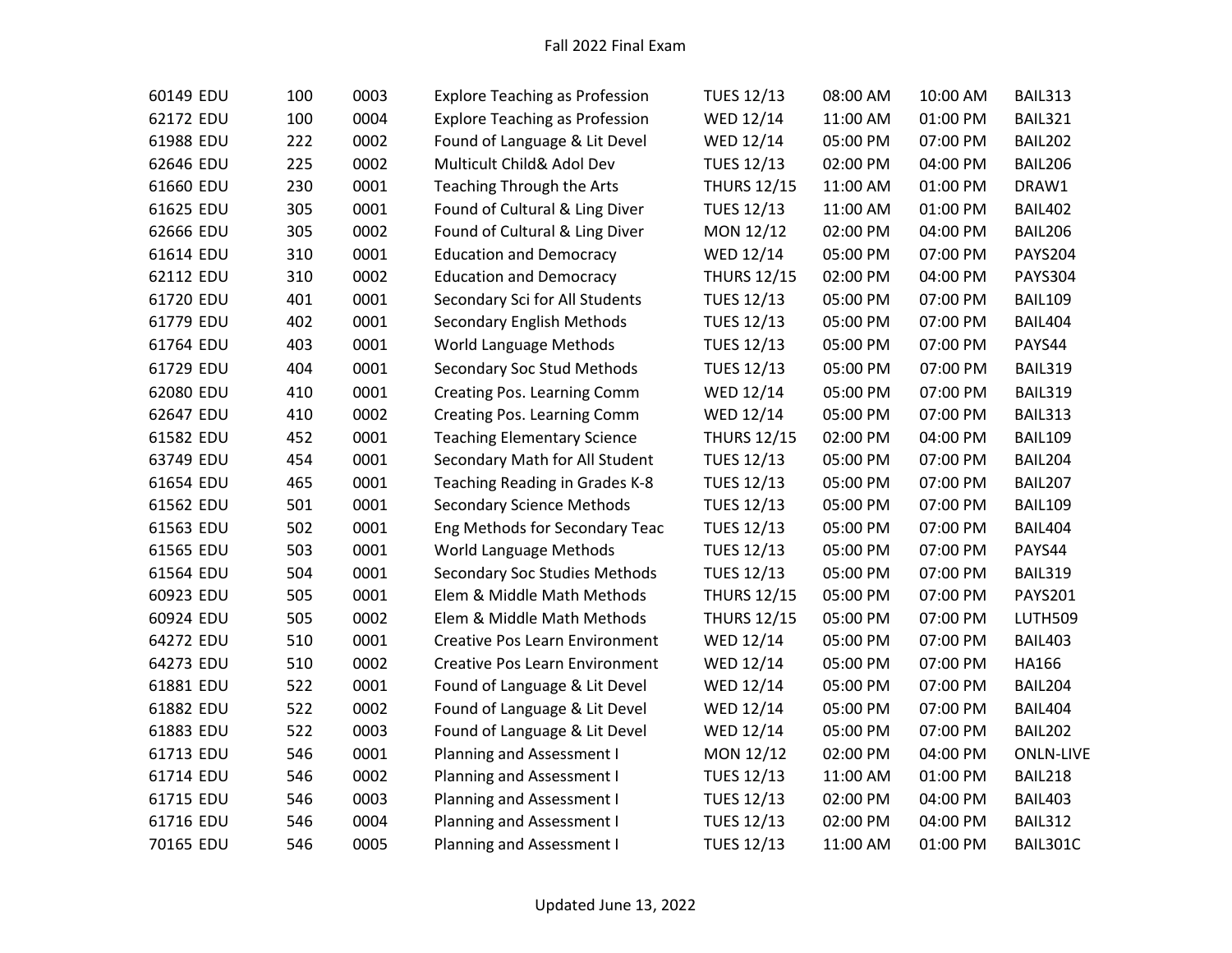| 63748 EDU | 554 | 0001 | <b>Secondary Math Methods</b>          | <b>TUES 12/13</b>  | 05:00 PM | 07:00 PM | BAIL204          |
|-----------|-----|------|----------------------------------------|--------------------|----------|----------|------------------|
| 61587 EDU | 557 | 0001 | <b>Teach Writing to Multilingual</b>   | MON 12/12          | 05:00 PM | 07:00 PM | <b>PAYS211</b>   |
| 61401 EDU | 566 | 0001 | <b>Teach Writing for All Students</b>  | <b>TUES 12/13</b>  | 05:00 PM | 07:00 PM | <b>BAIL405</b>   |
| 61402 EDU | 566 | 0002 | <b>Teach Writing for All Students</b>  | <b>TUES 12/13</b>  | 05:00 PM | 07:00 PM | BAIL205          |
| 60486 EDU | 600 | 0004 | Research Methods&Techniq               | <b>TUES 12/13</b>  | 05:00 PM | 07:00 PM | <b>PAYS202</b>   |
| 61581 EDU | 643 | 0001 | Inquiry in Education                   | MON 12/12          | 05:00 PM | 07:00 PM | <b>ONLN-LIVE</b> |
| 62648 EDU | 643 | 0002 | Inquiry in Education                   | WED 12/14          | 05:00 PM | 07:00 PM | <b>ONLN-LIVE</b> |
| 60488 EDU | 670 | 0001 | Intro to Educ Leadership               | <b>THURS 12/15</b> | 05:00 PM | 07:00 PM | <b>PAYS203</b>   |
| 62008 EDU | 685 | 0001 | Intern: School Admin-Principal         | <b>TUES 12/13</b>  | 05:00 PM | 07:00 PM | <b>SCI362</b>    |
| 62009 EDU | 686 | 0001 | Intern in Special Educ Admin           | <b>TUES 12/13</b>  | 05:00 PM | 07:00 PM | <b>SCI362</b>    |
| 62010 EDU | 688 | 0001 | Internship in Curriculum Admin         | <b>TUES 12/13</b>  | 05:00 PM | 07:00 PM | <b>SCI362</b>    |
| 61591 EGN | 181 | 0001 | <b>Engineering Tools: Mathematica</b>  | MON 12/12          | 02:00 PM | 04:00 PM | <b>JMC270</b>    |
| 61618 EGN | 182 | 0001 | <b>Engineering Tools: Solidworks</b>   | WED 12/14          | 02:00 PM | 04:00 PM | <b>JMC270</b>    |
| 61664 EGN | 187 | 0001 | <b>Engin Tools: Circuit Simulation</b> | FRI 12/16          | 11:00 AM | 01:00 PM | <b>JMC270</b>    |
| 61662 EGN | 248 | 0001 | Intro Differential Equat & Alg         | WED 12/14          | 08:00 AM | 10:00 AM | <b>JMC252</b>    |
| 61662 EGN | 248 | 0001 | Intro Differential Equat & Alg         | FRI 12/16          | 08:00 AM | 10:00 AM | <b>JMC252</b>    |
| 60154 EGN | 260 | 0001 | Materials Science for Engineer         | MON 12/12          | 02:00 PM | 04:00 PM | <b>JMC217</b>    |
| 63412 EGN | 301 | 0001 | Jr Design Proj and Engineer Pr         | <b>THURS 12/15</b> | 08:00 AM | 10:00 AM | <b>JMC217</b>    |
| 63410 EGN | 304 | 0001 | <b>Engineering Economics</b>           | <b>TUES 12/13</b>  | 08:00 AM | 10:00 AM | <b>JMC217</b>    |
| 63413 EGN | 481 | 0001 | <b>Engineering Statistics</b>          | <b>THURS 12/15</b> | 05:00 PM | 07:00 PM | <b>JMC252</b>    |
| 61539 EGN | 498 | 0001 | <b>Advanced Topics in Engineering</b>  | MON 12/12          | 08:00 AM | 10:00 AM | <b>JMC242</b>    |
| 63411 EGN | 498 | 0002 | <b>Advanced Topics in Engineering</b>  | WED 12/14          | 08:00 AM | 10:00 AM | <b>JMC242</b>    |
| 63411 EGN | 498 | 0002 | <b>Advanced Topics in Engineering</b>  | FRI 12/16          | 08:00 AM | 10:00 AM | <b>JMC270</b>    |
| 60585 ELE | 172 | 0001 | Digital Logic                          | <b>THURS 12/15</b> | 08:00 AM | 10:00 AM | <b>JMC252</b>    |
| 61533 ELE | 216 | 0001 | Circuits I: Steady-State Analy         | WED 12/14          | 11:00 AM | 01:00 PM | <b>JMC252</b>    |
| 60152 ELE | 314 | 0001 | <b>Signals and Systems</b>             | MON 12/12          | 11:00 AM | 01:00 PM | <b>JMC252</b>    |
| 60587 ELE | 342 | 0001 | Electronics I:Devices&Circuits         | <b>THURS 12/15</b> | 02:00 PM | 04:00 PM | <b>JMC151</b>    |
| 60153 ELE | 351 | 0001 | <b>Electromagnetic Fields</b>          | <b>THURS 12/15</b> | 11:00 AM | 01:00 PM | <b>JMC151</b>    |
| 63414 ELE | 367 | 0001 | Optoelectronics                        | MON 12/12          | 02:00 PM | 04:00 PM | <b>JMC151</b>    |
| 60158 ENG | 100 | 0001 | <b>College Writing</b>                 | <b>THURS 12/15</b> | 08:00 AM | 10:00 AM | <b>LUTH208</b>   |
| 60159 ENG | 100 | 0002 | <b>College Writing</b>                 | <b>TUES 12/13</b>  | 08:00 AM | 10:00 AM | <b>LUTH208</b>   |
| 60160 ENG | 100 | 0003 | <b>College Writing</b>                 | WED 12/14          | 05:00 PM | 07:00 PM | <b>ONLN-LIVE</b> |
| 60161 ENG | 100 | 0004 | <b>College Writing</b>                 | MON 12/12          | 08:00 AM | 10:00 AM | BAIL113          |
| 60162 ENG | 100 | 0005 | <b>College Writing</b>                 | WED 12/14          | 11:00 AM | 01:00 PM | HA167            |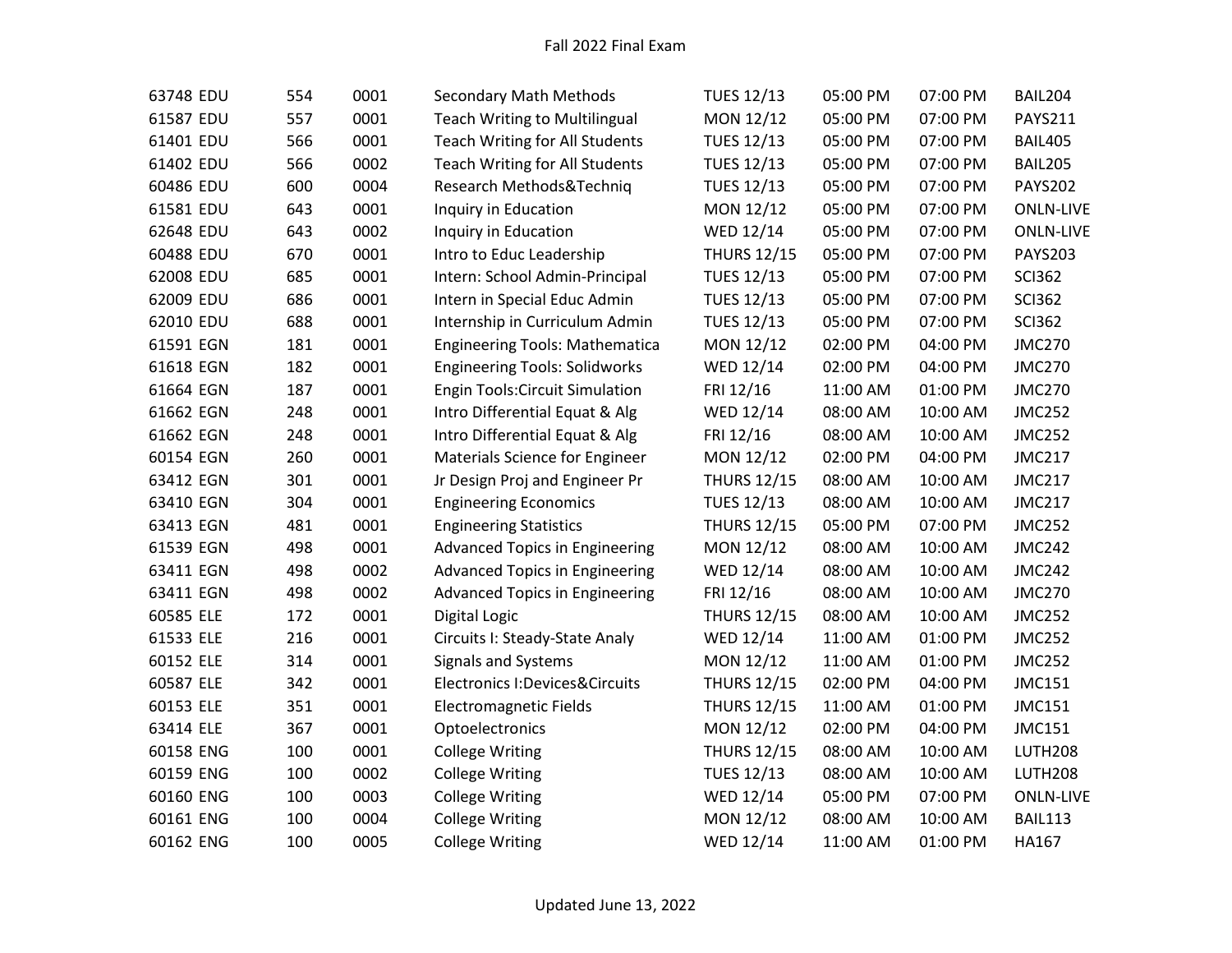| 60163 ENG | 100 | 0006 | <b>College Writing</b>    | WED 12/14          | 02:00 PM | 04:00 PM | BAIL204        |
|-----------|-----|------|---------------------------|--------------------|----------|----------|----------------|
| 60164 ENG | 100 | 0007 | <b>College Writing</b>    | <b>THURS 12/15</b> | 11:00 AM | 01:00 PM | BAIL207        |
| 60165 ENG | 100 | 0008 | <b>College Writing</b>    | <b>TUES 12/13</b>  | 11:00 AM | 01:00 PM | <b>LUTH302</b> |
| 60166 ENG | 100 | 0009 | <b>College Writing</b>    | <b>TUES 12/13</b>  | 02:00 PM | 04:00 PM | <b>LUTH402</b> |
| 60167 ENG | 100 | 0010 | <b>College Writing</b>    | <b>TUES 12/13</b>  | 05:00 PM | 07:00 PM | <b>PAYS306</b> |
| 60168 ENG | 100 | 0011 | <b>College Writing</b>    | <b>TUES 12/13</b>  | 08:00 AM | 10:00 AM | <b>PAYS305</b> |
| 60169 ENG | 100 | 0012 | <b>College Writing</b>    | <b>THURS 12/15</b> | 11:00 AM | 01:00 PM | <b>PAYS211</b> |
| 60170 ENG | 100 | 0013 | <b>College Writing</b>    | <b>THURS 12/15</b> | 02:00 PM | 04:00 PM | <b>PAYS209</b> |
| 60171 ENG | 100 | 0014 | <b>College Writing</b>    | WED 12/14          | 02:00 PM | 04:00 PM | <b>LUTH302</b> |
| 60172 ENG | 100 | 0015 | <b>College Writing</b>    | MON 12/12          | 02:00 PM | 04:00 PM | <b>LUTH403</b> |
| 60173 ENG | 100 | 0016 | <b>College Writing</b>    | <b>TUES 12/13</b>  | 08:00 AM | 10:00 AM | <b>BAIL404</b> |
| 60174 ENG | 100 | 0017 | <b>College Writing</b>    | <b>TUES 12/13</b>  | 11:00 AM | 01:00 PM | BAIL10         |
| 60175 ENG | 100 | 0018 | <b>College Writing</b>    | <b>THURS 12/15</b> | 02:00 PM | 04:00 PM | BAIL404        |
| 60176 ENG | 100 | 0019 | <b>College Writing</b>    | WED 12/14          | 11:00 AM | 01:00 PM | MASTG38        |
| 60177 ENG | 100 | 0020 | <b>College Writing</b>    | MON 12/12          | 11:00 AM | 01:00 PM | <b>PAYS200</b> |
| 60178 ENG | 100 | 0021 | <b>College Writing</b>    | MON 12/12          | 08:00 AM | 10:00 AM | MASTG38        |
| 60180 ENG | 100 | 0023 | <b>College Writing</b>    | <b>TUES 12/13</b>  | 08:00 AM | 10:00 AM | <b>BAIL113</b> |
| 60181 ENG | 100 | 0024 | <b>College Writing</b>    | <b>THURS 12/15</b> | 11:00 AM | 01:00 PM | <b>BAIL404</b> |
| 60182 ENG | 100 | 0025 | <b>College Writing</b>    | <b>THURS 12/15</b> | 02:00 PM | 04:00 PM | BAIL319        |
| 60183 ENG | 100 | 0026 | <b>College Writing</b>    | MON 12/12          | 11:00 AM | 01:00 PM | BAIL208        |
| 60184 ENG | 100 | 0027 | <b>College Writing</b>    | WED 12/14          | 08:00 AM | 10:00 AM | BAIL208        |
| 60185 ENG | 100 | 0028 | <b>College Writing</b>    | WED 12/14          | 11:00 AM | 01:00 PM | BAIL218        |
| 60186 ENG | 100 | 0029 | <b>College Writing</b>    | WED 12/14          | 02:00 PM | 04:00 PM | BAIL208        |
| 60187 ENG | 100 | 0030 | <b>College Writing</b>    | MON 12/12          | 08:00 AM | 10:00 AM | BAIL313        |
| 61049 ENG | 102 | 0001 | <b>Academic Writing</b>   | <b>TUES 12/13</b>  | 11:00 AM | 01:00 PM | BAIL312        |
| 61050 ENG | 102 | 0002 | <b>Academic Writing</b>   | <b>TUES 12/13</b>  | 02:00 PM | 04:00 PM | BAIL218        |
| 61051 ENG | 102 | 0003 | <b>Academic Writing</b>   | <b>THURS 12/15</b> | 11:00 AM | 01:00 PM | <b>PAYS208</b> |
| 61052 ENG | 102 | 0004 | <b>Academic Writing</b>   | <b>TUES 12/13</b>  | 11:00 AM | 01:00 PM | <b>LUTH523</b> |
| 61053 ENG | 102 | 0005 | <b>Academic Writing</b>   | MON 12/12          | 11:00 AM | 01:00 PM | <b>LUTH303</b> |
| 61054 ENG | 102 | 0006 | <b>Academic Writing</b>   | MON 12/12          | 02:00 PM | 04:00 PM | <b>LUTH410</b> |
| 61055 ENG | 102 | 0007 | <b>Academic Writing</b>   | WED 12/14          | 11:00 AM | 01:00 PM | <b>PAYS202</b> |
| 61059 ENG | 102 | 0011 | <b>Academic Writing</b>   | MON 12/12          | 08:00 AM | 10:00 AM | BAIL208        |
| 61060 ENG | 102 | 0012 | <b>Academic Writing</b>   | <b>WED 12/14</b>   | 11:00 AM | 01:00 PM | BAIL208        |
| 61672 ENG | 140 | 0001 | <b>Reading Literature</b> | WED 12/14          | 11:00 AM | 01:00 PM | <b>WISH113</b> |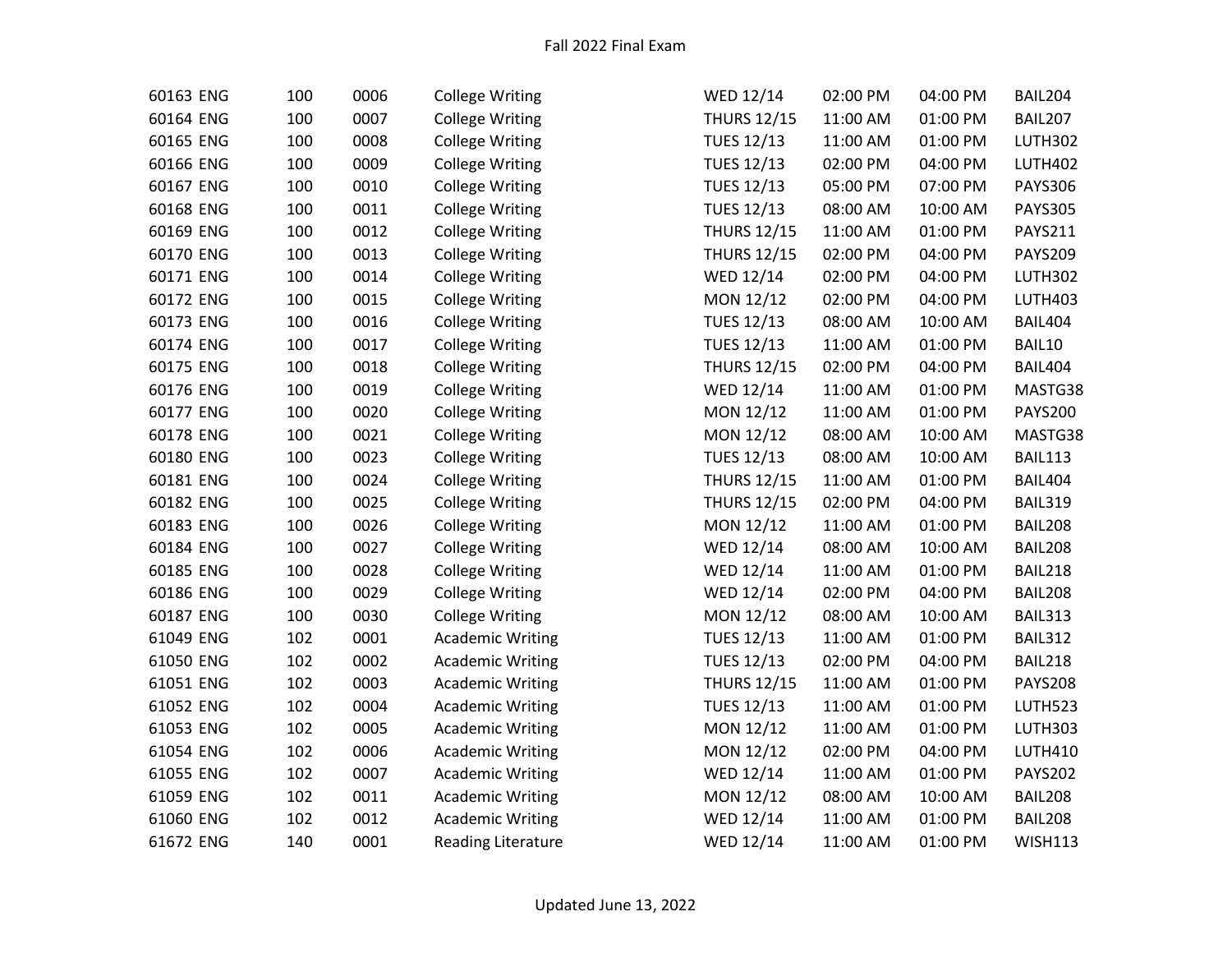| 61673 ENG | 140 | 0002 | <b>Reading Literature</b>       | <b>TUES 12/13</b>  | 11:00 AM | 01:00 PM | <b>LUTH241</b> |
|-----------|-----|------|---------------------------------|--------------------|----------|----------|----------------|
| 62580 ENG | 140 | 0003 | <b>Reading Literature</b>       | WED 12/14          | 02:00 PM | 04:00 PM | BAIL218        |
| 62571 ENG | 204 | 0001 | <b>Professional Writing</b>     | WED 12/14          | 11:00 AM | 01:00 PM | <b>PAYS209</b> |
| 61718 ENG | 205 | 0001 | Sentence Style                  | MON 12/12          | 02:00 PM | 04:00 PM | <b>PAYS203</b> |
| 61717 ENG | 220 | 0001 | World Masterpieces I            | MON 12/12          | 08:00 AM | 10:00 AM | <b>LUTH403</b> |
| 60202 ENG | 245 | 0002 | Intro to Literary Studies       | <b>THURS 12/15</b> | 02:00 PM | 04:00 PM | <b>LUTH241</b> |
| 60206 ENG | 305 | 0001 | Rhetoric, Syntax and Style      | WED 12/14          | 02:00 PM | 04:00 PM | <b>SCI362</b>  |
| 62589 ENG | 305 | 0002 | Rhetoric, Syntax and Style      | <b>THURS 12/15</b> | 02:00 PM | 04:00 PM | <b>SCI157</b>  |
| 62581 ENG | 306 | 0001 | Writing the Novel               | WED 12/14          | 11:00 AM | 01:00 PM | <b>LUTH403</b> |
| 62582 ENG | 319 | 0001 | Studies in Genre And Form       | WED 12/14          | 05:00 PM | 07:00 PM | <b>LUTH510</b> |
| 62583 ENG | 328 | 0001 | Modern Novel                    | <b>TUES 12/13</b>  | 08:00 AM | 10:00 AM | <b>PAYS211</b> |
| 62584 ENG | 337 | 0001 | <b>Studies in Rhetoric</b>      | <b>THURS 12/15</b> | 11:00 AM | 01:00 PM | <b>PAYS204</b> |
| 62585 ENG | 342 | 0001 | <b>Topics in Contemp Theory</b> | <b>TUES 12/13</b>  | 11:00 AM | 01:00 PM | <b>LUTH502</b> |
| 61106 ENG | 348 | 0001 | Topics: Interdisciplinary Study | MON 12/12          | 11:00 AM | 01:00 PM | <b>LUTH510</b> |
| 60209 ENG | 360 | 0001 | Shakespeare                     | MON 12/12          | 02:00 PM | 04:00 PM | <b>LUTH509</b> |
| 62339 ESL | 6   | 0001 | Intensive Grammar               | <b>TUES 12/13</b>  | 08:00 AM | 10:00 AM | <b>LUTH310</b> |
| 62338 ESL | 6   | 0002 | <b>Intensive Grammar</b>        | <b>TUES 12/13</b>  | 08:00 AM | 10:00 AM | PAYS305A       |
| 62637 ESL | 6   | 0003 | <b>Intensive Grammar</b>        | <b>TUES 12/13</b>  | 08:00 AM | 10:00 AM | PAYS43         |
| 62334 ESL | 7   | 0001 | Listening & Oral Communication  | <b>TUES 12/13</b>  | 11:00 AM | 01:00 PM | <b>LUTH402</b> |
| 62335 ESL | 8   | 0002 | Reading, Writing & Vocabulary   | MON 12/12          | 08:00 AM | 10:00 AM | <b>SCI362</b>  |
| 62336 ESL | 8   | 0003 | Reading, Writing & Vocabulary   | MON 12/12          | 08:00 AM | 10:00 AM | <b>PAYS200</b> |
| 62640 ESL | 8   | 0004 | Reading, Writing & Vocabulary   | MON 12/12          | 08:00 AM | 10:00 AM | <b>SCI157</b>  |
| 62337 ESL | 8   | 0005 | Reading, Writing & Vocabulary   | MON 12/12          | 08:00 AM | 10:00 AM | PAYS305A       |
| 62340 ESL | 9   | 0001 | Intensive Read & Speak Fluency  | MON 12/12          | 11:00 AM | 01:00 PM | <b>LUTH327</b> |
| 62342 ESL | 16  | 0001 | <b>Intensive Grammar</b>        | <b>TUES 12/13</b>  | 08:00 AM | 10:00 AM | <b>LUTH310</b> |
| 62341 ESL | 16  | 0002 | <b>Intensive Grammar</b>        | <b>TUES 12/13</b>  | 08:00 AM | 10:00 AM | PAYS305A       |
| 62636 ESL | 16  | 0003 | <b>Intensive Grammar</b>        | <b>TUES 12/13</b>  | 08:00 AM | 10:00 AM | PAYS43         |
| 62343 ESL | 17  | 0001 | Listening & Oral Communication  | <b>TUES 12/13</b>  | 11:00 AM | 01:00 PM | <b>LUTH402</b> |
| 62344 ESL | 18  | 0002 | Reading, Writing & Vocabulary   | MON 12/12          | 08:00 AM | 10:00 AM | <b>SCI362</b>  |
| 62345 ESL | 18  | 0003 | Reading, Writing & Vocabulary   | MON 12/12          | 08:00 AM | 10:00 AM | <b>PAYS200</b> |
| 62639 ESL | 18  | 0004 | Reading, Writing & Vocabulary   | MON 12/12          | 08:00 AM | 10:00 AM | <b>SCI157</b>  |
| 62346 ESL | 18  | 0005 | Reading, Writing & Vocabulary   | MON 12/12          | 08:00 AM | 10:00 AM | PAYS305A       |
| 62347 ESL | 19  | 0001 | Intensive Read & Speak Fluency  | MON 12/12          | 11:00 AM | 01:00 PM | LUTH327        |
| 62348 ESL | 62  | 0001 | <b>College Writing</b>          | <b>TUES 12/13</b>  | 11:00 AM | 01:00 PM | <b>LUTH310</b> |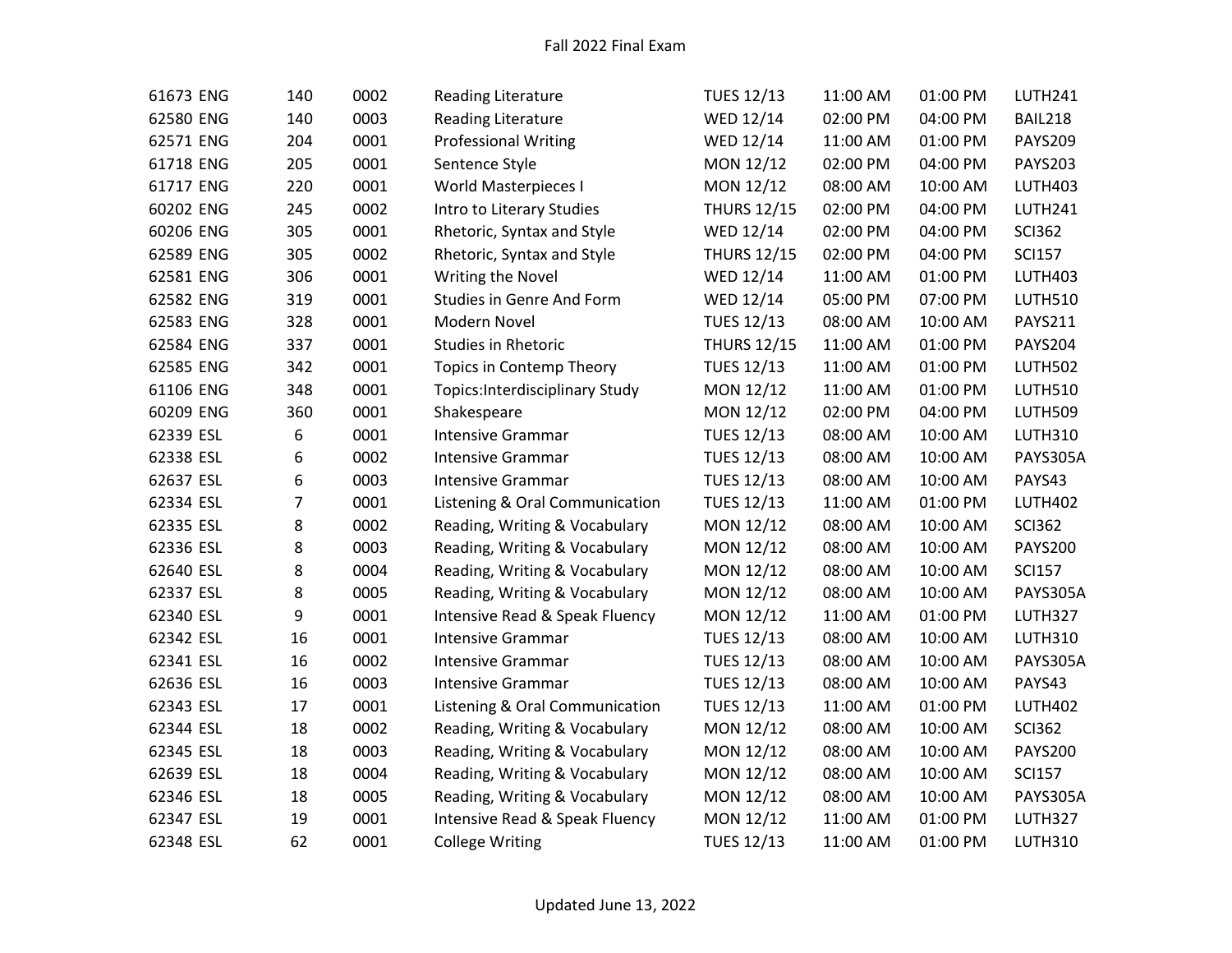| 62638 ESL | 99  | 0002 | Inter. Reading, Writing & Vocab      | MON 12/12          | 08:00 AM | 10:00 AM | <b>SCI362</b>  |
|-----------|-----|------|--------------------------------------|--------------------|----------|----------|----------------|
| 60212 ESL | 100 | 0001 | <b>College Writing</b>               | <b>TUES 12/13</b>  | 11:00 AM | 01:00 PM | <b>LUTH310</b> |
| 61844 ESL | 101 | 0001 | APP I:Intermed Grammar & Writ        | <b>TUES 12/13</b>  | 08:00 AM | 10:00 AM | <b>LUTH310</b> |
| 60213 ESL | 102 | 0002 | APP II: Adv. Grammar & Writing       | <b>TUES 12/13</b>  | 08:00 AM | 10:00 AM | PAYS305A       |
| 61290 ESL | 103 | 0005 | Intermed/Adv Read, Writ & Vocab      | MON 12/12          | 08:00 AM | 10:00 AM | PAYS305A       |
| 61033 ESL | 104 | 0003 | Advanced Reading, Writing, and       | MON 12/12          | 08:00 AM | 10:00 AM | <b>PAYS200</b> |
| 61232 ESP | 101 | 0001 | <b>Environ Science &amp; Sustain</b> | <b>TUES 12/13</b>  | 08:00 AM | 10:00 AM | BAIL10         |
| 62601 ESP | 200 | 0001 | <b>Environmental Planning</b>        | MON 12/12          | 08:00 AM | 10:00 AM | <b>BAIL109</b> |
| 62604 ESP | 220 | 0001 | Intro to Environmental Policy        | <b>TUES 12/13</b>  | 08:00 AM | 10:00 AM | BAIL207        |
| 62602 ESP | 250 | 0001 | Soils and Land Use                   | WED 12/14          | 05:00 PM | 07:00 PM | PAYS#1         |
| 61336 ESP | 280 | 0001 | Research & Analytical Methods        | <b>THURS 12/15</b> | 11:00 AM | 01:00 PM | BAIL213        |
| 62603 ESP | 326 | 0001 | <b>Environmental Economics</b>       | <b>TUES 12/13</b>  | 02:00 PM | 04:00 PM | <b>PAYS207</b> |
| 61430 ESP | 340 | 0001 | <b>Environmental Regulations</b>     | <b>THURS 12/15</b> | 05:00 PM | 07:00 PM | <b>BAIL113</b> |
| 62599 ESP | 412 | 0001 | Field Ecosystem Ecology              | MON 12/12          | 11:00 AM | 01:00 PM | BAIL313        |
| 62600 ESP | 417 | 0001 | Site Planning & Assessment           | MON 12/12          | 05:00 PM | 07:00 PM | LUTH327        |
| 61291 FIN | 320 | 0001 | <b>Basic Financial Management</b>    | <b>TUES 12/13</b>  | 11:00 AM | 01:00 PM | <b>PAYS211</b> |
| 61292 FIN | 320 | 0002 | <b>Basic Financial Management</b>    | <b>TUES 12/13</b>  | 05:00 PM | 07:00 PM | <b>LUTH410</b> |
| 61390 FIN | 321 | 0001 | <b>Personal Financial Planning</b>   | MON 12/12          | 02:00 PM | 04:00 PM | <b>LUTH523</b> |
| 63312 FIN | 326 | 0001 | <b>Financial Modeling</b>            | <b>THURS 12/15</b> | 05:00 PM | 07:00 PM | <b>LUTH202</b> |
| 61295 FIN | 327 | 0001 | <b>Investment Management</b>         | <b>THURS 12/15</b> | 02:00 PM | 04:00 PM | <b>LUTH403</b> |
| 60215 FRE | 101 | 0001 | Beginning French I                   | <b>THURS 12/15</b> | 08:00 AM | 10:00 AM | <b>SCI533</b>  |
| 60216 FRE | 101 | 0002 | Beginning French I                   | WED 12/14          | 05:00 PM | 07:00 PM | <b>LUTH402</b> |
| 60217 FRE | 201 | 0001 | Intermediate French I                | WED 12/14          | 05:00 PM | 07:00 PM | <b>LUTH208</b> |
| 60218 FRE | 301 | 0001 | <b>Practical French I</b>            | WED 12/14          | 08:00 AM | 10:00 AM | <b>SCI262</b>  |
| 61806 FSP | 200 | 0001 | Food, Power and Social Justice       | <b>TUES 12/13</b>  | 08:00 AM | 10:00 AM | LUTH503        |
| 61807 FSP | 200 | 0002 | Food, Power and Social Justice       | <b>THURS 12/15</b> | 11:00 AM | 01:00 PM | PAYS#1         |
| 61852 FSP | 311 | 0001 | <b>Food Planning and Policy</b>      | MON 12/12          | 02:00 PM | 04:00 PM | <b>SCI262</b>  |
| 61942 FSP | 601 | 0001 | <b>Food Policy and Planning</b>      | MON 12/12          | 02:00 PM | 04:00 PM | <b>SCI262</b>  |
| 62026 GDS | 100 | 0001 | Game Design I: Introduction          | WED 12/14          | 11:00 AM | 01:00 PM | PAYS301A       |
| 62027 GDS | 200 | 0001 | Game Design II: Collaborative        | MON 12/12          | 05:00 PM | 07:00 PM | PAYS301A       |
| 60219 GEO | 101 | 0001 | Human Geography                      | <b>TUES 12/13</b>  | 02:00 PM | 04:00 PM | <b>WISH205</b> |
| 62630 GEO | 102 | 0001 | <b>Physical Geography</b>            | <b>TUES 12/13</b>  | 08:00 AM | 10:00 AM | <b>SCI152</b>  |
| 61708 GEO | 105 | 0001 | Society, Environment and Chang       | <b>THURS 12/15</b> | 11:00 AM | 01:00 PM | <b>BAIL215</b> |
| 61871 GEO | 107 | 0001 | Maps and Math                        | MON 12/12          | 11:00 AM | 01:00 PM | GLICK103       |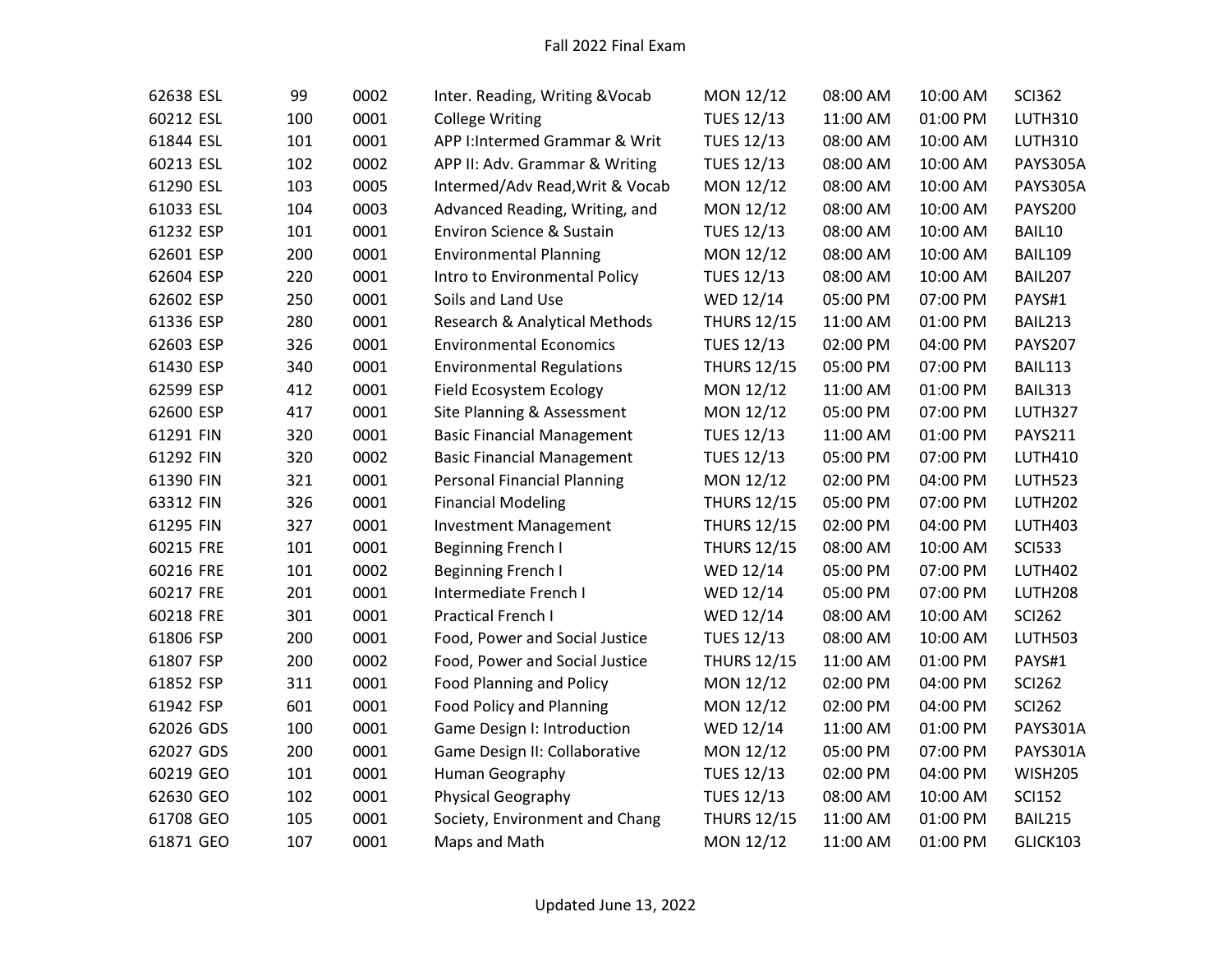| 60938 GEO | 204 | 0001 | Coastal & Marine Geography               | <b>THURS 12/15</b> | 11:00 AM | 01:00 PM | BAIL322          |
|-----------|-----|------|------------------------------------------|--------------------|----------|----------|------------------|
| 60592 GEO | 209 | 0001 | Intro Land Use Planning                  | WED 12/14          | 05:00 PM | 07:00 PM | <b>LUTH524</b>   |
| 62631 GEO | 270 | 0001 | <b>Mapping Environments &amp; People</b> | MON 12/12          | 08:00 AM | 10:00 AM | GLICK103         |
| 61859 GEO | 445 | 0001 | <b>Drone Mapping</b>                     | FRI 12/16          | 02:00 PM | 04:00 PM | BAIL302          |
| 61868 GEO | 545 | 0001 | <b>Drone Mapping</b>                     | FRI 12/16          | 02:00 PM | 04:00 PM | BAIL302          |
| 61869 GEO | 645 | 0001 | <b>Drone Mapping</b>                     | FRI 12/16          | 02:00 PM | 04:00 PM | BAIL302          |
| 60220 GER | 101 | 0001 | <b>Beginning German I</b>                | WED 12/14          | 05:00 PM | 07:00 PM | <b>SCI533</b>    |
| 60221 GER | 101 | 0002 | Beginning German I                       | WED 12/14          | 02:00 PM | 04:00 PM | <b>PAYS200</b>   |
| 60222 GER | 201 | 0001 | Intermediate German I                    | WED 12/14          | 05:00 PM | 07:00 pm | <b>PAYS203</b>   |
| 60497 HCE | 500 | 0001 | <b>Orient to Counseling Profess</b>      | FRI 12/16          | 05:00 PM | 07:00 PM | <b>ONLN-LIVE</b> |
| 60498 HCE | 607 | 0001 | School Counseling Prog & Serv            | <b>TUES 12/13</b>  | 05:00 PM | 07:00 PM | HA166            |
| 61089 HCE | 612 | 0001 | Multic-Couns:Soc&Cult Found              | <b>TUES 12/13</b>  | 05:00 PM | 07:00 PM | <b>LUTH503</b>   |
| 60501 HCE | 620 | 0002 | <b>Fund of Counsel Theories</b>          | MON 12/12          | 05:00 PM | 07:00 PM | <b>ONLN-LIVE</b> |
| 61090 HCE | 621 | 0001 | <b>Fund of Counseling Skills</b>         | <b>THURS 12/15</b> | 05:00 PM | 07:00 PM | <b>SCI157</b>    |
| 60502 HCE | 622 | 0001 | Counseling Children & Adoles             | MON 12/12          | 05:00 PM | 07:00 PM | <b>PAYS208</b>   |
| 60503 HCE | 626 | 0001 | Group Process & Procedures               | WED 12/14          | 05:00 PM | 07:00 PM | <b>ONLN-LIVE</b> |
| 61091 HCE | 640 | 0001 | Prof Issues-Ment Health Coun             | MON 12/12          | 05:00 PM | 07:00 PM | <b>ONLN-LIVE</b> |
| 62657 HCE | 644 | 0001 | <b>Crisis Intervention</b>               | <b>TUES 12/13</b>  | 05:00 PM | 07:00 PM | <b>ONLN-LIVE</b> |
| 60505 HCE | 645 | 0001 | Diagnosis & Treatment Plan               | <b>THURS 12/15</b> | 05:00 PM | 07:00 PM | BAIL218          |
| 60505 HCE | 645 | 0001 | Diagnosis & Treatment Plan               | <b>THURS 12/15</b> | 05:00 PM | 07:00 PM | <b>ONLN-LIVE</b> |
| 62656 HCE | 650 | 0001 | Bas Concept-Couple&Fam Counsel           | FRI 12/16          | 05:00 PM | 07:00 PM | BAIL321          |
| 60514 HCE | 668 | 0001 | Human Development                        | <b>THURS 12/15</b> | 05:00 PM | 07:00 PM | <b>WISH103</b>   |
| 62141 HCE | 668 | 0002 | Human Development                        | <b>THURS 12/15</b> | 05:00 PM | 07:00 PM | <b>ONLN-LIVE</b> |
| 60506 HCE | 686 | 0001 | Internship: Counselor Educ               | WED 12/14          | 05:00 PM | 07:00 PM | <b>SCI362</b>    |
| 60507 HCE | 686 | 0002 | Internship:Counselor Educ                | <b>TUES 12/13</b>  | 02:00 PM | 04:00 PM | <b>ONLN-LIVE</b> |
| 60508 HCE | 686 | 0003 | Internship: Counselor Educ               | WED 12/14          | 05:00 PM | 07:00 PM | <b>SCI262</b>    |
| 62119 HCE | 686 | 0004 | Internship: Counselor Educ               | <b>TUES 12/13</b>  | 05:00 PM | 07:00 PM | <b>ONLN-LIVE</b> |
| 60509 HCE | 690 | 0001 | <b>Indiv Couns Practicum Seminar</b>     | WED 12/14          | 05:00 PM | 07:00 PM | <b>SCI157</b>    |
| 60510 HCE | 690 | 0002 | <b>Indiv Couns Practicum Seminar</b>     | WED 12/14          | 05:00 PM | 07:00 PM | <b>ONLN-LIVE</b> |
| 60511 HCE | 690 | 0003 | Indiv Couns Practicum Seminar            | <b>TUES 12/13</b>  | 05:00 PM | 07:00 PM | <b>LUTH208</b>   |
| 61916 HCE | 697 | 0001 | Psychoeducational Group Work             | MON 12/12          | 05:00 PM | 07:00 PM | <b>ONLN-LIVE</b> |
| 61334 HIH | 283 | 0001 | <b>Healing &amp; Spirituality</b>        | <b>TUES 12/13</b>  | 02:00 PM | 04:00 PM | <b>LUTH502</b>   |
| 61335 HIH | 284 | 0001 | <b>Botanical Therapies</b>               | WED 12/14          | 02:00 PM | 04:00 PM | <b>LUTH523</b>   |
| 62121 HIH | 288 | 0001 | Reiki: Energy Medicine                   | MON 12/12          | 02:00 PM | 04:00 PM | MASTG8           |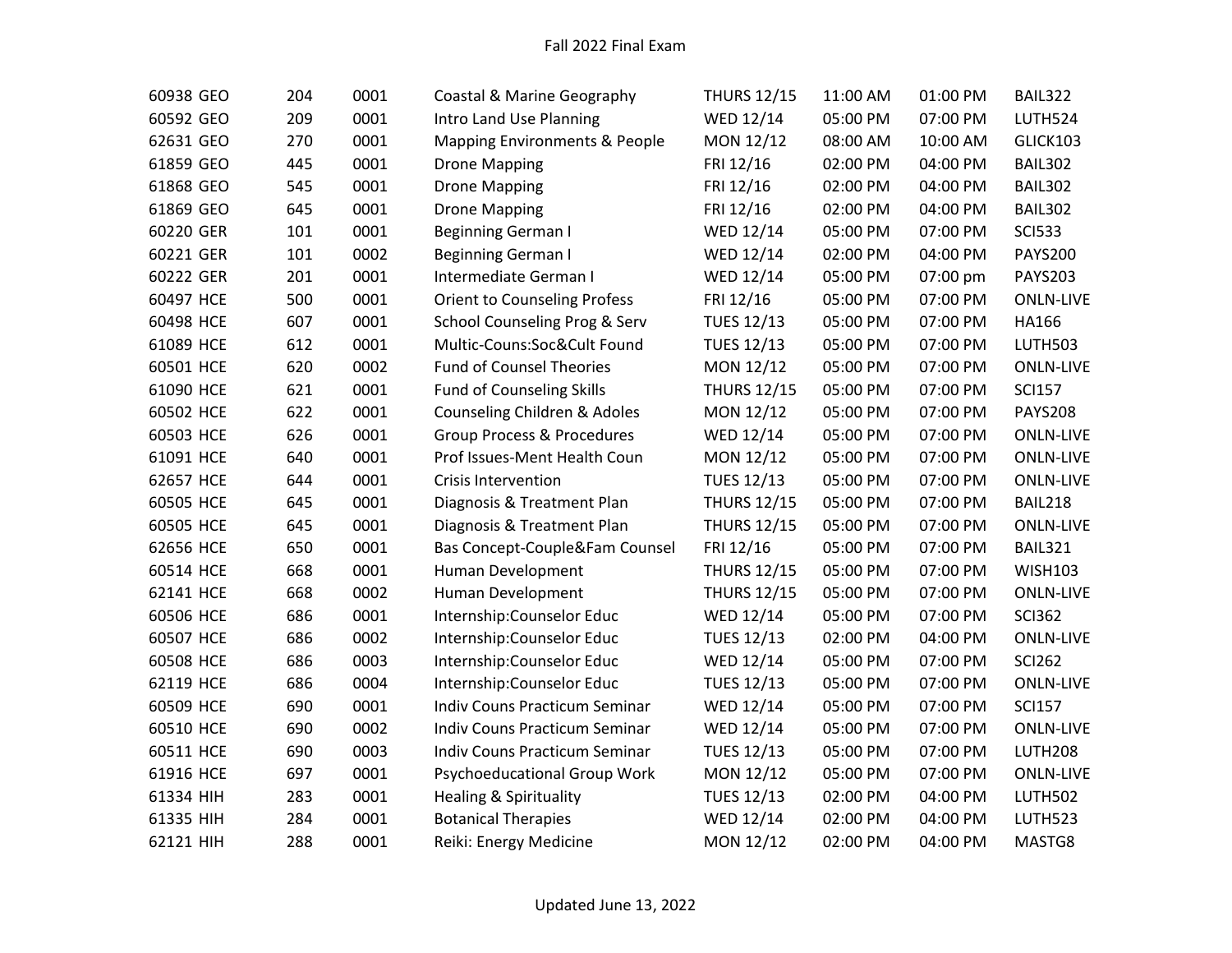| 61903 HIH | 300 | 0001 | Sustainable Compassion Train      | <b>TUES 12/13</b>  | 11:00 AM | 01:00 PM | <b>PAYS208</b>   |
|-----------|-----|------|-----------------------------------|--------------------|----------|----------|------------------|
| 60228 HON | 100 | 0002 | <b>Honors College Writing</b>     | MON 12/12          | 02:00 PM | 04:00 PM | <b>ONLN-LIVE</b> |
| 60229 HON | 100 | 0003 | <b>Honors College Writing</b>     | <b>THURS 12/15</b> | 08:00 AM | 10:00 AM | BAIL201          |
| 60230 HON | 100 | 0004 | <b>Honors College Writing</b>     | <b>TUES 12/13</b>  | 11:00 AM | 01:00 PM | <b>ONLN-LIVE</b> |
| 61560 HON | 105 | 0001 | Interdiscip Intro Logic & Math    | MON 12/12          | 08:00 AM | 10:00 AM | <b>LUTH237</b>   |
| 61641 HON | 107 | 0001 | <b>Honors Creative Expression</b> | <b>THURS 12/15</b> | 02:00 PM | 04:00 PM | <b>BAIL113</b>   |
| 61816 HON | 113 | 0001 | Principles of Chemistry I         | <b>THURS 12/15</b> | 11:00 AM | 01:00 PM | <b>SCI165</b>    |
| 60233 HON | 115 | 0003 | <b>Introduction to Honors</b>     | MON 12/12          | 11:00 AM | 01:00 PM | <b>BAIL319</b>   |
| 60234 HON | 115 | 0004 | <b>Introduction to Honors</b>     | WED 12/14          | 02:00 PM | 04:00 PM | <b>LUTH237</b>   |
| 60235 HON | 115 | 0005 | Introduction to Honors            | WED 12/14          | 11:00 AM | 01:00 PM | <b>PAYS306</b>   |
| 60236 HON | 115 | 0006 | <b>Introduction to Honors</b>     | <b>TUES 12/13</b>  | 08:00 AM | 10:00 AM | <b>BAIL312</b>   |
| 60237 HON | 115 | 0007 | <b>Introduction to Honors</b>     | <b>TUES 12/13</b>  | 11:00 AM | 01:00 PM | <b>BAIL201</b>   |
| 60238 HON | 115 | 0009 | <b>Introduction to Honors</b>     | WED 12/14          | 02:00 PM | 04:00 PM | BAIL319          |
| 60239 HON | 115 | 0010 | <b>Introduction to Honors</b>     | MON 12/12          | 02:00 PM | 04:00 PM | <b>SCI157</b>    |
| 63552 HON | 115 | 0012 | Introduction to Honors            | <b>THURS 12/15</b> | 02:00 PM | 04:00 PM | <b>LUTH237</b>   |
| 62624 HON | 200 | 0001 | Honors Science Explor with Lab    | <b>THURS 12/15</b> | 11:00 AM | 01:00 PM | PAYS41           |
| 62625 HON | 201 | 0001 | Honors Science Exploration Lab    | <b>TUES 12/13</b>  | 11:00 AM | 01:00 PM | <b>LUTH202</b>   |
| 61840 HON | 202 | 0001 | Honors Cultural Interpretation    | <b>THURS 12/15</b> | 11:00 AM | 01:00 PM | <b>BAIL218</b>   |
| 61818 HON | 215 | 0002 | Academic Writ: Think in Honors    | MON 12/12          | 11:00 AM | 01:00 PM | <b>SCI262</b>    |
| 61819 HON | 215 | 0003 | Academic Writ: Think in Honors    | WED 12/14          | 11:00 AM | 01:00 PM | <b>PAYS304</b>   |
| 61639 HON | 310 | 0001 | Honors Global Ethical Inquiry     | <b>TUES 12/13</b>  | 08:00 AM | 10:00 AM | <b>LUTH503</b>   |
| 62125 HON | 310 | 0002 | Honors Global Ethical Inquiry     | <b>THURS 12/15</b> | 11:00 AM | 01:00 PM | PAYS#1           |
| 63551 HON | 315 | 0002 | <b>Advanced Writing in Honors</b> | MON 12/12          | 08:00 AM | 10:00 AM | <b>ONLN-LIVE</b> |
| 61821 HON | 415 | 0001 | <b>Honors Capstone</b>            | <b>TUES 12/13</b>  | 05:00 PM | 07:00 PM | LUTH237          |
| 60245 HRD | 200 | 0005 | Multicultural Human Developmnt    | MON 12/12          | 05:00 PM | 07:00 PM | <b>BAIL206</b>   |
| 60248 HTY | 102 | 0001 | World History, 750CE-Present      | WED 12/14          | 02:00 PM | 04:00 PM | PAYS42           |
| 64268 HTY | 131 | 0002 | U.S. History to 1877              | WED 12/14          | 11:00 AM | 01:00 PM | BAIL204          |
| 61099 HTY | 141 | 0001 | African American Hist to 1865     | <b>THURS 12/15</b> | 11:00 AM | 01:00 PM | <b>PAYS304</b>   |
| 63509 HTY | 143 | 0001 | Native Amer History, 1450-2000    | <b>TUES 12/13</b>  | 11:00 AM | 01:00 PM | <b>BAIL319</b>   |
| 63510 HTY | 162 | 0001 | Modern Africa                     | MON 12/12          | 02:00 PM | 04:00 PM | <b>PAYS209</b>   |
| 60252 HTY | 171 | 0001 | <b>Traditional East Asia</b>      | WED 12/14          | 08:00 AM | 10:00 AM | <b>PAYS204</b>   |
| 60253 HTY | 200 | 0001 | Ref, Research & Report Writing    | MON 12/12          | 08:00 AM | 10:00 AM | <b>PAYS203</b>   |
| 60254 HTY | 200 | 0002 | Ref, Research & Report Writing    | <b>TUES 12/13</b>  | 08:00 AM | 10:00 AM | <b>WISH205</b>   |
| 63512 HTY | 326 | 0001 | History of the British Empire     | <b>TUES 12/13</b>  | 05:00 PM | 07:00 PM | <b>LUTH241</b>   |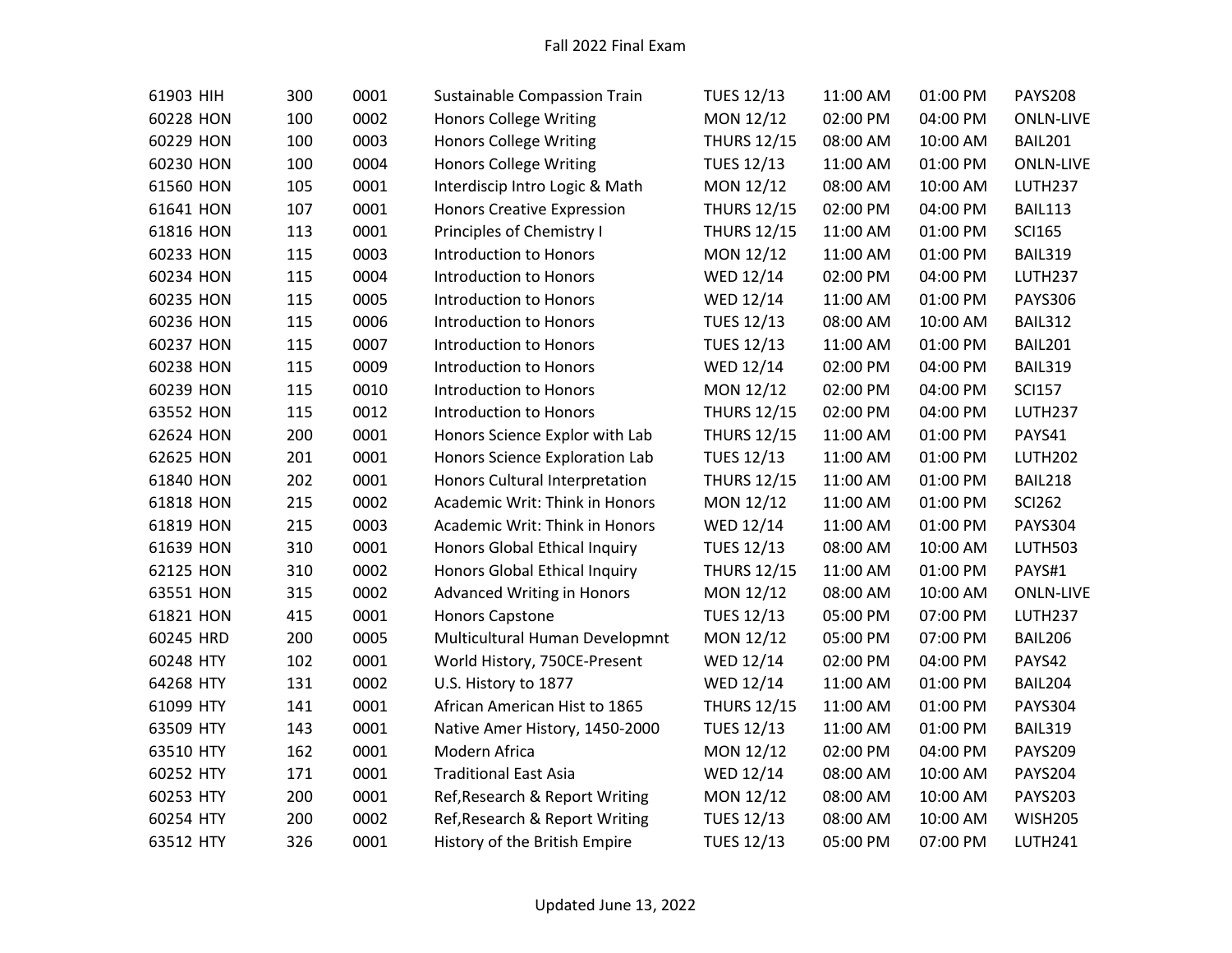| 63514 HTY | 353 | 0001 | Gender in Native North America        | WED 12/14          | 05:00 PM | 07:00 PM | <b>LUTH410</b>   |
|-----------|-----|------|---------------------------------------|--------------------|----------|----------|------------------|
| 63515 HTY | 358 | 0001 | Early 20Th Cent U.S. 1898-1938        | MON 12/12          | 02:00 PM | 04:00 PM | <b>BAIL402</b>   |
| 63508 HTY | 360 | 0001 | <b>History of Maine</b>               | FRI 12/16          | 02:00 PM | 04:00 PM | GLICK103         |
| 63516 HTY | 390 | 0001 | <b>Trad Japan: Court and Warriors</b> | MON 12/12          | 02:00 PM | 04:00 PM | <b>ONLN-LIVE</b> |
| 63506 HTY | 394 | 0001 | Selected Topics in History            | <b>TUES 12/13</b>  | 11:00 AM | 01:00 PM | HA166            |
| 60259 HTY | 400 | 0001 | Senior Seminar                        | <b>THURS 12/15</b> | 05:00 PM | 07:00 PM | <b>PAYS209</b>   |
| 60599 ITA | 101 | 0001 | Beginning Italian I                   | WED 12/14          | 05:00 PM | 07:00 PM | <b>PAYS207</b>   |
| 62661 ITA | 201 | 0001 | Intermediate Italian I                | WED 12/14          | 02:00 PM | 04:00 PM | <b>PAYS305</b>   |
| 60261 ITP | 210 | 0001 | <b>Technical Writing</b>              | <b>TUES 12/13</b>  | 05:00 PM | 07:00 PM | <b>JMC265</b>    |
| 61646 ITP | 250 | 0001 | <b>Management Information Systems</b> | <b>THURS 12/15</b> | 02:00 PM | 04:00 PM | <b>JMC242</b>    |
| 60265 ITP | 350 | 0001 | Leadership, Teambuilding & Fac        | WED 12/14          | 05:00 PM | 07:00 PM | <b>JMC233</b>    |
| 60267 ITT | 181 | 0001 | <b>Computing Technologies</b>         | WED 12/14          | 05:00 PM | 07:00 PM | <b>JMC270</b>    |
| 61766 ITT | 200 | 0001 | Introduction to Cybersecurity         | <b>TUES 12/13</b>  | 08:00 AM | 10:00 AM | <b>JMC270</b>    |
| 60600 ITT | 241 | 0001 | Info & Communication Technol          | <b>TUES 12/13</b>  | 11:00 AM | 01:00 PM | <b>JMC265</b>    |
| 61190 ITT | 272 | 0001 | Networking I                          | MON 12/12          | 11:00 AM | 01:00 PM | <b>JMC242</b>    |
| 60601 ITT | 281 | 0001 | Internet Website Development          | <b>THURS 12/15</b> | 05:00 PM | 07:00 PM | <b>JMC265</b>    |
| 61490 ITT | 376 | 0001 | Network Defense                       | <b>THURS 12/15</b> | 11:00 AM | 01:00 PM | <b>JMC242</b>    |
| 61467 ITT | 460 | 0001 | Capstone                              | <b>TUES 12/13</b>  | 05:00 PM | 07:00 PM | <b>JMC242</b>    |
| 61765 ITT | 486 | 0001 | User Experience                       | MON 12/12          | 05:00 PM | 07:00 PM | <b>JMC265</b>    |
| 62662 LAN | 101 | 0001 | Beginning Language I                  | WED 12/14          | 05:00 PM | 07:00 PM | <b>PAYS306</b>   |
| 62663 LAN | 101 | 0002 | Beginning Language I                  | WED 12/14          | 02:00 PM | 04:00 PM | <b>PAYS202</b>   |
| 60268 LAT | 101 | 0001 | Beginning Latin I                     | MON 12/12          | 11:00 AM | 01:00 PM | <b>PAYS207</b>   |
| 60272 LIN | 105 | 0001 | Contrastive Analysis: ASL & Eng       | MON 12/12          | 02:00 PM | 04:00 PM | <b>LUTH303</b>   |
| 60271 LIN | 203 | 0001 | Introduction to the Deaf World        | <b>TUES 12/13</b>  | 05:00 PM | 07:00 PM | <b>PAYS200</b>   |
| 62665 LIN | 213 | 0001 | Introduction to Audiology             | <b>THURS 12/15</b> | 05:00 PM | 07:00 PM | <b>ONLN-LIVE</b> |
| 60270 LIN | 309 | 0001 | Language Acquisition                  | MON 12/12          | 05:00 PM | 07:00 PM | <b>PAYS201</b>   |
| 60976 LIN | 312 | 0001 | Phonology & Morphology                | <b>THURS 12/15</b> | 02:00 PM | 04:00 PM | <b>LUTH503</b>   |
| 60273 LIN | 313 | 0001 | Syntax                                | <b>TUES 12/13</b>  | 02:00 PM | 04:00 PM | <b>PAYS202</b>   |
| 61849 LIN | 317 | 0001 | Two Languages, One Mind               | WED 12/14          | 11:00 AM | 01:00 PM | <b>LUTH503</b>   |
| 61127 LIN | 332 | 0001 | Consecutive Interpreting              | <b>THURS 12/15</b> | 05:00 PM | 07:00 PM | <b>LUTH402</b>   |
| 61128 LIN | 333 | 0001 | Interpreting: Source Lang ASL         | MON 12/12          | 05:00 PM | 07:00 PM | <b>SCI362</b>    |
| 61129 LIN | 334 | 0001 | Interpreting: Source Lang Engl        | WED 12/14          | 11:00 AM | 01:00 PM | <b>LUTH502</b>   |
| 61907 MAT | 100 | 0002 | <b>Mathematics Bridge</b>             | <b>TUES 12/13</b>  | 08:00 AM | 10:00 AM | PAYS301A         |
| 62683 MAT | 100 | 0003 | <b>Mathematics Bridge</b>             | MON 12/12          | 02:00 PM | 04:00 PM | <b>PAYS207</b>   |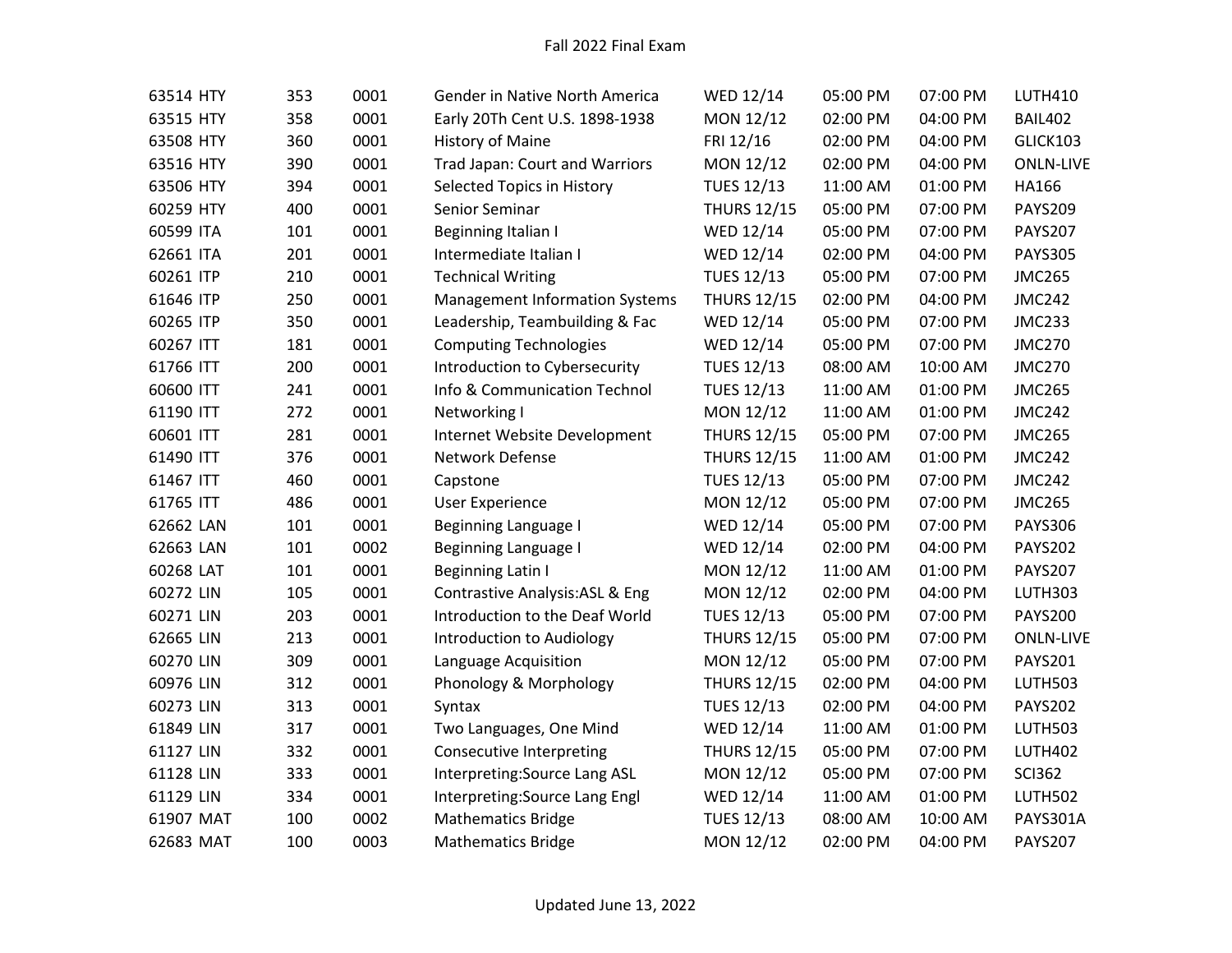| 61908 MAT | 100 | 0004 | <b>Mathematics Bridge</b>          | <b>TBA</b>         |          |          | <b>LAC108</b>  |
|-----------|-----|------|------------------------------------|--------------------|----------|----------|----------------|
| 61909 MAT | 100 | 0005 | <b>Mathematics Bridge</b>          | <b>TUES 12/13</b>  | 02:00 PM | 04:00 PM | <b>JMC233</b>  |
| 61910 MAT | 100 | 0006 | <b>Mathematics Bridge</b>          | <b>TUES 12/13</b>  | 02:00 PM | 04:00 PM | PAYS#1         |
| 61263 MAT | 101 | 0001 | Algebraic Bridge                   | WED 12/14          | 02:00 PM | 04:00 PM | <b>JMC233</b>  |
| 61264 MAT | 101 | 0002 | Algebraic Bridge                   | <b>THURS 12/15</b> | 08:00 AM | 10:00 AM | <b>PAYS306</b> |
| 61266 MAT | 101 | 0004 | Algebraic Bridge                   | <b>THURS 12/15</b> | 11:00 AM | 01:00 PM | BAIL321        |
| 61267 MAT | 101 | 0005 | Algebraic Bridge                   | WED 12/14          | 08:00 AM | 10:00 AM | <b>LUTH524</b> |
| 60274 MAT | 105 | 0001 | Math for Quant Dec Making          | WED 12/14          | 02:00 PM | 04:00 PM | <b>JMC164</b>  |
| 60276 MAT | 108 | 0002 | College Algebra                    | <b>TUES 12/13</b>  | 02:00 PM | 04:00 PM | BAIL207        |
| 60277 MAT | 108 | 0003 | College Algebra                    | WED 12/14          | 02:00 PM | 04:00 PM | BAIL207        |
| 60278 MAT | 108 | 0004 | College Algebra                    | <b>THURS 12/15</b> | 08:00 AM | 10:00 AM | <b>LUTH303</b> |
| 60279 MAT | 108 | 0005 | College Algebra                    | WED 12/14          | 11:00 AM | 01:00 PM | <b>WISH211</b> |
| 60280 MAT | 108 | 0006 | College Algebra                    | <b>THURS 12/15</b> | 11:00 AM | 01:00 PM | BAIL206        |
| 60281 MAT | 108 | 0007 | College Algebra                    | WED 12/14          | 05:00 PM | 07:00 PM | <b>PAYS304</b> |
| 60282 MAT | 108 | 0008 | College Algebra                    | <b>THURS 12/15</b> | 11:00 AM | 01:00 PM | <b>PAYS209</b> |
| 60283 MAT | 108 | 0009 | College Algebra                    | <b>TUES 12/13</b>  | 02:00 PM | 04:00 PM | <b>LUTH327</b> |
| 60285 MAT | 120 | 0002 | Intro to Statistics                | WED 12/14          | 11:00 AM | 01:00 PM | <b>PAYS211</b> |
| 60286 MAT | 120 | 0003 | Intro to Statistics                | <b>THURS 12/15</b> | 11:00 AM | 01:00 PM | <b>PAYS306</b> |
| 60287 MAT | 120 | 0004 | Intro to Statistics                | WED 12/14          | 08:00 AM | 10:00 AM | BAIL206        |
| 60288 MAT | 120 | 0005 | Intro to Statistics                | MON 12/12          | 11:00 AM | 01:00 PM | <b>BAIL402</b> |
| 60289 MAT | 120 | 0006 | Intro to Statistics                | <b>THURS 12/15</b> | 11:00 AM | 01:00 PM | PAYS44         |
| 60290 MAT | 120 | 0007 | Intro to Statistics                | WED 12/14          | 02:00 PM | 04:00 PM | <b>PAYS201</b> |
| 60291 MAT | 120 | 0008 | Intro to Statistics                | <b>TUES 12/13</b>  | 11:00 AM | 01:00 PM | BAIL207        |
| 60292 MAT | 120 | 0009 | Intro to Statistics                | <b>THURS 12/15</b> | 05:00 PM | 07:00 PM | PAYS42         |
| 60293 MAT | 120 | 0010 | Intro to Statistics                | WED 12/14          | 08:00 AM | 10:00 AM | PAYS42         |
| 61046 MAT | 131 | 0001 | Number Syst for Elem Teachers      | <b>TUES 12/13</b>  | 08:00 AM | 10:00 AM | <b>LUTH403</b> |
| 62685 MAT | 131 | 0002 | Number Syst for Elem Teachers      | MON 12/12          | 11:00 AM | 01:00 PM | <b>JMC151</b>  |
| 61557 MAT | 132 | 0001 | <b>Quant Reason for Elementary</b> | <b>THURS 12/15</b> | 11:00 AM | 01:00 PM | <b>LUTH410</b> |
| 60294 MAT | 140 | 0001 | <b>Pre-Calculus Mathematics</b>    | WED 12/14          | 11:00 AM | 01:00 PM | <b>BAIL113</b> |
| 60295 MAT | 140 | 0002 | <b>Pre-Calculus Mathematics</b>    | MON 12/12          | 11:00 AM | 01:00 PM | <b>PAYS205</b> |
| 60296 MAT | 140 | 0003 | <b>Pre-Calculus Mathematics</b>    | <b>TUES 12/13</b>  | 08:00 AM | 10:00 AM | <b>PAYS304</b> |
| 61314 MAT | 145 | 0001 | Discrete Math I                    | MON 12/12          | 08:00 AM | 10:00 AM | <b>JMC252</b>  |
| 60297 MAT | 152 | 0001 | Calculus A                         | WED 12/14          | 08:00 AM | 10:00 AM | <b>PAYS202</b> |
| 60298 MAT | 152 | 0002 | Calculus A                         | <b>THURS 12/15</b> | 08:00 AM | 10:00 AM | <b>JMC233</b>  |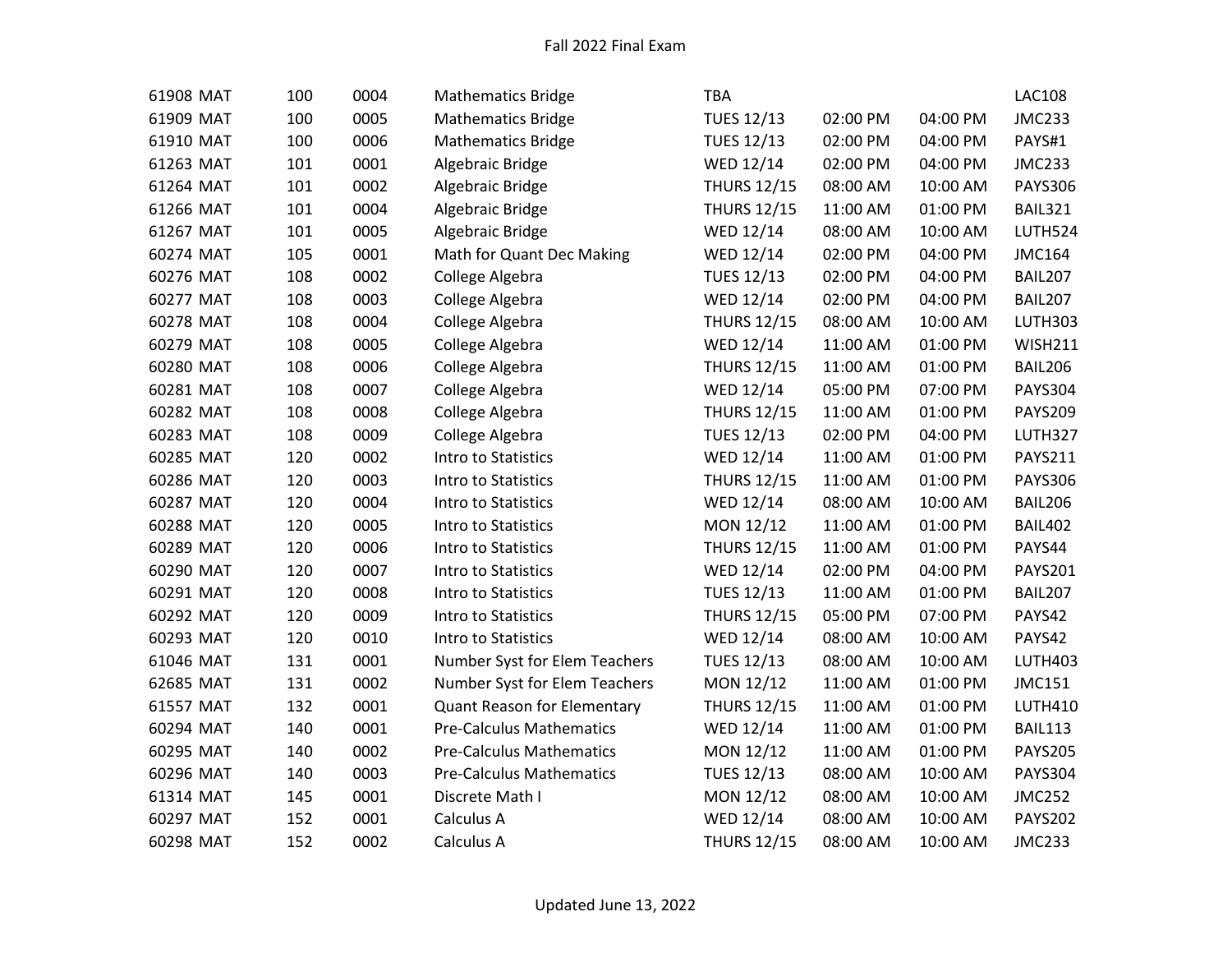| 60299 MAT | 152 | 0003 | Calculus A                               | <b>THURS 12/15</b> | 11:00 AM | 01:00 PM | <b>PAYS200</b> |
|-----------|-----|------|------------------------------------------|--------------------|----------|----------|----------------|
| 60300 MAT | 152 | 0004 | Calculus A                               | WED 12/14          | 11:00 AM | 01:00 PM | <b>JMC233</b>  |
| 60303 MAT | 153 | 0002 | Calculus B                               | <b>THURS 12/15</b> | 11:00 AM | 01:00 PM | <b>LUTH402</b> |
| 61507 MAT | 210 | 0001 | <b>Business Statistics</b>               | <b>THURS 12/15</b> | 11:00 AM | 01:00 PM | <b>PAYS202</b> |
| 61508 MAT | 210 | 0002 | <b>Business Statistics</b>               | WED 12/14          | 08:00 AM | 10:00 AM | <b>LUTH302</b> |
| 60304 MAT | 220 | 0001 | <b>Stat for Biological Sciences</b>      | WED 12/14          | 08:00 AM | 10:00 AM | <b>PAYS211</b> |
| 60605 MAT | 232 | 0001 | <b>Geometry Elem Teachers</b>            | <b>TUES 12/13</b>  | 08:00 AM | 10:00 AM | <b>JMC151</b>  |
| 60305 MAT | 252 | 0001 | Calculus C                               | WED 12/14          | 08:00 AM | 10:00 AM | <b>PAYS205</b> |
| 60306 MAT | 252 | 0002 | Calculus C                               | <b>TUES 12/13</b>  | 02:00 PM | 04:00 PM | PAYS42         |
| 60307 MAT | 281 | 0001 | Intro Probability & Statistics           | <b>TUES 12/13</b>  | 02:00 PM | 04:00 PM | <b>LUTH510</b> |
| 60308 MAT | 290 | 0001 | <b>Foundations of Mathematics</b>        | <b>THURS 12/15</b> | 11:00 AM | 01:00 PM | <b>SCI533</b>  |
| 60309 MAT | 295 | 0001 | Linear Algebra                           | WED 12/14          | 11:00 AM | 01:00 PM | <b>LUTH523</b> |
| 62686 MAT | 366 | 0001 | Deterministic Models Oper Res            | <b>TUES 12/13</b>  | 02:00 PM | 04:00 PM | PAYS41         |
| 62681 MAT | 395 | 0001 | Abstract Algebra                         | WED 12/14          | 02:00 PM | 04:00 PM | <b>PAYS209</b> |
| 62682 MAT | 470 | 0001 | Non-Euclidean Geometry                   | MON 12/12          | 02:00 PM | 04:00 PM | PAYS44         |
| 62678 MAT | 488 | 0001 | Introduction to Data Mining              | MON 12/12          | 02:00 PM | 04:00 PM | <b>PAYS211</b> |
| 62680 MAT | 490 | 0001 | Topology                                 | <b>THURS 12/15</b> | 05:00 PM | 07:00 PM | <b>PAYS208</b> |
| 61025 MAT | 498 | 0001 | <b>Topics</b>                            | <b>THURS 12/15</b> | 05:00 PM | 07:00 PM | <b>LUTH403</b> |
| 60607 MEE | 150 | 0001 | <b>Applied Mechanics: Statics</b>        | MON 12/12          | 08:00 AM | 10:00 AM | <b>JMC217</b>  |
| 60608 MEE | 251 | 0001 | <b>Strength of Materials</b>             | <b>TUES 12/13</b>  | 08:00 AM | 10:00 AM | <b>JMC252</b>  |
| 61695 MEE | 259 | 0001 | <b>Statics/Strength Materials Lab</b>    | FRI 12/16          | 02:00 PM | 04:00 PM | <b>JMC270</b>  |
| 61644 MEE | 331 | 0001 | Thermodynamics II: Flows & Cycl          | <b>THURS 12/15</b> | 11:00 AM | 01:00 PM | <b>JMC217</b>  |
| 61550 MEE | 360 | 0001 | <b>Fluid Mechanics</b>                   | MON 12/12          | 11:00 AM | 01:00 PM | <b>JMC217</b>  |
| 61540 MEE | 373 | 0001 | Design Machines & Mechanisms             | <b>THURS 12/15</b> | 02:00 PM | 04:00 PM | <b>JMC270</b>  |
| 61680 MME | 400 | 0001 | <b>Elementary Mathematics Methods</b>    | <b>THURS 12/15</b> | 05:00 PM | 07:00 PM | <b>PAYS304</b> |
| 61677 MPH | 425 | 0001 | American Health Systems                  | WED 12/14          | 05:00 PM | 07:00 PM | <b>WISH133</b> |
| 61491 MPH | 525 | 0001 | American Health Systems                  | WED 12/14          | 05:00 PM | 07:00 PM | <b>WISH133</b> |
| 61663 MPH | 539 | 0001 | Topics in Public Health I                | WED 12/14          | 05:00 PM | 07:00 PM | <b>WISH203</b> |
| 61624 MPH | 545 | 0001 | Applied Biostatistical Analysi           | <b>THURS 12/15</b> | 05:00 PM | 07:00 PM | <b>WISH203</b> |
| 61647 MPH | 575 | 0001 | Health Leadership Plan & Mngmnt          | <b>TUES 12/13</b>  | 05:00 PM | 07:00 PM | <b>WISH211</b> |
| 61572 MUE | 110 | 0001 | ProSeminar I                             | FRI 12/16          | 08:00 AM | 10:00 AM | <b>CORT212</b> |
| 61571 MUE | 111 | 0001 | Prof Foundations for Music Ed            | WED 12/14          | 08:00 AM | 10:00 AM | <b>CORT112</b> |
| 62658 MUE | 210 | 0001 | ProSeminar III                           | FRI 12/16          | 08:00 AM | 10:00 AM | CORT320        |
| 62659 MUE | 211 | 0001 | <b>Teach Creative&amp;Crit Listening</b> | <b>WED 12/14</b>   | 08:00 AM | 10:00 AM | <b>CORT112</b> |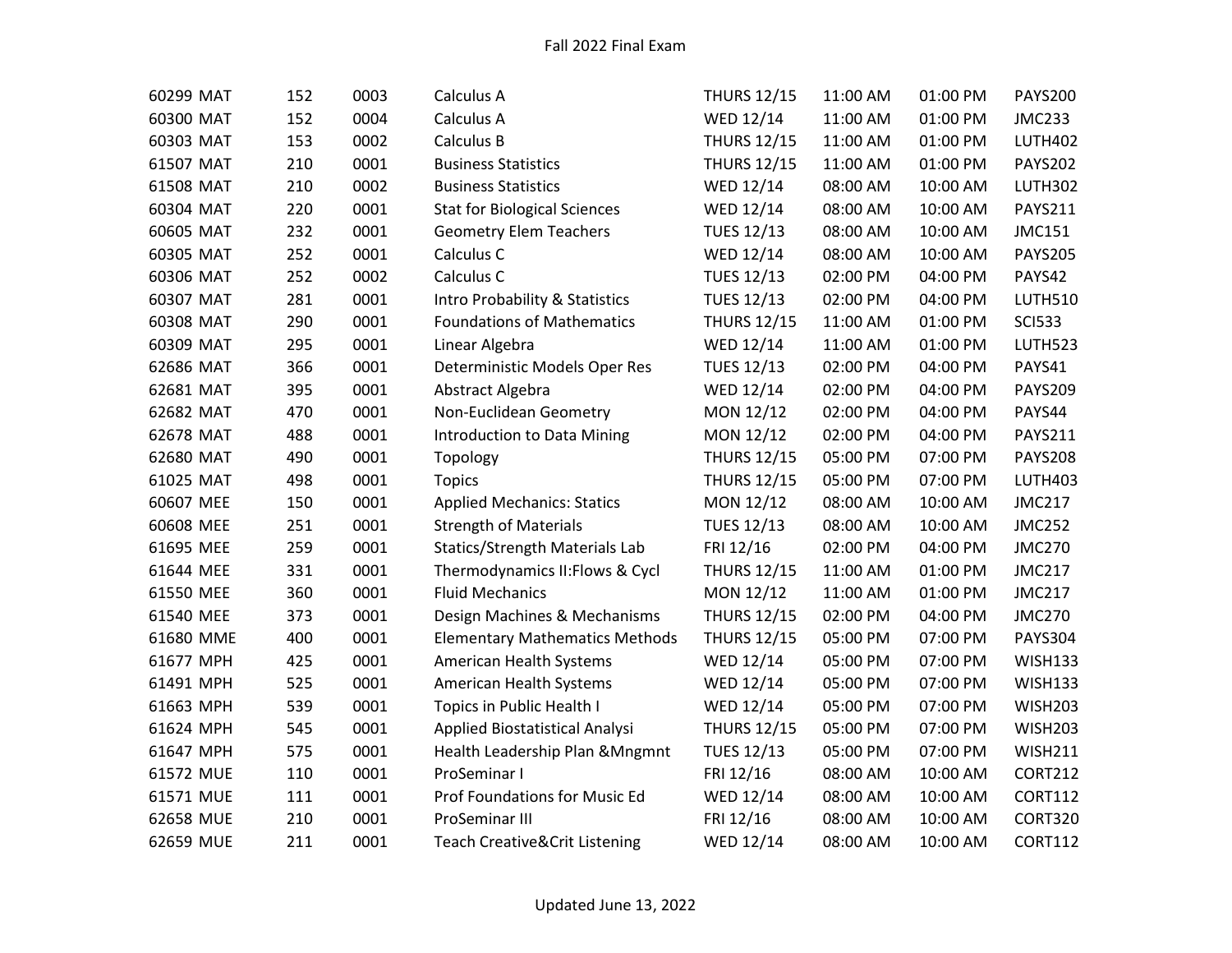| 61589 MUE | 310 | 0001 | ProSem V Teaching Internship         | FRI 12/16          | 08:00 AM | 10:00 AM | <b>CORT112</b> |
|-----------|-----|------|--------------------------------------|--------------------|----------|----------|----------------|
| 61595 MUE | 311 | 0001 | <b>Research &amp; Evaluation</b>     | WED 12/14          | 08:00 AM | 10:00 AM | <b>CORT212</b> |
| 61596 MUE | 312 | 0001 | Teach Instrumental Music PK-12       | <b>TUES 12/13</b>  | 08:00 AM | 10:00 AM | <b>CORT320</b> |
| 61621 MUE | 313 | 0001 | <b>Instrumental Conducting</b>       | <b>THURS 12/15</b> | 11:00 AM | 01:00 PM | CORT320        |
| 61597 MUE | 314 | 0001 | <b>Guitar Techniques</b>             | WED 12/14          | 08:00 AM | 10:00 AM | CORT303        |
| 61612 MUE | 315 | 0001 | <b>Woodwind Techniques</b>           | <b>THURS 12/15</b> | 05:00 PM | 07:00 PM | CORT112        |
| 61590 MUE | 410 | 0001 | ProSeminar VII                       | FRI 12/16          | 08:00 AM | 10:00 AM | <b>CORT211</b> |
| 61622 MUE | 411 | 0001 | <b>Teach Music Composition PK-12</b> | WED 12/14          | 11:00 AM | 01:00 PM | <b>CORT112</b> |
| 61583 MUH | 105 | 0001 | Multi-Cultural Persp of Am Pop       | WED 12/14          | 11:00 AM | 01:00 PM | <b>CORT211</b> |
| 62660 MUH | 105 | 0002 | Multi-Cultural Persp of Am Pop       | <b>WED 12/14</b>   | 02:00 PM | 04:00 PM | <b>CORT212</b> |
| 61579 MUH | 222 | 0001 | Music History Survey 1               | <b>WED 12/14</b>   | 11:00 AM | 01:00 PM | <b>CORT212</b> |
| 61610 MUH | 329 | 0001 | Devils, Dwarves, and Dragons         | MON 12/12          | 08:00 AM | 10:00 AM | <b>CORT211</b> |
| 61796 MUS | 101 | 0001 | <b>USM Choir: University Chorale</b> | WED 12/14          | 02:00 PM | 04:00 PM | CORT320        |
| 60311 MUS | 110 | 0001 | <b>Fundamentals of Music</b>         | MON 12/12          | 11:00 AM | 01:00 PM | <b>CORT212</b> |
| 60312 MUS | 150 | 0001 | Piano Class 1                        | <b>TUES 12/13</b>  | 08:00 AM | 10:00 AM | CORT304        |
| 60313 MUS | 150 | 0002 | Piano Class 1                        | <b>THURS 12/15</b> | 11:00 AM | 01:00 PM | CORT304        |
| 62687 MUS | 210 | 0001 | Songwriting                          | WED 12/14          | 02:00 PM | 04:00 PM | <b>CORT112</b> |
| 60314 MUS | 250 | 0002 | Piano Class 3                        | <b>THURS 12/15</b> | 08:00 AM | 10:00 AM | <b>CORT304</b> |
| 62688 MUS | 252 | 0001 | Jazz Piano Class1                    | <b>TUES 12/13</b>  | 11:00 AM | 01:00 PM | CORT304        |
| 61149 MUS | 271 | 0001 | Princ Digital Audio & Mus Prod       | MON 12/12          | 07:00 PM | 09:00 PM | <b>CORT211</b> |
| 60853 MUS | 321 | 0005 | Literature of Major Instrument       | <b>THURS 12/15</b> | 05:00 PM | 07:00 PM | <b>CORT211</b> |
| 62692 MUS | 374 | 0001 | Jazz Pedagogy                        | MON 12/12          | 11:00 AM | 01:00 PM | <b>CORT211</b> |
| 60323 MUS | 400 | 0001 | So Maine Symphony Orchestra          | WED 12/14          | 07:00 PM | 09:00 PM | <b>CORT205</b> |
| 60324 MUS | 401 | 0001 | University Chorale                   | WED 12/14          | 02:00 PM | 04:00 PM | CORT320        |
| 60325 MUS | 402 | 0001 | <b>University Concert Band</b>       | <b>THURS 12/15</b> | 02:00 PM | 04:00 PM | CORT320        |
| 60326 MUS | 402 | 0002 | <b>University Concert Band</b>       | <b>THURS 12/15</b> | 02:00 PM | 04:00 PM | <b>CORT320</b> |
| 60327 MUS | 404 | 0001 | Opera Workshop                       | <b>TUES 12/13</b>  | 02:00 PM | 04:00 PM | <b>CORT205</b> |
| 60328 MUS | 404 | 0002 | Opera Workshop                       | FRI 12/16          | 02:00 PM | 04:00 PM | CORT320        |
| 60329 MUS | 405 | 0001 | <b>Chamber Singers</b>               | MON 12/12          | 11:00 AM | 01:00 PM | <b>CORT303</b> |
| 60871 MUS | 406 | 0019 | <b>Chamber Music</b>                 | MON 12/12          | 11:00 AM | 01:00 PM | CORT320        |
| 60330 MUS | 407 | 0001 | Jazz Ensemble                        | <b>TUES 12/13</b>  | 02:00 PM | 04:00 PM | <b>CORT320</b> |
| 62011 MUS | 407 | 0003 | Jazz Ensemble                        | WED 12/14          | 05:00 PM | 07:00 PM | <b>CORT320</b> |
| 61884 MUS | 440 | 0001 | <b>Studio Class</b>                  | <b>TUES 12/13</b>  | 05:00 PM | 07:00 PM | <b>CORT205</b> |
| 60331 MUS | 442 | 0001 | <b>Recital Class</b>                 | FRI 12/16          | 11:00 AM | 01:00 PM | <b>CORT205</b> |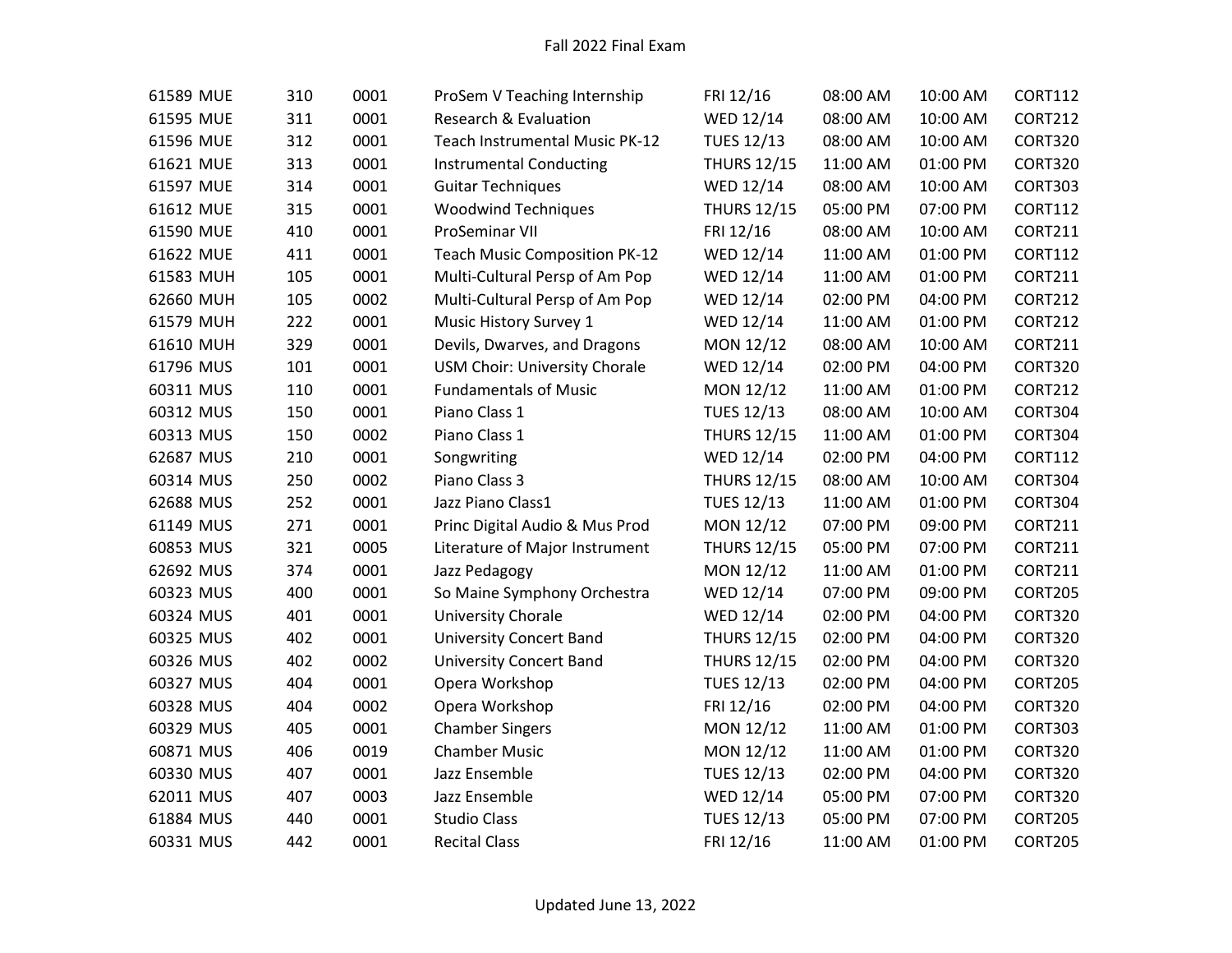| 61623 MUS | 480 | 0001 | Bibliography&Research in Music        | <b>THURS 12/15</b> | 07:00 PM | 09:00 PM | <b>CORT112</b> |
|-----------|-----|------|---------------------------------------|--------------------|----------|----------|----------------|
| 61372 MUS | 500 | 0001 | Orchestra                             | WED 12/14          | 07:00 PM | 09:00 PM | <b>CORT205</b> |
| 61373 MUS | 501 | 0001 | Chorale                               | WED 12/14          | 02:00 PM | 04:00 PM | <b>CORT320</b> |
| 61374 MUS | 502 | 0001 | <b>Concert Band</b>                   | MON 12/12          | 02:00 PM | 04:00 PM | CORT320        |
| 61375 MUS | 504 | 0001 | Opera Workshop                        | <b>TUES 12/13</b>  | 02:00 PM | 04:00 PM | <b>CORT205</b> |
| 61376 MUS | 505 | 0001 | <b>Chamber Singers</b>                | MON 12/12          | 11:00 AM | 01:00 PM | CORT303        |
| 61379 MUS | 506 | 0003 | <b>Chamber Music</b>                  | MON 12/12          | 11:00 AM | 01:00 PM | <b>CORT320</b> |
| 61385 MUS | 507 | 0001 | Jazz Ensemble                         | <b>TUES 12/13</b>  | 02:00 PM | 04:00 PM | <b>CORT320</b> |
| 61419 MUS | 510 | 0001 | Bibliography&Research in Music        | <b>THURS 12/15</b> | 07:00 PM | 09:00 PM | <b>CORT112</b> |
| 62691 MUS | 522 | 0001 | Music Lit-Voice I                     | <b>THURS 12/15</b> | 05:00 PM | 07:00 PM | <b>CORT211</b> |
| 60928 MUS | 570 | 0001 | <b>Topics:Contemporary Music Tech</b> | MON 12/12          | 07:00 PM | 09:00 PM | <b>CORT211</b> |
| 61962 MUT | 110 | 0001 | Music Theory 1                        | <b>THURS 12/15</b> | 11:00 AM | 01:00 PM | <b>CORT211</b> |
| 61963 MUT | 110 | 0002 | Music Theory 1                        | <b>TUES 12/13</b>  | 11:00 AM | 01:00 PM | <b>CORT211</b> |
| 61968 MUT | 111 | 0002 | Sight Singing & Aural Skills 1        | <b>THURS 12/15</b> | 08:00 AM | 10:00 AM | <b>CORT112</b> |
| 61969 MUT | 111 | 0003 | Sight Singing & Aural Skills 1        | <b>TUES 12/13</b>  | 08:00 AM | 10:00 AM | <b>CORT211</b> |
| 61966 MUT | 210 | 0001 | Music Theory 3                        | <b>THURS 12/15</b> | 11:00 AM | 01:00 PM | CORT112        |
| 61967 MUT | 210 | 0002 | Music Theory 3                        | <b>TUES 12/13</b>  | 11:00 AM | 01:00 PM | <b>CORT112</b> |
| 61964 MUT | 211 | 0001 | Sight Singing & Aural Skills 3        | <b>THURS 12/15</b> | 08:00 AM | 10:00 AM | <b>CORT112</b> |
| 61965 MUT | 211 | 0002 | Sight Singing & Aural Skills 3        | <b>TUES 12/13</b>  | 08:00 AM | 10:00 AM | <b>CORT112</b> |
| 62690 MUT | 332 | 0001 | Counterpoint                          | MON 12/12          | 05:00 PM | 07:00 PM | CORT212        |
| 62689 MUT | 532 | 0001 | Counterpoint                          | MON 12/12          | 05:00 PM | 07:00 PM | <b>CORT212</b> |
| 60332 NUR | 100 | 0001 | Intro to Professional Nursing         | WED 12/14          | 11:00 AM | 01:00 PM | <b>LUTH302</b> |
| 60335 NUR | 300 | 0001 | <b>Health Assessment</b>              | <b>TUES 12/13</b>  | 08:00 AM | 10:00 AM | <b>LUTH302</b> |
| 63313 NUR | 300 | 0003 | <b>Health Assessment</b>              | TBA                |          |          | <b>LAC108</b>  |
| 61115 NUR | 302 | 0003 | Pharmacology                          | WED 12/14          | 08:00 AM | 10:00 AM | <b>LUTH502</b> |
| 60343 NUR | 306 | 0001 | Nursing Arts and Science              | MON 12/12          | 08:00 AM | 10:00 AM | <b>LUTH503</b> |
| 60344 NUR | 306 | 0002 | Nursing Arts and Science              | MON 12/12          | 08:00 AM | 10:00 AM | <b>LUTH209</b> |
| 63316 NUR | 306 | 0003 | <b>Nursing Arts and Science</b>       | <b>TBA</b>         |          |          | <b>LAC108</b>  |
| 69821 NUR | 306 | 0004 | <b>Nursing Arts and Science</b>       | MON 12/12          | 11:00 AM | 01:00 PM | MAST113        |
| 60345 NUR | 308 | 0001 | <b>Concepts of Prof Nursing Pract</b> | WED 12/14          | 02:00 PM | 04:00 PM | <b>LUTH303</b> |
| 60885 NUR | 309 | 0001 | <b>Health Assessment for RNs</b>      | WED 12/14          | 05:00 PM | 07:00 PM | MAST204        |
| 60985 NUR | 323 | 0001 | Adult/Older Adult Hith Nur            | MON 12/12          | 11:00 AM | 01:00 PM | <b>LUTH402</b> |
| 60986 NUR | 323 | 0002 | Adult/Older Adult Hith Nur            | MON 12/12          | 11:00 AM | 01:00 PM | <b>LUTH302</b> |
| 60987 NUR | 323 | 0003 | Adult/Older Adult Hith Nur            | MON 12/12          | 08:00 AM | 10:00 AM | <b>WISH205</b> |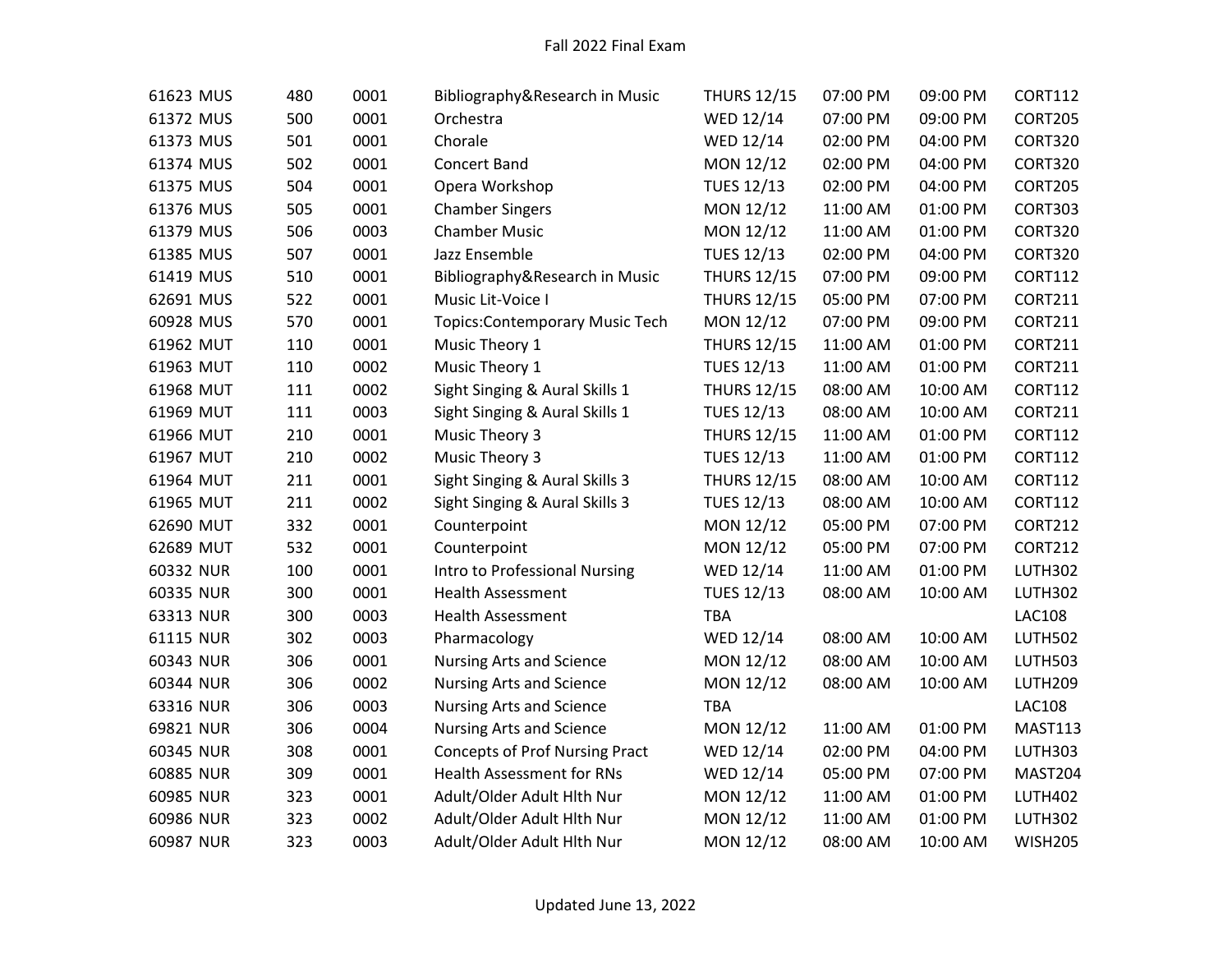| 60359 NUR | 330 | 0001 | <b>Mental Health Nursing</b>               | <b>TUES 12/13</b>  | 08:00 AM | 10:00 AM | <b>LUTH241</b>   |
|-----------|-----|------|--------------------------------------------|--------------------|----------|----------|------------------|
| 60360 NUR | 330 | 0002 | <b>Mental Health Nursing</b>               | <b>TUES 12/13</b>  | 11:00 AM | 01:00 PM | <b>SCI533</b>    |
| 63403 NUR | 330 | 0003 | <b>Mental Health Nursing</b>               | <b>TBA</b>         |          |          | <b>LAC103</b>    |
| 63404 NUR | 330 | 0004 | <b>Mental Health Nursing</b>               | WED 12/14          | 11:00 AM | 01:00 PM | <b>WISH205</b>   |
| 63405 NUR | 330 | 0005 | <b>Mental Health Nursing</b>               | <b>TUES 12/13</b>  | 02:00 PM | 04:00 PM | <b>LUTH302</b>   |
| 61459 NUR | 332 | 0001 | Nursing Care Older Adult Commu             | MON 12/12          | 08:00 AM | 10:00 AM | PAYS44           |
| 61460 NUR | 332 | 0002 | Nursing Care Older Adult Commu             | MON 12/12          | 08:00 AM | 10:00 AM | <b>PAYS306</b>   |
| 61461 NUR | 332 | 0003 | Nursing Care Older Adult Commu             | MON 12/12          | 11:00 AM | 01:00 PM | <b>PAYS304</b>   |
| 63418 NUR | 356 | 0001 | <b>Concepts in Community Health</b>        | MON 12/12          | 08:00 AM | 10:00 AM | LUTH327          |
| 63419 NUR | 356 | 0002 | Concepts in Community Health               | WED 12/14          | 11:00 AM | 01:00 PM | <b>LUTH402</b>   |
| 61244 NUR | 423 | 0002 | Mgmt Crit III Adult/Old Adult              | <b>TUES 12/13</b>  | 02:00 PM | 04:00 PM | <b>PAYS304</b>   |
| 61668 NUR | 424 | 0001 | <b>Clinically-Applied Genetics</b>         | FRI 12/16          | 08:00 AM | 10:00 AM | LUTH327          |
| 61669 NUR | 424 | 0002 | <b>Clinically-Applied Genetics</b>         | FRI 12/16          | 02:00 PM | 04:00 PM | LUTH327          |
| 60357 NUR | 427 | 0001 | <b>Child Health Nursing</b>                | MON 12/12          | 08:00 AM | 10:00 AM | <b>LUTH502</b>   |
| 60358 NUR | 427 | 0002 | <b>Child Health Nursing</b>                | MON 12/12          | 02:00 PM | 04:00 PM | <b>LUTH402</b>   |
| 63871 NUR | 427 | 0003 | <b>Child Health Nursing</b>                | TBA                |          |          | <b>LAC108</b>    |
| 60375 NUR | 470 | 0001 | Leadership and Ethics                      | WED 12/14          | 11:00 AM | 01:00 PM | <b>SCI533</b>    |
| 60376 NUR | 470 | 0002 | Leadership and Ethics                      | WED 12/14          | 11:00 AM | 01:00 PM | LUTH327          |
| 61268 NUR | 474 | 0001 | Leadership & Management for RN             | WED 12/14          | 08:00 AM | 10:00 AM | <b>LUTH503</b>   |
| 60377 NUR | 480 | 0001 | Practicum/Care Management                  | WED 12/14          | 02:00 PM | 04:00 PM | <b>LUTH509</b>   |
| 60378 NUR | 480 | 0002 | Practicum/Care Management                  | WED 12/14          | 02:00 PM | 04:00 PM | MASTG38          |
| 60518 NUR | 601 | 0001 | <b>Advanced Pharmacotherapeutics</b>       | WED 12/14          | 08:00 AM | 10:00 AM | <b>LUTH402</b>   |
| 60520 NUR | 603 | 0001 | Nursing Theory & Knowledge Dev             | WED 12/14          | 02:00 PM | 04:00 PM | <b>ONLN-LIVE</b> |
| 60929 NUR | 604 | 0001 | Nursing Research                           | WED 12/14          | 05:00 PM | 07:00 PM | <b>LUTH502</b>   |
| 60521 NUR | 608 | 0001 | Behav & Psych Health of Family             | WED 12/14          | 02:00 PM | 04:00 PM | <b>LUTH209</b>   |
| 60522 NUR | 665 | 0001 | Prim Health Care of Adult II               | <b>TUES 12/13</b>  | 08:00 AM | 10:00 AM | PAYS42           |
| 61386 NUR | 668 | 0001 | <b>Clinical Practicum &amp; Seminar II</b> | <b>TUES 12/13</b>  | 11:00 AM | 01:00 PM | PAYS43           |
| 61387 NUR | 668 | 0002 | <b>Clinical Practicum &amp; Seminar II</b> | <b>TUES 12/13</b>  | 11:00 AM | 01:00 PM | <b>LUTH208</b>   |
| 61038 OTH | 506 | 0001 | Contextual Considerations:OT               | MON 12/12          | 08:00 AM | 10:00 AM | <b>ONLN-LIVE</b> |
| 61081 OTH | 514 | 0001 | Fund of Human Anatomy & Move               | <b>TBA</b>         |          |          | <b>LAC158</b>    |
| 61031 OTH | 602 | 0001 | Applied Kinesiology & Exer Phy             | <b>THURS 12/15</b> | 09:00 AM | 12:00 PM | <b>LAC164</b>    |
| 61037 OTH | 604 | 0001 | <b>Occup Pref:Infancy Thru Adoles</b>      | TBA                |          |          | <b>LAC164</b>    |
| 60381 PHE | 106 | 0001 | <b>NCAA Life Choices</b>                   | WED 12/14          | 11:00 AM | 01:00 PM | <b>ICEA100</b>   |
| 60382 PHE | 203 | 0001 | <b>Athletic Training for Coaches</b>       | <b>THURS 12/15</b> | 11:00 AM | 01:00 PM | GYMG201          |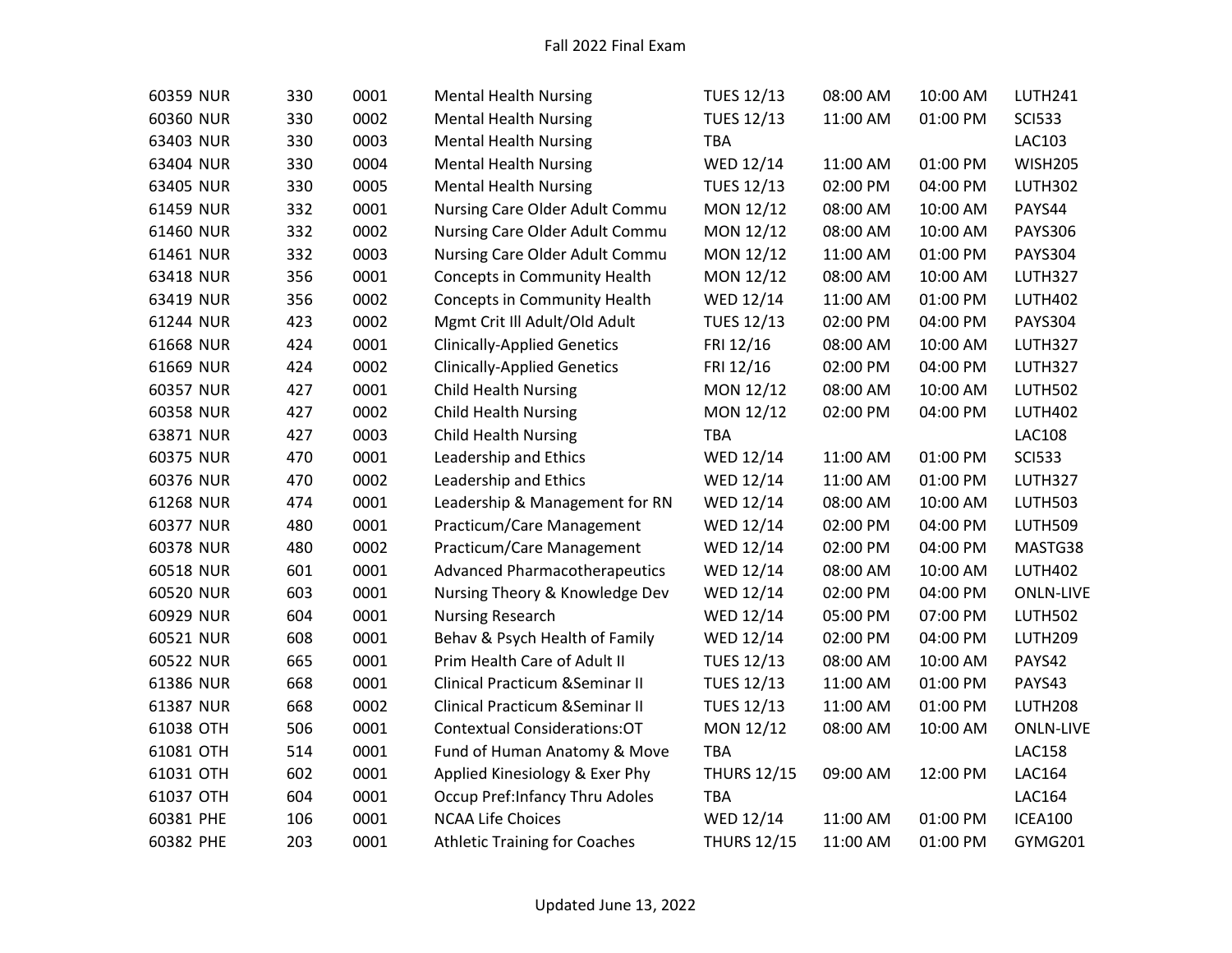| 60383 PHE | 302 | 0001 | Coaching Phil & Fundamentals         | <b>TUES 12/13</b>  | 08:00 AM | 10:00 AM | <b>GYMGGYM</b>   |
|-----------|-----|------|--------------------------------------|--------------------|----------|----------|------------------|
| 60384 PHE | 303 | 0001 | Coach/Officiating Basketball         | MON 12/12          | 08:00 AM | 10:00 AM | <b>GYMGGYM</b>   |
| 60887 PHE | 311 | 0001 | Coaching & Officiating Soccer        | <b>THURS 12/15</b> | 11:00 AM | 01:00 PM | ICEA100          |
| 60953 PHI | 205 | 0001 | Logic                                | MON 12/12          | 11:00 AM | 01:00 PM | <b>PAYS208</b>   |
| 62609 PHI | 211 | 0001 | <b>Media Ethics</b>                  | <b>THURS 12/15</b> | 11:00 AM | 01:00 PM | <b>LUTH303</b>   |
| 69304 PHI | 215 | 0001 | Philosophy of Literature             | WED 12/14          | 11:00 AM | 01:00 PM | <b>PAYS206</b>   |
| 62606 PHI | 330 | 0001 | The Enlightenment: Modern Phil       | <b>THURS 12/15</b> | 02:00 PM | 04:00 PM | <b>LUTH327</b>   |
| 62605 PHI | 370 | 0001 | Analytic Philosophy                  | <b>TUES 12/13</b>  | 11:00 AM | 01:00 PM | <b>MAST113</b>   |
| 60894 PHI | 400 | 0001 | Philosophy Topics Seminar            | <b>THURS 12/15</b> | 11:00 AM | 01:00 PM | <b>SCI262</b>    |
| 60391 PHY | 101 | 0001 | <b>Introduction to Physics</b>       | <b>TUES 12/13</b>  | 08:00 AM | 10:00 AM | <b>MAST113</b>   |
| 60395 PHY | 111 | 0001 | <b>Elements of Physics I</b>         | <b>THURS 12/15</b> | 08:00 AM | 10:00 AM | <b>PAYS303</b>   |
| 60396 PHY | 121 | 0001 | <b>General Physics I</b>             | <b>THURS 12/15</b> | 08:00 AM | 10:00 AM | <b>SCI165</b>    |
| 60397 PHY | 211 | 0001 | Modern Physics I                     | <b>THURS 12/15</b> | 08:00 AM | 10:00 AM | <b>LUTH209</b>   |
| 63553 PHY | 251 | 0001 | <b>Principles of Electronics</b>     | WED 12/14          | 02:00 PM | 04:00 PM | <b>SCI250</b>    |
| 63554 PHY | 281 | 0001 | Astrophysics                         | <b>THURS 12/15</b> | 11:00 AM | 01:00 PM | <b>LUTH209</b>   |
| 63555 PHY | 321 | 0001 | <b>Classical Mechanics I</b>         | <b>TUES 12/13</b>  | 11:00 AM | 01:00 PM | <b>SCI262</b>    |
| 63556 PHY | 341 | 0001 | <b>Quantum Mechanics</b>             | <b>TUES 12/13</b>  | 02:00 PM | 04:00 PM | <b>SCI262</b>    |
| 60398 POS | 101 | 0001 | Intro to Amer Government             | MON 12/12          | 08:00 AM | 10:00 AM | <b>LUTH510</b>   |
| 60399 POS | 101 | 0002 | Intro to Amer Government             | <b>TUES 12/13</b>  | 05:00 PM | 07:00 PM | <b>LUTH510</b>   |
| 60400 POS | 104 | 0001 | <b>Intro:International Relations</b> | <b>TUES 12/13</b>  | 02:00 PM | 04:00 PM | BAIL204          |
| 60402 POS | 104 | 0003 | <b>Intro:International Relations</b> | <b>TUES 12/13</b>  | 08:00 AM | 10:00 AM | <b>LUTH510</b>   |
| 61343 POS | 203 | 0001 | Intro to Pol Sci Research            | MON 12/12          | 11:00 AM | 01:00 PM | PAYS42           |
| 63558 POS | 209 | 0001 | The Global Politics of Soccer        | WED 12/14          | 02:00 PM | 04:00 PM | <b>PAYS204</b>   |
| 63559 POS | 261 | 0001 | The American Congress                | MON 12/12          | 05:00 PM | 07:00 PM | <b>LUTH502</b>   |
| 63560 POS | 262 | 0001 | The American Presidency              | <b>THURS 12/15</b> | 11:00 AM | 01:00 PM | <b>PAYS205</b>   |
| 61450 POS | 280 | 0001 | <b>Issues Before United Nations</b>  | <b>TUES 12/13</b>  | 11:00 AM | 01:00 PM | <b>BAIL205</b>   |
| 60898 POS | 290 | 0001 | Intro to Political Theory            | <b>THURS 12/15</b> | 02:00 PM | 04:00 PM | <b>PAYS204</b>   |
| 61253 POS | 334 | 0001 | Race & Ethnicity in US Politics      | WED 12/14          | 02:00 PM | 04:00 PM | <b>LUTH524</b>   |
| 61847 POS | 352 | 0001 | <b>Latino Politics</b>               | <b>WED 12/14</b>   | 11:00 AM | 01:00 PM | <b>PAYS204</b>   |
| 69898 POS | 380 | 0001 | <b>Topics in Political Science</b>   | MON 12/12          | 02:00 PM | 04:00 PM | <b>PAYS204</b>   |
| 63561 POS | 475 | 0001 | Political Science Internship         | WED 12/14          | 07:00 PM | 09:00 PM | <b>SCI533</b>    |
| 61797 PPM | 510 | 0001 | Governance, Democracy& Pub Pol       | <b>TUES 12/13</b>  | 05:00 PM | 07:00 PM | <b>WISH203</b>   |
| 61767 PPM | 515 | 0001 | Organizational Leadership            | MON 12/12          | 05:00 PM | 07:00 PM | ONLN-LIVE        |
| 60944 PPM | 535 | 0001 | Managing Govern & Nonprofits         | WED 12/14          | 07:00 PM | 09:00 PM | <b>ONLN-LIVE</b> |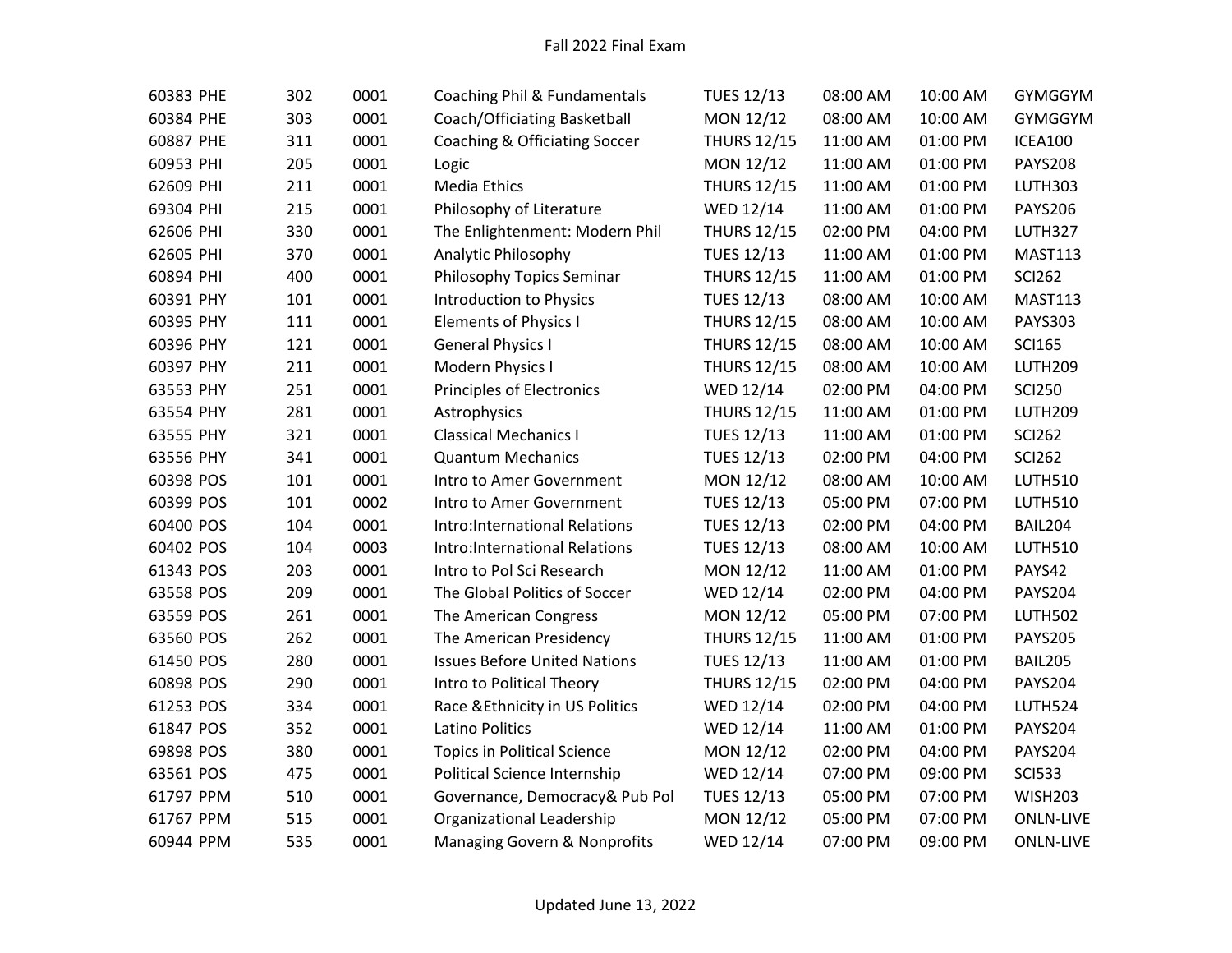| 60524 PPM | 601 | 0001 | Applied Data Analysis & Stats   | <b>THURS 12/15</b> | 05:00 PM | 07:00 PM | <b>LUTH208</b>   |
|-----------|-----|------|---------------------------------|--------------------|----------|----------|------------------|
| 61103 PPM | 607 | 0001 | Intro to Community Planning     | WED 12/14          | 05:00 PM | 07:00 PM | <b>ONLN-LIVE</b> |
| 60525 PPM | 610 | 0001 | Governance, Democracy& Pub Pol  | <b>TUES 12/13</b>  | 05:00 PM | 07:00 PM | <b>WISH203</b>   |
| 61160 PPM | 612 | 0001 | <b>Sustainable Communities</b>  | MON 12/12          | 07:00 PM | 09:00 PM | <b>ONLN-LIVE</b> |
| 60947 PPM | 615 | 0001 | Organizational Leadership       | MON 12/12          | 05:00 PM | 07:00 PM | <b>ONLN-LIVE</b> |
| 60931 PPM | 622 | 0001 | <b>Applied Policy Analysis</b>  | <b>THURS 12/15</b> | 07:00 PM | 09:00 PM | <b>ONLN-LIVE</b> |
| 61584 PPM | 672 | 0001 | <b>Food Planning and Policy</b> | MON 12/12          | 02:00 PM | 04:00 PM | <b>SCI262</b>    |
| 70164 PPM | 742 | 0001 | <b>Applied Policy Analysis</b>  | WED 12/14          | 05:00 PM | 07:00 PM | <b>WISH113</b>   |
| 61848 PSY | 100 | 0001 | Introduction to Psychology      | WED 12/14          | 11:00 AM | 01:00 PM | <b>SCI165</b>    |
| 62136 PSY | 100 | 0002 | Introduction to Psychology      | <b>TUES 12/13</b>  | 08:00 AM | 10:00 AM | <b>SCI165</b>    |
| 60406 PSY | 201 | 0002 | <b>Statistics in Psychology</b> | WED 12/14          | 08:00 AM | 10:00 AM | <b>LUTH327</b>   |
| 62144 PSY | 201 | 0003 | <b>Statistics in Psychology</b> | <b>THURS 12/15</b> | 11:00 AM | 01:00 PM | <b>WISH203</b>   |
| 60407 PSY | 205 | 0001 | <b>Experimental Methodology</b> | <b>THURS 12/15</b> | 02:00 PM | 04:00 PM | <b>PAYS305</b>   |
| 60408 PSY | 206 | 0001 | Methods Lab                     | <b>TUES 12/13</b>  | 02:00 PM | 04:00 PM | GLICK518         |
| 60410 PSY | 220 | 0002 | Psychology of the Lifespan      | <b>THURS 12/15</b> | 02:00 PM | 04:00 PM | PAYS#1           |
| 60413 PSY | 230 | 0002 | Social Psychology               | <b>THURS 12/15</b> | 11:00 AM | 01:00 PM | <b>WISH205</b>   |
| 60414 PSY | 233 | 0001 | Abnormal Psychology             | <b>TUES 12/13</b>  | 05:00 PM | 07:00 PM | <b>ONLN-LIVE</b> |
| 61975 PSY | 319 | 0001 | <b>Self Regulation</b>          | <b>TUES 12/13</b>  | 11:00 AM | 01:00 PM | <b>PAYS206</b>   |
| 60411 PSY | 323 | 0001 | Psy of Infancy & Childhood      | <b>TUES 12/13</b>  | 02:00 PM | 04:00 PM | <b>PAYS211</b>   |
| 60416 PSY | 338 | 0001 | <b>Theories of Personality</b>  | <b>TUES 12/13</b>  | 02:00 PM | 04:00 PM | <b>PAYS205</b>   |
| 60417 PSY | 350 | 0001 | Psychology of Learning          | MON 12/12          | 08:00 AM | 10:00 AM | <b>WISH203</b>   |
| 60418 PSY | 360 | 0001 | <b>Cognitive Processes</b>      | WED 12/14          | 11:00 AM | 01:00 PM | <b>WISH203</b>   |
| 62596 PSY | 361 | 0002 | Sensation & Perception          | MON 12/12          | 08:00 AM | 10:00 AM | <b>PAYS204</b>   |
| 60422 PSY | 371 | 0001 | History and Systems of Psych    | MON 12/12          | 11:00 AM | 01:00 PM | PAYS41           |
| 61778 PSY | 375 | 0001 | Psych in the Public Interest    | WED 12/14          | 02:00 PM | 04:00 PM | <b>PAYS206</b>   |
| 62177 PSY | 399 | 0001 | Topics in Psychology            | MON 12/12          | 02:00 PM | 04:00 PM | <b>PAYS208</b>   |
| 60423 PSY | 399 | 0002 | <b>Topics in Psychology</b>     | <b>THURS 12/15</b> | 05:00 PM | 07:00 PM | <b>ONLN-LIVE</b> |
| 61947 RCE | 100 | 0001 | Intro to Race & Ethnic Studies  | WED 12/14          | 11:00 AM | 01:00 PM | <b>LUTH326</b>   |
| 62103 RCE | 150 | 0001 | Introduction to Race            | MON 12/12          | 08:00 AM | 10:00 AM | <b>LUTH241</b>   |
| 61140 REC | 232 | 0001 | Methods in TR Program Design    | WED 12/14          | 11:00 AM | 01:00 PM | MASTG8           |
| 60908 REC | 233 | 0001 | <b>Outdoor Recreation</b>       | <b>THURS 12/15</b> | 11:00 AM | 01:00 PM | MASTG8           |
| 60426 REC | 241 | 0001 | <b>Recreation Leadership</b>    | MON 12/12          | 02:00 PM | 04:00 PM | <b>WISH205</b>   |
| 60425 REC | 324 | 0001 | Inclusive & Special Recreation  | WED 12/14          | 02:00 PM | 04:00 PM | MASTG8           |
| 61004 REC | 382 | 0001 | Assess & Document in Ther Rec   | MON 12/12          | 11:00 AM | 01:00 PM | MASTG8           |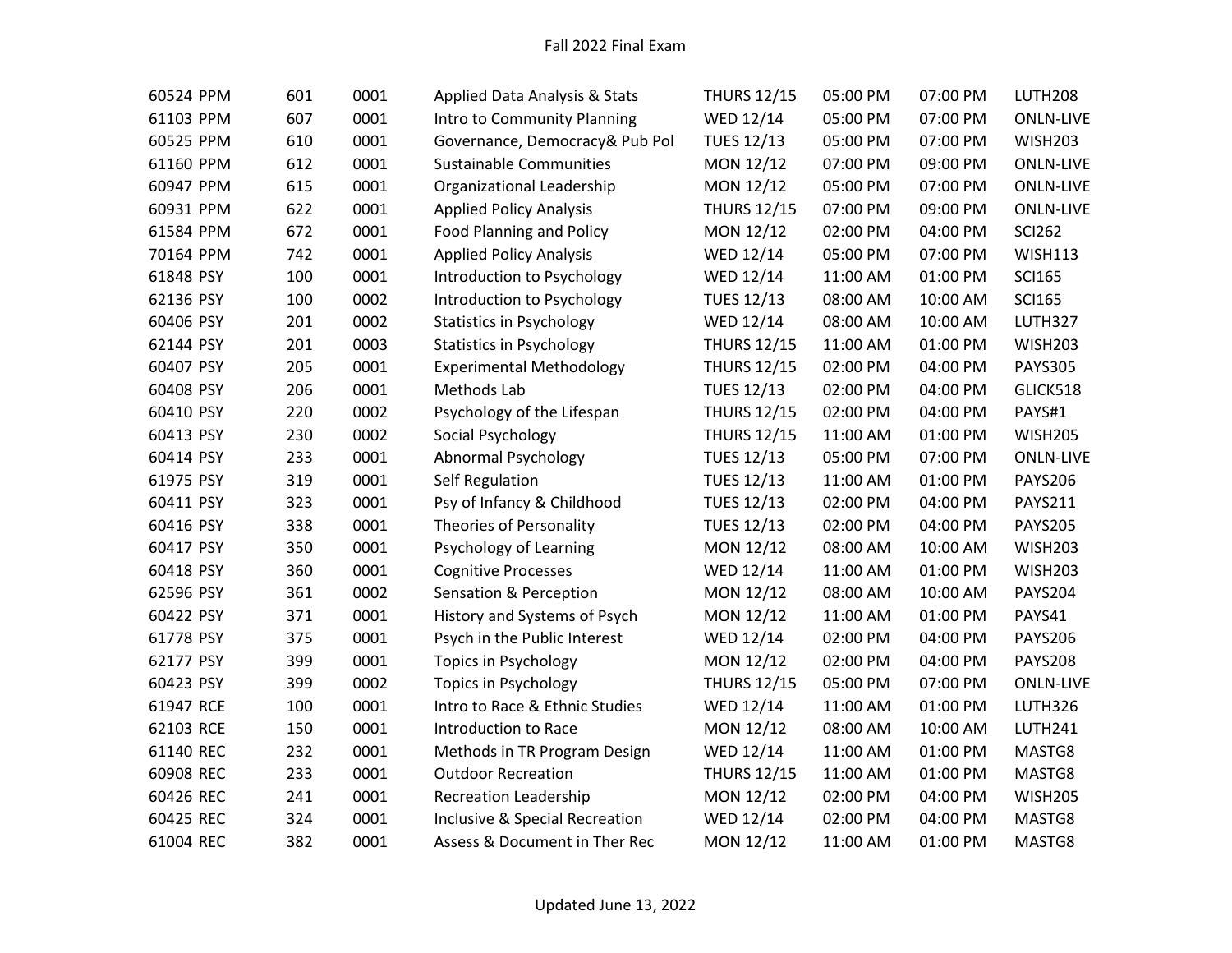| 61546 RMI | 320 | 0001 | Intro to Risk Mgmt & Insurance      | <b>THURS 12/15</b> | 11:00 AM | 01:00 PM | <b>PAYS303</b>   |
|-----------|-----|------|-------------------------------------|--------------------|----------|----------|------------------|
| 61548 RMI | 350 | 0001 | Corporate Risk Mangmnt & Insur      | <b>THURS 12/15</b> | 05:00 PM | 07:00 PM | <b>LUTH303</b>   |
| 60428 RSP | 100 | 0001 | <b>Russell Scrs College Writing</b> | <b>THURS 12/15</b> | 02:00 PM | 04:00 PM | HA166            |
| 60429 RSP | 100 | 0002 | <b>Russell Scrs College Writing</b> | <b>THURS 12/15</b> | 02:00 PM | 04:00 PM | HA167            |
| 61141 RSP | 103 | 0001 | <b>Russell Scrs Seminar</b>         | <b>THURS 12/15</b> | 11:00 AM | 01:00 PM | HA166            |
| 61142 RSP | 103 | 0002 | <b>Russell Scrs Seminar</b>         | <b>THURS 12/15</b> | 11:00 AM | 01:00 PM | HA167            |
| 63568 SBS | 200 | 0001 | Multicultural Human Developmnt      | <b>TBA</b>         |          |          | <b>LAC108</b>    |
| 63564 SBS | 411 | 0001 | Counseling and Psychotherapy        | <b>TUES 12/13</b>  | 05:00 PM | 07:00 PM | <b>PAYS205</b>   |
| 60989 SCI | 170 | 0001 | Human Anatomy & Physiology I        | <b>THURS 12/15</b> | 01:00 PM | 03:45 PM | <b>LAC158</b>    |
| 60990 SCI | 171 | 0001 | Practical Human Anatomy & Phys      | TBA                |          |          | <b>LAC158</b>    |
| 61793 SCI | 281 | 0001 | Microbiology for Health Sci         | <b>TUES 12/13</b>  | 01:00 PM | 03:45 PM | <b>LAC212</b>    |
| 63524 SCI | 282 | 0001 | Microbiological Laboratory          | TBA                |          |          | <b>LAC209</b>    |
| 61588 SED | 625 | 0001 | Multi-Tier Math Instr & Assess      | MON 12/12          | 05:00 PM | 07:00 PM | <b>ONLN-LIVE</b> |
| 60434 SOC | 100 | 0001 | Introduction to Sociology           | MON 12/12          | 08:00 AM | 10:00 AM | <b>PAYS201</b>   |
| 60435 SOC | 100 | 0002 | Introduction to Sociology           | WED 12/14          | 11:00 AM | 01:00 PM | <b>PAYS201</b>   |
| 60436 SOC | 100 | 0003 | Introduction to Sociology           | <b>THURS 12/15</b> | 11:00 AM | 01:00 PM | <b>LUTH241</b>   |
| 60437 SOC | 100 | 0004 | Introduction to Sociology           | <b>TUES 12/13</b>  | 08:00 AM | 10:00 AM | <b>PAYS201</b>   |
| 60438 SOC | 100 | 0005 | Introduction to Sociology           | MON 12/12          | 08:00 AM | 10:00 AM | BAIL321          |
| 60443 SOC | 301 | 0001 | <b>Qualitative Research Methods</b> | MON 12/12          | 02:00 PM | 04:00 PM | <b>LUTH502</b>   |
| 63571 SOC | 327 | 0001 | <b>Social Movements</b>             | WED 12/14          | 02:00 PM | 04:00 PM | <b>LUTH510</b>   |
| 63572 SOC | 330 | 0001 | Sociology of the Family             | <b>THURS 12/15</b> | 02:00 PM | 04:00 PM | PAYS41           |
| 60447 SPA | 101 | 0001 | Beginning Spanish I                 | WED 12/14          | 02:00 PM | 04:00 PM | <b>PAYS306</b>   |
| 60448 SPA | 101 | 0002 | Beginning Spanish I                 | WED 12/14          | 05:00 PM | 07:00 PM | PAYS44           |
| 60449 SPA | 101 | 0003 | Beginning Spanish I                 | <b>THURS 12/15</b> | 08:00 AM | 10:00 AM | BAIL204          |
| 60450 SPA | 201 | 0001 | Intermediate Spanish I              | <b>TUES 12/13</b>  | 11:00 AM | 01:00 PM | <b>LUTH503</b>   |
| 61145 SPA | 301 | 0001 | Practical Spanish I                 | WED 12/14          | 08:00 AM | 10:00 AM | <b>LUTH326</b>   |
| 60451 SPM | 100 | 0001 | Intro to Exer, Hth&Sport Scien      | <b>TUES 12/13</b>  | 11:00 AM | 01:00 PM | BAIL204          |
| 63786 SPM | 100 | 0003 | Intro to Exer, Hth&Sport Scien      | <b>THURS 12/15</b> | 02:00 PM | 04:00 PM | PAYS42           |
| 61790 SPM | 219 | 0001 | Lifetime Physical Fit & Well        | <b>TUES 12/13</b>  | 08:00 AM | 10:00 AM | BAIL319          |
| 61074 SPM | 230 | 0001 | Psych of Physical Activ& Sport      | WED 12/14          | 08:00 AM | 10:00 AM | <b>BAIL403</b>   |
| 60453 SPM | 325 | 0001 | Methods Resist Train & Conditi      | MON 12/12          | 11:00 AM | 01:00 PM | <b>GYMGATLAB</b> |
| 63775 SPM | 325 | 0002 | Methods Resist Train & Conditi      | WED 12/14          | 11:00 AM | 01:00 PM | <b>GYMGATLAB</b> |
| 60454 SPM | 330 | 0001 | Physiology of Exercise              | <b>TUES 12/13</b>  | 11:00 AM | 01:00 PM | <b>BAIL215</b>   |
| 61080 SPM | 350 | 0002 | <b>Health Promotion Programs</b>    | MON 12/12          | 02:00 PM | 04:00 PM | HA166            |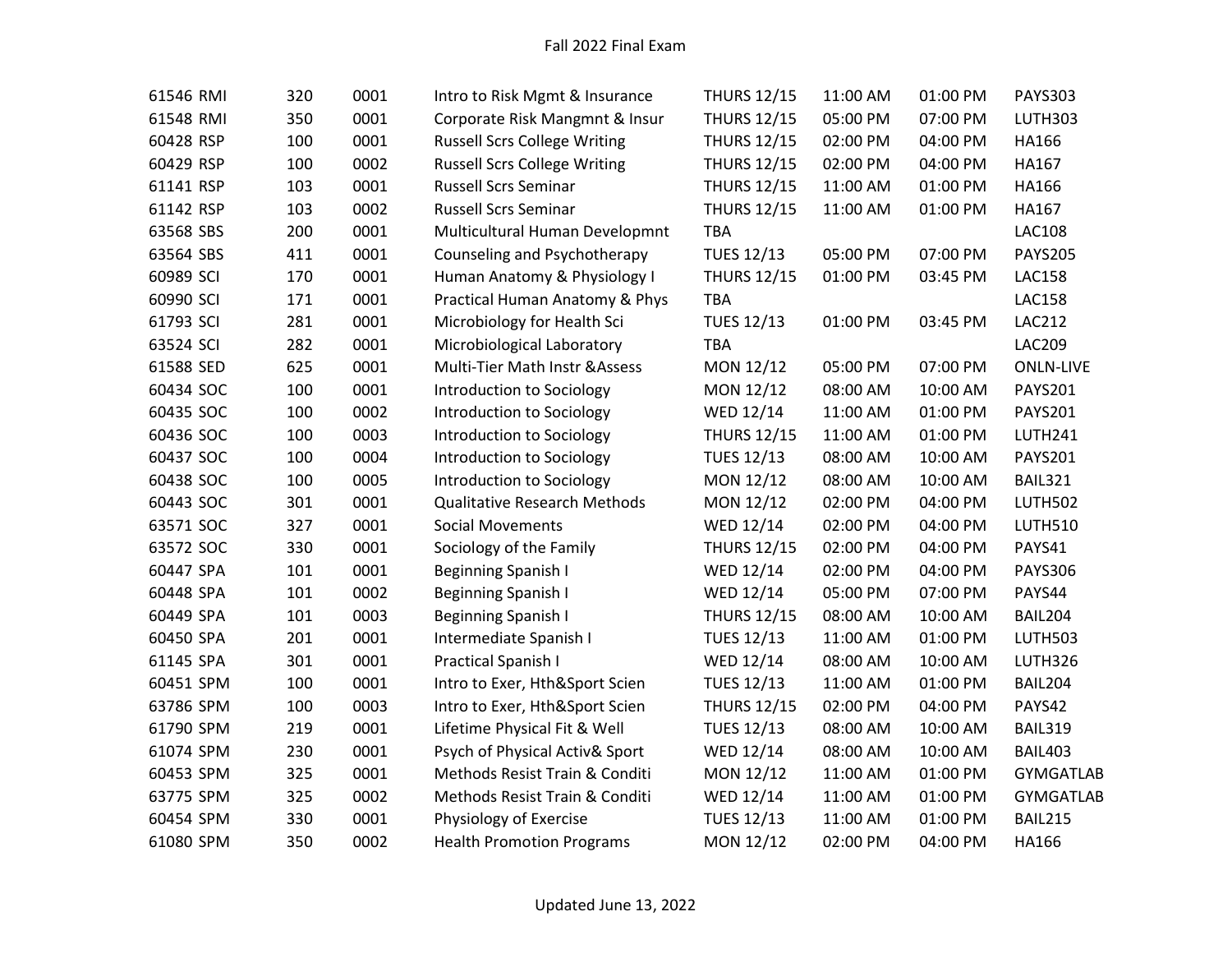| 60455 SPM | 381 | 0001 | Kinesiology                           | MON 12/12          | 11:00 AM | 01:00 PM | BAIL204          |
|-----------|-----|------|---------------------------------------|--------------------|----------|----------|------------------|
| 63768 SPM | 381 | 0002 | Kinesiology                           | <b>THURS 12/15</b> | 11:00 AM | 01:00 PM | BAIL204          |
| 60456 SPM | 450 | 0001 | <b>Exercise for Spec Population</b>   | <b>TUES 12/13</b>  | 11:00 AM | 01:00 PM | CFH210           |
| 61344 SPM | 470 | 0001 | <b>Athletic Training Clinic IV</b>    | <b>THURS 12/15</b> | 08:00 AM | 10:00 AM | <b>GYMGATLAB</b> |
| 61918 SPM | 477 | 0001 | <b>Health Research Methods</b>        | WED 12/14          | 02:00 PM | 04:00 PM | HA166            |
| 60457 SPM | 480 | 0001 | Organiz & Admin of Ath Train          | <b>THURS 12/15</b> | 11:00 AM | 01:00 PM | <b>JMC235</b>    |
| 61345 SPM | 485 | 0001 | Senior Thesis I                       | FRI 12/16          | 11:00 AM | 01:00 PM | <b>CFH210</b>    |
| 61685 SPY | 601 | 0001 | <b>Behavioral Princ of Learning</b>   | <b>TUES 12/13</b>  | 05:00 PM | 07:00 PM | BAIL313          |
| 61686 SPY | 601 | 0002 | <b>Behavioral Princ of Learning</b>   | <b>TUES 12/13</b>  | 05:00 PM | 07:00 PM | <b>ONLN-LIVE</b> |
| 61688 SPY | 602 | 0001 | Single Case Research Methods          | WED 12/14          | 05:00 PM | 07:00 PM | <b>BAIL205</b>   |
| 61689 SPY | 602 | 0002 | Single Case Research Methods          | WED 12/14          | 05:00 PM | 07:00 PM | <b>ONLN-LIVE</b> |
| 61692 SPY | 604 | 0001 | <b>Functional Behaviorial Assess</b>  | <b>THURS 12/15</b> | 05:00 PM | 07:00 PM | <b>BAIL402</b>   |
| 61693 SPY | 604 | 0002 | <b>Functional Behaviorial Assess</b>  | <b>THURS 12/15</b> | 05:00 PM | 07:00 PM | <b>ONLN-LIVE</b> |
| 62618 SPY | 604 | 0003 | <b>Functional Behaviorial Assess</b>  | <b>TUES 12/13</b>  | 05:00 PM | 07:00 PM | <b>ONLN-LIVE</b> |
| 62619 SPY | 604 | 0004 | <b>Functional Behaviorial Assess</b>  | <b>THURS 12/15</b> | 05:00 PM | 07:00 PM | <b>ONLN-LIVE</b> |
| 62620 SPY | 604 | 0005 | <b>Functional Behaviorial Assess</b>  | WED 12/14          | 05:00 PM | 07:00 PM | <b>ONLN-LIVE</b> |
| 61694 SPY | 605 | 0001 | Princ & Proced Instruct Interv        | MON 12/12          | 02:00 PM | 04:00 PM | <b>ONLN-LIVE</b> |
| 62109 SPY | 605 | 0002 | Princ & Proced Instruct Interv        | MON 12/12          | 05:00 PM | 07:00 PM | <b>ONLN-LIVE</b> |
| 62615 SPY | 605 | 0004 | Princ & Proced Instruct Interv        | WED 12/14          | 05:00 PM | 07:00 PM | <b>ONLN-LIVE</b> |
| 61471 SPY | 607 | 0002 | Consult & Collab Problem-Solv         | <b>TUES 12/13</b>  | 05:00 PM | 07:00 PM | <b>ONLN-LIVE</b> |
| 61472 SPY | 607 | 0003 | Consult & Collab Problem-Solv         | <b>TUES 12/13</b>  | 05:00 PM | 07:00 PM | <b>ONLN-LIVE</b> |
| 62616 SPY | 607 | 0004 | Consult & Collab Problem-Solv         | WED 12/14          | 05:00 PM | 07:00 PM | <b>ONLN-LIVE</b> |
| 62617 SPY | 607 | 0005 | Consult & Collab Problem-Solv         | WED 12/14          | 05:00 PM | 07:00 PM | <b>ONLN-LIVE</b> |
| 62190 SPY | 609 | 0001 | Professional Ethics in Psychol        | WED 12/14          | 05:00 PM | 07:00 PM | <b>BAIL405</b>   |
| 61474 SPY | 672 | 0001 | Assess&Interv to Dev Acad Skil        | <b>THURS 12/15</b> | 05:00 PM | 07:00 PM | BAIL208          |
| 62621 SPY | 673 | 0001 | Social Foundations of Behavior        | <b>TUES 12/13</b>  | 05:00 PM | 07:00 PM | <b>BAIL113</b>   |
| 61509 SPY | 693 | 0001 | School Psychology Practicum I         | MON 12/12          | 02:00 PM | 04:00 PM | <b>ONLN-LIVE</b> |
| 61480 SPY | 694 | 0001 | <b>School Psychology Practicum II</b> | MON 12/12          | 05:00 PM | 07:00 PM | <b>ONLN-LIVE</b> |
| 62623 SPY | 729 | 0001 | Sem Behav Assessment & Interve        | <b>TUES 12/13</b>  | 11:00 AM | 01:00 PM | <b>BAIL408</b>   |
| 62676 STA | 561 | 0001 | Deterministic Models Oper Res         | <b>TUES 12/13</b>  | 02:00 PM | 04:00 PM | PAYS41           |
| 62677 STA | 588 | 0001 | Intro to Stat Data Mining             | MON 12/12          | 02:00 PM | 04:00 PM | <b>PAYS211</b>   |
| 62679 STA | 591 | 0001 | <b>Topics in Biostatistics</b>        | <b>THURS 12/15</b> | 05:00 PM | 07:00 PM | <b>LUTH403</b>   |
| 61783 SWO | 150 | 0003 | Prof Writing Lab for Soc Work         | WED 12/14          | 05:00 PM | 07:00 PM | <b>PAYS209</b>   |
| 60458 SWO | 201 | 0001 | Intro to Social Work                  | MON 12/12          | 08:00 AM | 10:00 AM | <b>SCI533</b>    |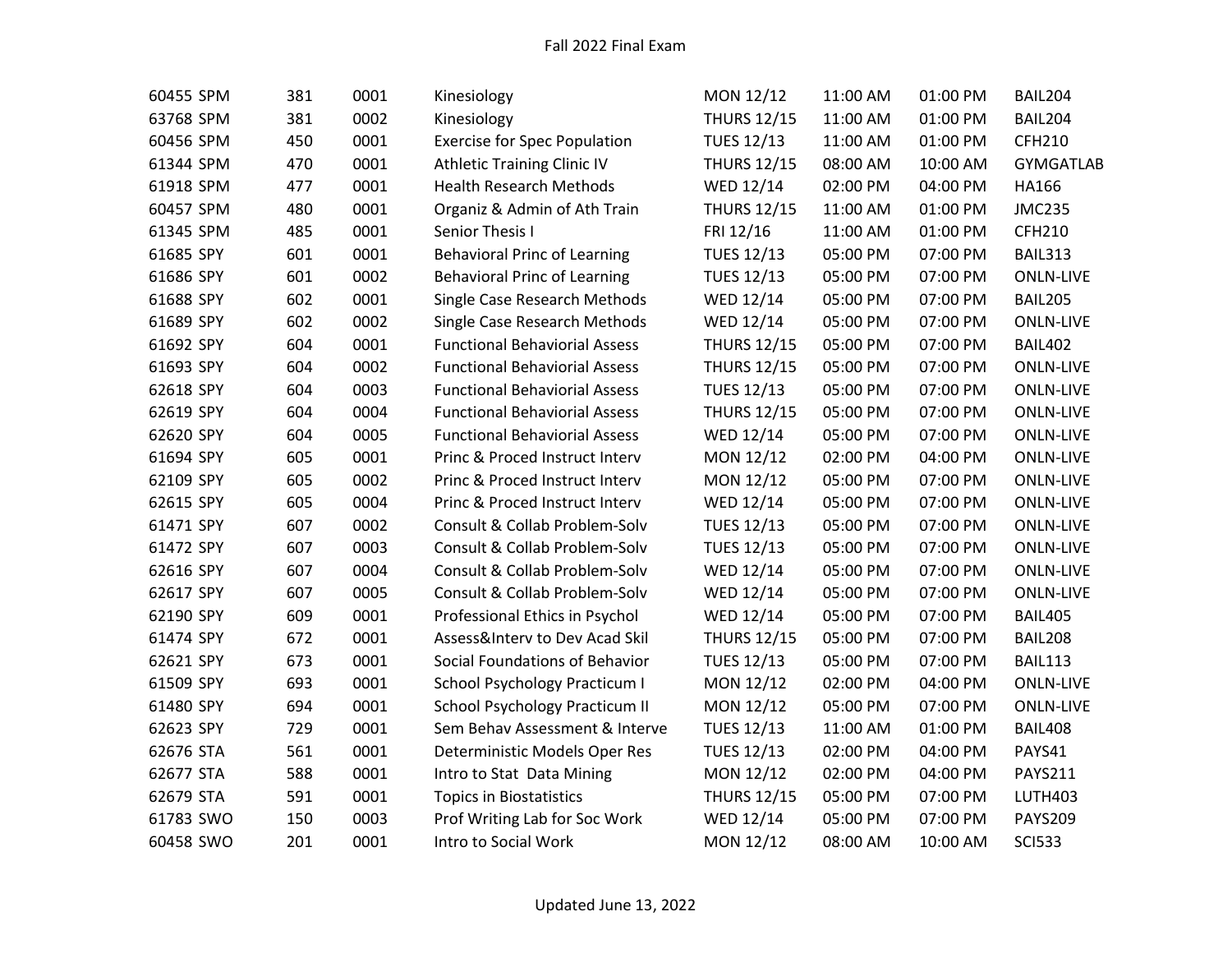| 61271 SWO | 250 | 0001 | Intro to Social Welfare          | MON 12/12          | 05:00 PM | 07:00 PM | <b>LUTH510</b>   |
|-----------|-----|------|----------------------------------|--------------------|----------|----------|------------------|
| 60460 SWO | 333 | 0001 | Social Work Research I           | MON 12/12          | 08:00 AM | 10:00 AM | <b>LUTH208</b>   |
| 61272 SWO | 350 | 0001 | Social Welfare Policy            | <b>TUES 12/13</b>  | 05:00 PM | 07:00 PM | <b>LUTH524</b>   |
| 61298 SWO | 365 | 0001 | Exam Oppression&Value Diversit   | WED 12/14          | 11:00 AM | 01:00 PM | <b>LUTH209</b>   |
| 60462 SWO | 370 | 0001 | Human Behav in the Socia Envir   | MON 12/12          | 02:00 PM | 04:00 PM | <b>PAYS205</b>   |
| 60921 SWO | 399 | 0002 | <b>Topics in Social Work</b>     | MON 12/12          | 05:00 PM | 07:00 PM | <b>PAYS204</b>   |
| 61452 SWO | 402 | 0001 | Methods of SW Practice II        | MON 12/12          | 05:00 PM | 07:00 PM | <b>LUTH302</b>   |
| 60463 SWO | 411 | 0001 | Field Work I                     | MON 12/12          | 02:00 PM | 04:00 PM | <b>LUTH503</b>   |
| 61213 SWO | 501 | 0001 | <b>Multicultural Social Work</b> | <b>THURS 12/15</b> | 11:00 AM | 01:00 PM | <b>LUTH502</b>   |
| 61215 SWO | 502 | 0001 | Critical Think-Human Behavior    | <b>THURS 12/15</b> | 11:00 AM | 01:00 PM | LUTH327          |
| 61216 SWO | 502 | 0002 | Critical Think-Human Behavior    | <b>TUES 12/13</b>  | 05:00 PM | 07:00 PM | PAYS#1           |
| 61217 SWO | 503 | 0001 | <b>Generalist SW Practice I</b>  | <b>TUES 12/13</b>  | 02:00 PM | 04:00 PM | <b>LUTH209</b>   |
| 61218 SWO | 503 | 0002 | <b>Generalist SW Practice I</b>  | <b>THURS 12/15</b> | 05:00 PM | 07:00 PM | MASTG38          |
| 61219 SWO | 504 | 0001 | Social Welfare Policy I          | <b>THURS 12/15</b> | 02:00 PM | 04:00 PM | <b>LUTH502</b>   |
| 63844 SWO | 505 | 0001 | Social Work Research I           | FRI 12/16          | 08:00 AM | 10:00 AM | <b>LUTH209</b>   |
| 63845 SWO | 552 | 0001 | Critical Think: Human Behav II   | FRI 12/16          | 08:00 AM | 10:00 AM | <b>SCI533</b>    |
| 61220 SWO | 554 | 0001 | Field Seminar I                  | WED 12/14          | 05:00 PM | 07:00 PM | <b>LUTH310</b>   |
| 61221 SWO | 554 | 0002 | Field Seminar I                  | <b>THURS 12/15</b> | 11:00 AM | 01:00 PM | <b>SCI157</b>    |
| 62016 SWO | 599 | 0002 | Topics in Comm Social Work Prc   | MON 12/12          | 05:00 PM | 07:00 PM | <b>PAYS204</b>   |
| 61281 SWO | 603 | 0001 | Social Work Practice III: Group  | <b>TUES 12/13</b>  | 05:00 PM | 07:00 PM | <b>LUTH209</b>   |
| 61283 SWO | 604 | 0001 | Social Welfare Policy II         | WED 12/14          | 05:00 PM | 07:00 PM | <b>LUTH241</b>   |
| 61285 SWO | 605 | 0002 | Social Work Research II          | <b>TUES 12/13</b>  | 08:00 AM | 10:00 AM | <b>LUTH509</b>   |
| 61286 SWO | 651 | 0001 | Social Work Practice IV          | <b>THURS 12/15</b> | 02:00 PM | 04:00 PM | MASTG38          |
| 61287 SWO | 654 | 0001 | Field Experience & Seminar III   | <b>TUES 12/13</b>  | 02:00 PM | 04:00 PM | <b>LUTH503</b>   |
| 61288 SWO | 654 | 0002 | Field Experience & Seminar III   | <b>THURS 12/15</b> | 05:00 PM | 07:00 PM | <b>SCI262</b>    |
| 63843 SWO | 660 | 0001 | Adv Biopsychosocial Assessment   | <b>THURS 12/15</b> | 11:00 AM | 01:00 PM | <b>LUTH509</b>   |
| 61627 TAH | 101 | 0001 | Introduction to Tourism & Hosp   | MON 12/12          | 08:00 AM | 10:00 AM | <b>WISH133</b>   |
| 61628 TAH | 241 | 0001 | Sustainable Tourism Developm't   | <b>TUES 12/13</b>  | 11:00 AM | 01:00 PM | <b>PAYS200</b>   |
| 63435 TAH | 261 | 0001 | <b>Cultural Tourism</b>          | MON 12/12          | 02:00 PM | 04:00 PM | <b>WISH133</b>   |
| 63436 TAH | 312 | 0001 | Tour Planning & Mgt              | <b>THURS 12/15</b> | 05:00 PM | 07:00 PM | LUTH241          |
| 63437 TAH | 321 | 0001 | Lodging Operations & Systems     | <b>THURS 12/15</b> | 02:00 PM | 04:00 PM | <b>ONLN-LIVE</b> |
| 60465 THE | 101 | 0001 | Intro to Theatre & Text Analys   | <b>THURS 12/15</b> | 11:00 AM | 01:00 PM | <b>BAIL403</b>   |
| 60466 THE | 102 | 0001 | <b>Acting for Non-Majors</b>     | MON 12/12          | 11:00 AM | 01:00 PM | RUSS1            |
| 60467 THE | 102 | 0002 | <b>Acting for Non-Majors</b>     | MON 12/12          | 08:00 AM | 10:00 AM | RUSS1            |